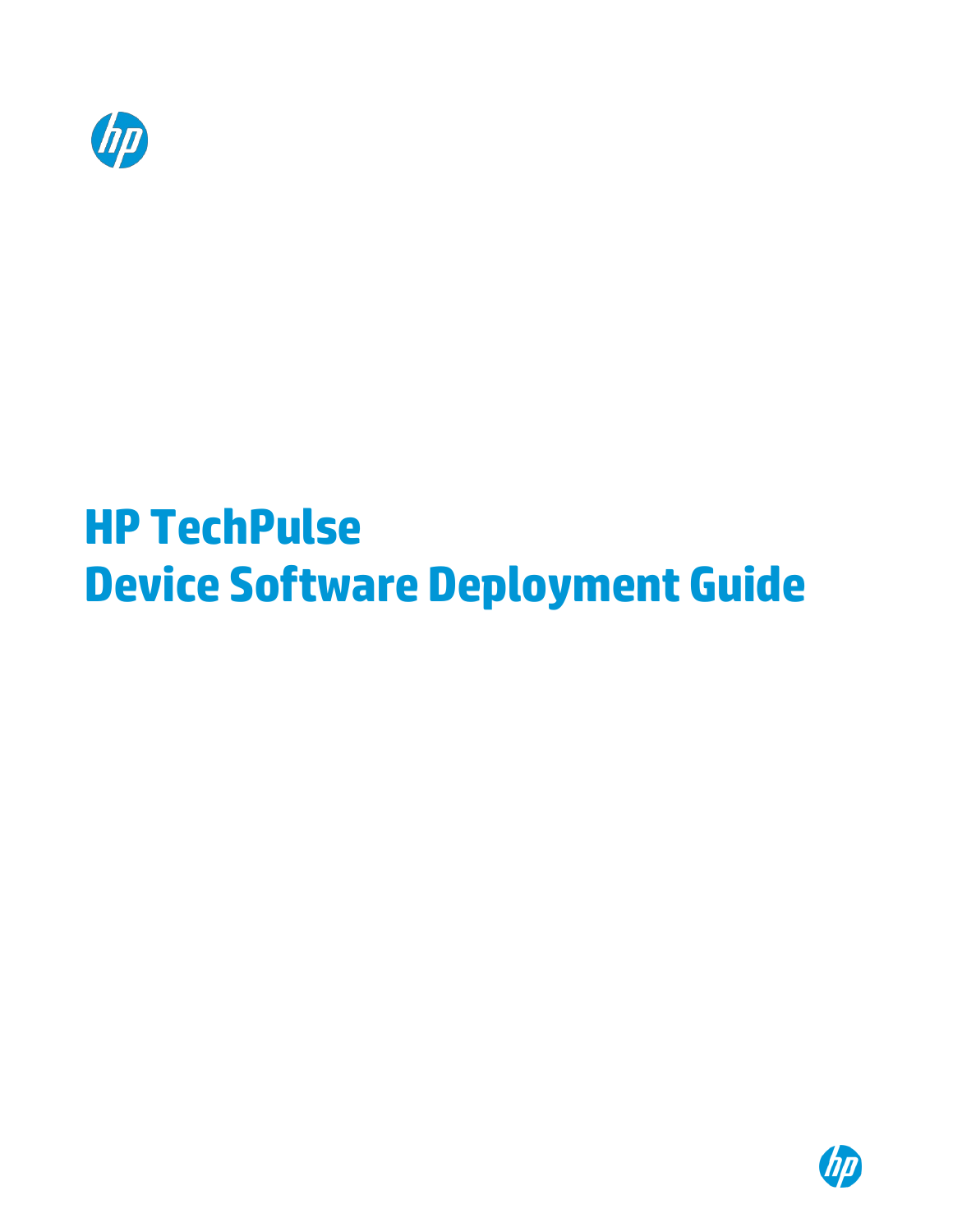## **Contents**

| Using Microsoft System Center Configuration Manager (SCCM) for Automatic Enrollment 15 |  |
|----------------------------------------------------------------------------------------|--|
|                                                                                        |  |
| Using Microsoft System Center Configuration Manager (SCCM) for Automatic Enrollment 19 |  |
|                                                                                        |  |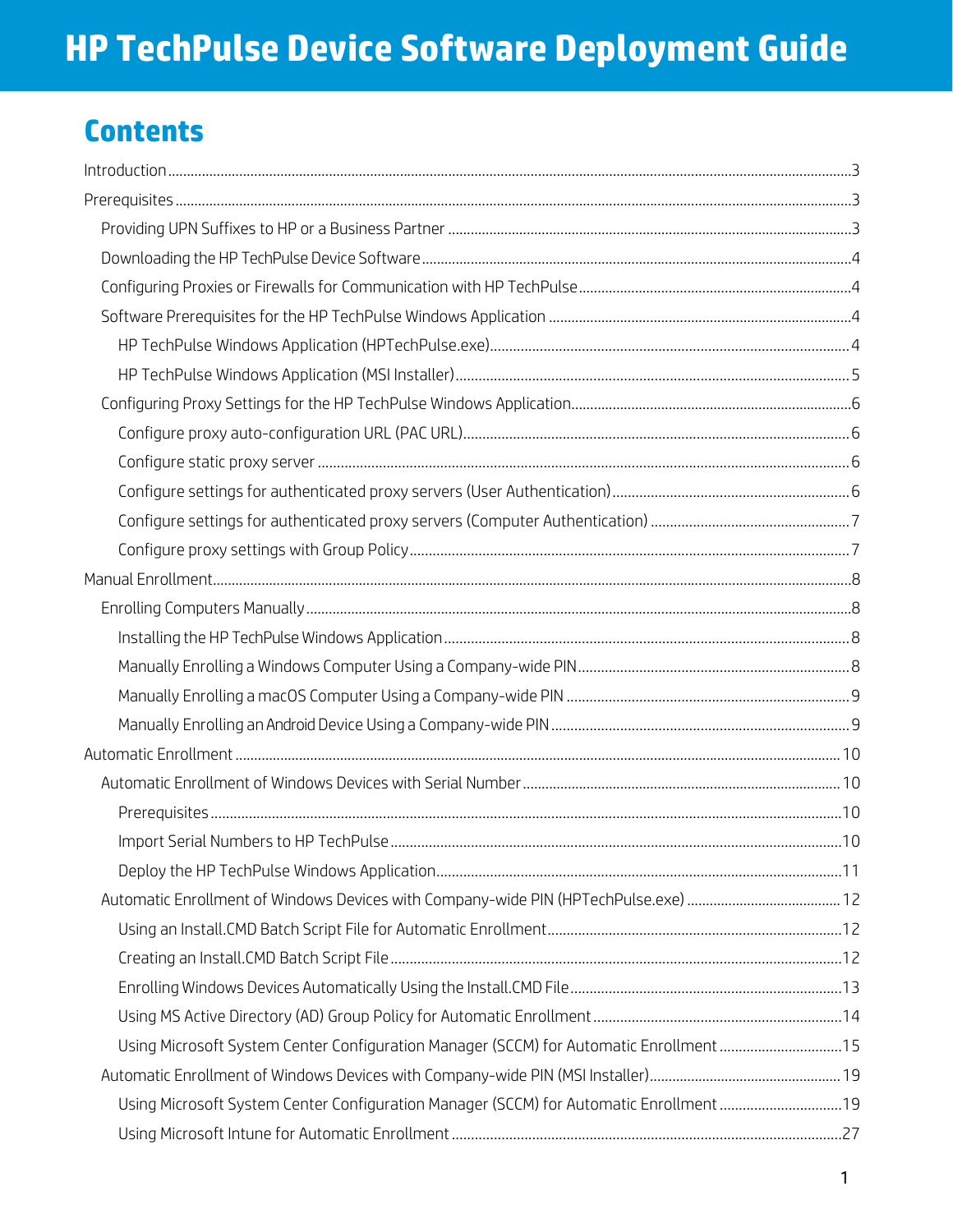| Uninstalling the HP TechPulse Windows Application with System Center Configuration Manager (SCCM)  37 |  |
|-------------------------------------------------------------------------------------------------------|--|
|                                                                                                       |  |
|                                                                                                       |  |
|                                                                                                       |  |
|                                                                                                       |  |
|                                                                                                       |  |
|                                                                                                       |  |
|                                                                                                       |  |
|                                                                                                       |  |
|                                                                                                       |  |
|                                                                                                       |  |
|                                                                                                       |  |
|                                                                                                       |  |
|                                                                                                       |  |
|                                                                                                       |  |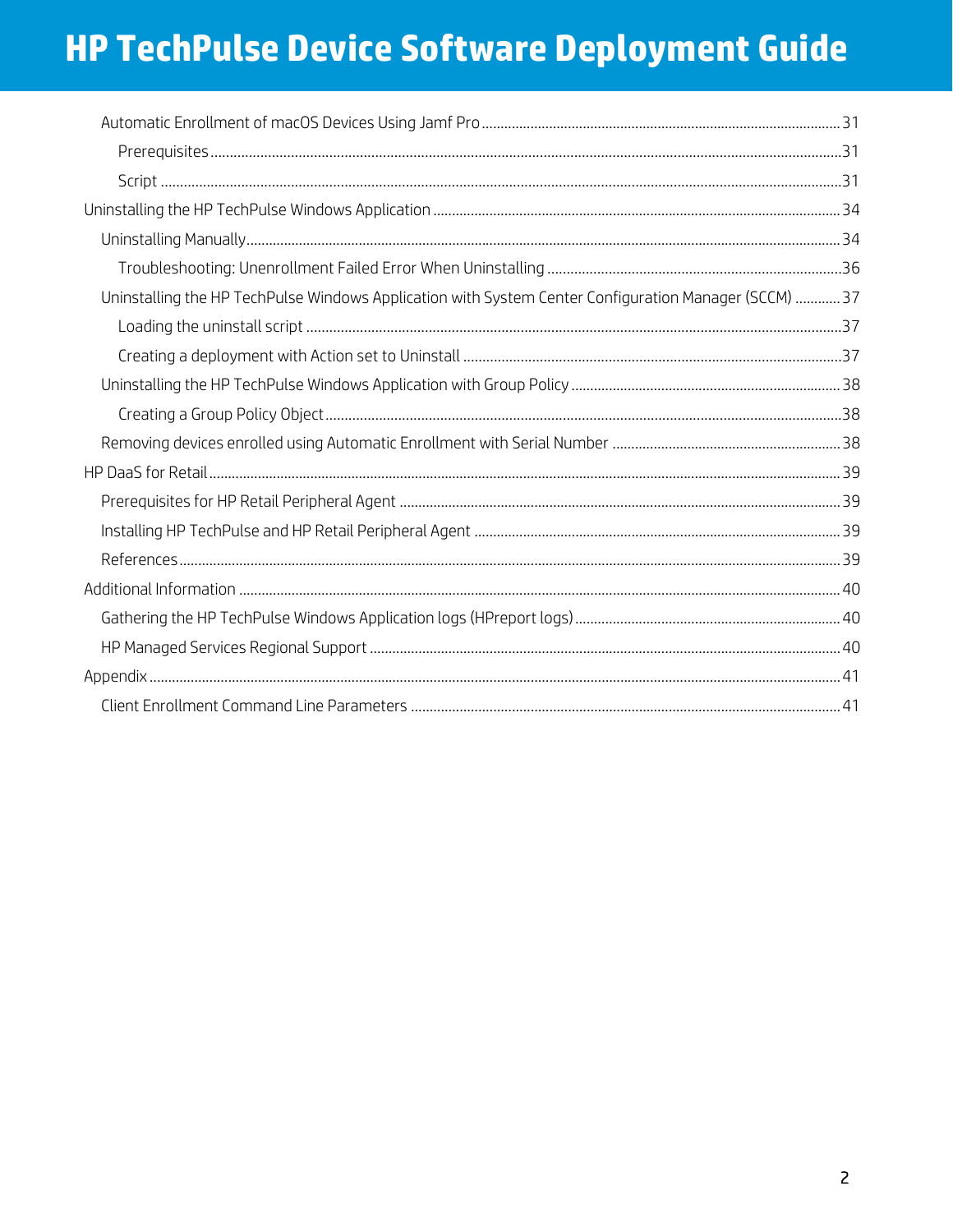## <span id="page-3-0"></span>**Introduction**

Enrolling devices with HP TechPulse may be done manually or automatically using various options. Enrollment options provided in this guide include the following:

- Manually Enrolling Devices
- Automatically Enrolling Devices Using an Install.CMD Batch File
- Automatically Enrolling Devices Using Microsoft Active Directory
- Automatically Enrolling Devices Using SCCM

HP Service Experts or your Business Partner are available for consultation regarding any of these options.



## <span id="page-3-1"></span>**Prerequisites**

Before enrolling any devices with HP TechPulse, ensure that you have completed the prerequisites in the sections below.

### <span id="page-3-2"></span>**Providing UPN Suffixes to HP or a Business Partner**



**WARNING:** A valid UPN suffix is required for silent enrollment. Failure to provide UPN suffixes to an HP Service Expert or Business Partner will prevent devices from silently enrolling.

Silent enrollment uses User Principal Name (UPN) suffixes, so domain-joined devices must have a valid UPN. If the device is not domain-joined, the device can be silently enrolled without a valid UPN. Follow these steps to get UPN suffixes for each domain or subdomain using a Windows computer:

- 1. Open a command prompt, then type WhoAmi /UPN. Press Enter to get the UPN.
- 2. Send the UPN suffix to your HP Service Expert or Business Partner. For example, if the UPN i[s](mailto:user@contoso.com) [user@contoso.com,](mailto:user@contoso.com) then send *contoso.com* to your service expert.
- 3. For multi-level domain environments, repeat these steps on another device located in another domain or subdomain, then send the UPN suffixes to your HP Service Expert or Business Partner.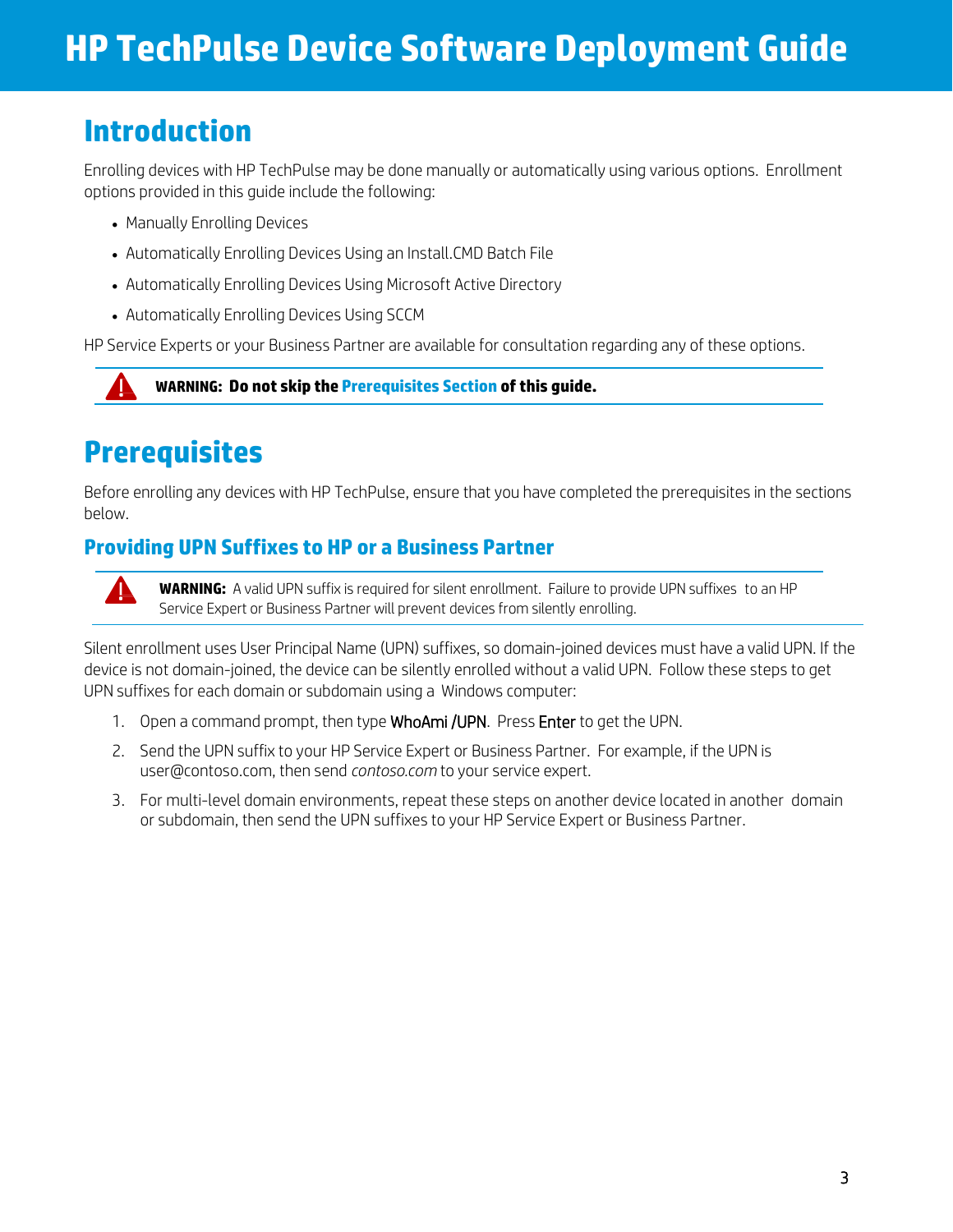### <span id="page-4-0"></span>**Downloading the HP TechPulse Device Software**

HP TechPulse Device Software is required for both manual and automatic enrollment. For manual enrollment, download the software on the local computer. For automatic enrollment, download the software to a location accessible by all computers on the network.

- 1. Download the HP TechPulse Device Software from [https://www.hpdaas.com/software.](https://www.hpdaas.com/software)
- 2. For Windows computers, there are 2 types of installers:
	- a. Download the HP TechPulse Windows Application (HPTechPulse.exe) by clicking the Download button next to HP TechPulse Windows Application and selecting HPTechPulse.exe from the dropdown. The HPTechPulse.exe file will be downloaded. See the [HP TechPulse Windows](#page-4-3)  [Application \(HPTechPulse.exe\)](#page-4-3) section for details about the HPTechPulse.exe file.
	- b. Download the HP TechPulse Windows Application (MSI Installer) by clicking the Download button next to HP TechPulse Windows Application and selecting MSI from the dropdown, a zip file named "HPTechPulse.zip" will be downloaded. See the [HP TechPulse Windows Application \(MSI Installer\)](#page-4-4) section below for the contents of the HPTechPulse.zip file and how to deploy it.
- 3. For Apple computers, download the macOS Application (APMAgent.PKG file). For Android devices, download the HP TechPulse Android App from Google Play.

### <span id="page-4-1"></span>**Configuring Proxies or Firewalls for Communication with HP TechPulse**

For information about configuring proxies and firewalls, refer to the *[Configuring a Proxy or Firewall](ftp://ftp.hp.com/pub/caps-softpaq/HP_DaaS/Documentation/Welcome_Kit/Enrollment_Guides/Configuring_a_Proxy_or_Firewall_for_%20HP_%20PI_PEM_PS-EN.pdf)* document.

### <span id="page-4-2"></span>**Software Prerequisites for the HP TechPulse Windows Application**

#### <span id="page-4-3"></span>*HP TechPulse Windows Application (HPTechPulse.exe)*

Deploying the HPTechPulse.exe causes the HP TechPulse Windows Application to:

- 1. Install the HP TechPulse package including the VC++ Redistributable
- 2. Download and install of HP Touchpoint Analytics package, including the HP Touchpoint Analytics Dependencies package, and the HP TechPulse Updater Windows Task Scheduler task.

The HP TechPulse Windows Application (HPTechPulse.exe) consists of the following separate installation packages, with each package having its own independent version, pre-requisites (as visible in the Add/Remove programs on a Windows device), and a Windows Task Scheduler task.

<span id="page-4-4"></span>

| <b>Package Name</b><br><b>Prerequisites</b>                                  |                                                                                              | <b>Download Package Size (MB)</b> |
|------------------------------------------------------------------------------|----------------------------------------------------------------------------------------------|-----------------------------------|
| <b>HP TechPulse</b>                                                          | VC++ Redistributable 14.0.24212.0 (Installed by<br>٠<br>the HP TechPulse package)            | ~30                               |
|                                                                              | .NET Framework 4.5 or backward compatible<br>٠<br>higher version (Included in Windows 10)    |                                   |
| HP Touchpoint Analytics<br>Client (Installed by the HP<br>TechPulse package) | HP Touchpoint Analytics - Dependencies (Installed by<br>the HP Touchpoint Analytics package) | ~35                               |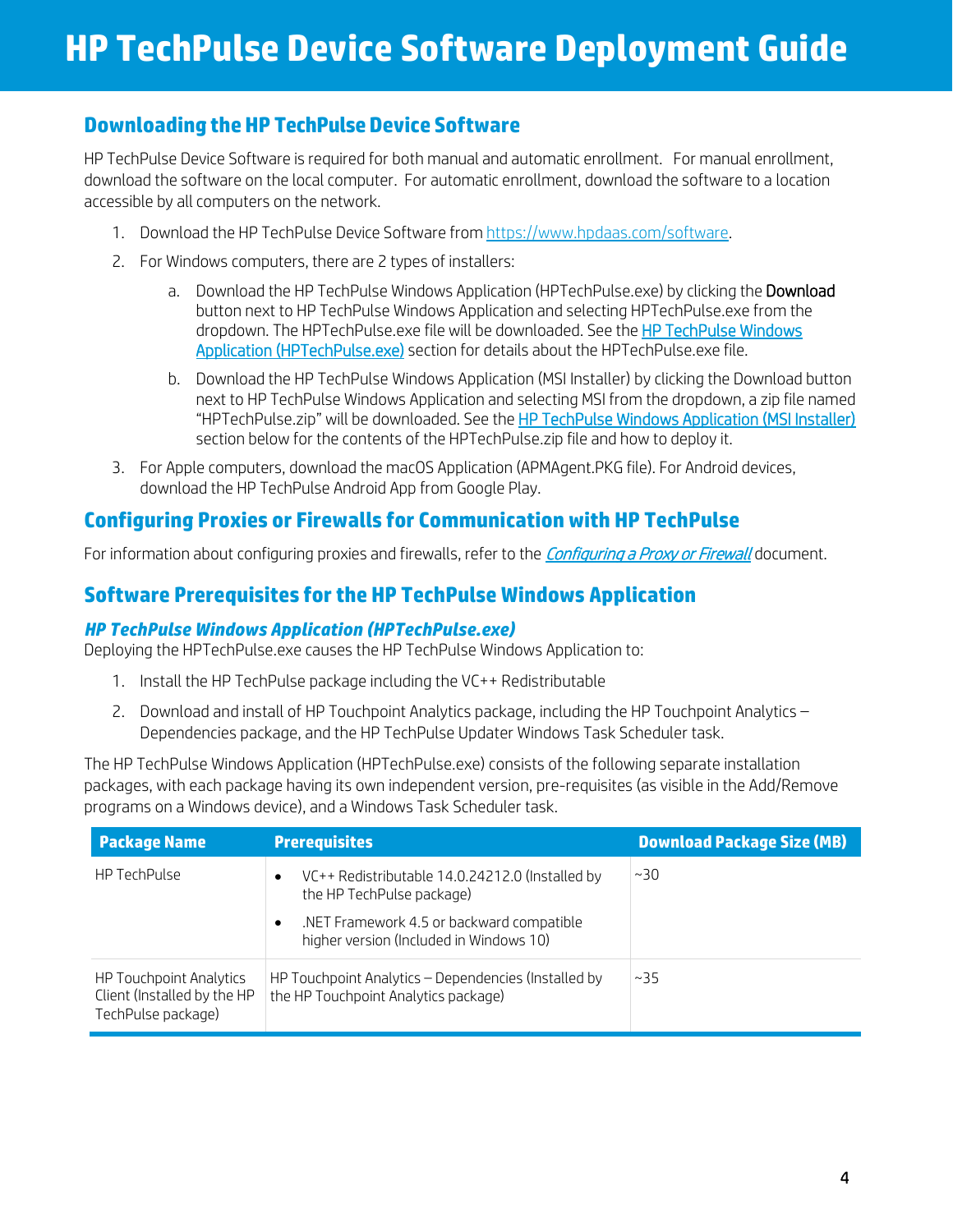### <span id="page-5-0"></span>*HP TechPulse Windows Application (MSI Installer)*

**WARNING:** For devices that are already enrolled to HP TechPulse using the HP TechPulse Windows Application (HPTechPulse.exe), do not deploy the HP TechPulse Windows Application (MSI Installer) to those devices.

The HP TechPulse Windows Application MSI Installer is primarily for customers who want to conserve network bandwidth.

The VC++ Redistributable (x86), VC++ Redistributable (x64), and the HP Touchpoint Analytics Client - Dependencies packages must be installed first, followed by the HP Touchpoint Analytics Client package and finally the HP TechPulse package. If the packages are installed in this order, the HP Touchpoint Analytics Client package will not be downloaded from the internet during initial deployment of HP TechPulse Windows Application.

The HP TechPulse Windows Application (MSI Installer) consists of the following separate installation packages, with each package having its own independent version, pre-requisites (as visible in the Add/Remove programs on a Windows device), and a Windows Task Scheduler task:

| <b>Package Name</b>                                                                                                               | <b>Prerequisites</b>                                                                                       | <b>Package Names</b>                      | <b>Package</b><br>Size (MB) |
|-----------------------------------------------------------------------------------------------------------------------------------|------------------------------------------------------------------------------------------------------------|-------------------------------------------|-----------------------------|
| HP TechPulse <sup>1</sup>                                                                                                         | VC++ Redistributable<br>$\bullet$<br>14.0.24212.0 (x86)                                                    | HPTechpulse.msi                           | ~10                         |
|                                                                                                                                   | .NET Framework 4.5 or<br>$\bullet$<br>backward compatible<br>higher version<br>(Included in Windows<br>10) |                                           |                             |
| HP Touchpoint Analytics Client <sup>1</sup>                                                                                       | VC++ Redistributable<br>14.0.24212.0 (x64)                                                                 | HPTouchPointAnalytics.msi                 | ~17                         |
| HP Touchpoint Analytics Client -<br>Dependencies <sup>1, 2</sup>                                                                  | None                                                                                                       | HPTouchpointAnalyticsDependencies.<br>msi | ~12                         |
| VC++ Redistributable 14.0.24212.0<br>$(x86)$ and above <sup>1</sup><br>Version 14.25.28508.3 included in<br>HPTechPulse.zip file. | None                                                                                                       | vc_redist.x86.exe                         | ~14                         |
| VC++ Redistributable 14.0.24212.0<br>$(x64)$ and above <sup>1</sup>                                                               | None                                                                                                       | vc_redist.x64.exe                         | ~14                         |
| Version 14.25.28508.3 included in<br>HPTechPulse.zip file (cannot be installed<br>on 32-bit 0S)                                   |                                                                                                            |                                           |                             |

<sup>1</sup> Included in the HPTechPulse.zip file.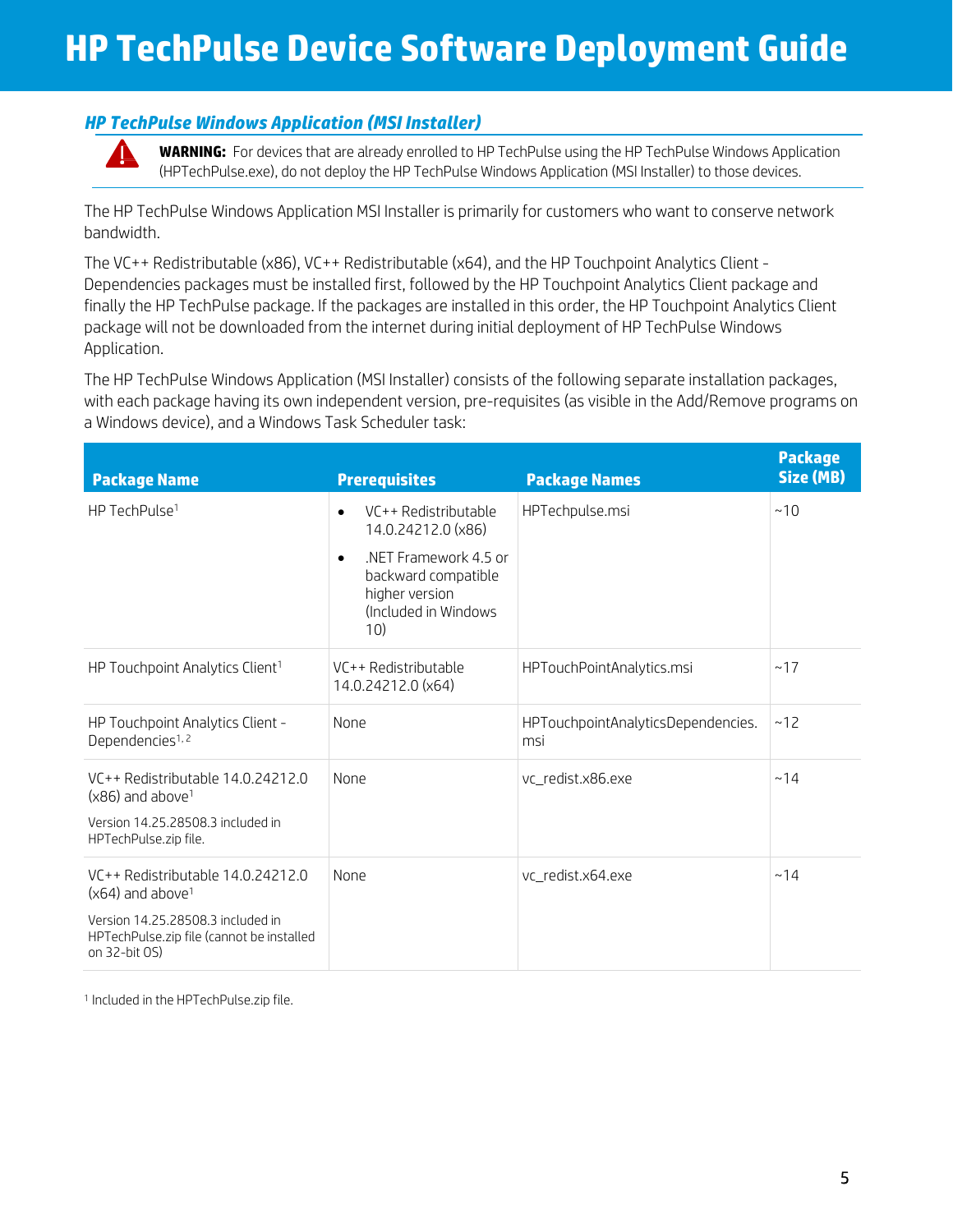### <span id="page-6-0"></span>**Configuring Proxy Settings for the HP TechPulse Windows Application**

Information in this section contains advanced information intended for IT Professionals.

If your devices connect through a proxy for internet access, the HP TechPulse Windows Application will automatically detect the proxy server based on the proxy auto-discovery, proxy auto-configuration or static proxy settings on the device. If the proxy server cannot be automatically detected, you may need to specify a static proxy server or proxy auto-configuration URL for the HP TechPulse Windows Application.

To configure the HP TechPulse Windows Application to connect to a specific proxy auto-configuration URL (PAC URL) or static proxy server, the following registry keys can be set on the device prior to installing the HP TechPulse Windows Application. You can include the registry keys in the batch script file used to deploy the HP TechPulse Windows Application.

#### <span id="page-6-1"></span>*Configure proxy auto-configuration URL (PAC URL)*

To specify a PAC URL for the HP TechPulse Windows Application, use the following command in a batch script to add the required registry key. Replace the **http://autoconfigurl** with the proxy auto-configuration URL you want the device to utilize to discover the proxy server.

#### REG ADD "HKEY\_LOCAL\_MACHINE\SOFTWARE\Policies\Hewlett-Packard\HP Touchpoint Manager\GPO\ProxyPath" /v AutoConfigProxy /t REG\_SZ /d http://autoconfigurl /f

Example:

REG ADD "HKEY\_LOCAL\_MACHINE\SOFTWARE\Policies\Hewlett-Packard\HP Touchpoint Manager\GPO\ProxyPath" /v AutoConfigProxy /t REG\_SZ /d http://autocache.proxyserver.net/proxy.pac /f

#### <span id="page-6-2"></span>*Configure static proxy server*

To specify a static proxy server for the HP TechPulse Windows Application, use the following command in a batch script to add the required registry key. Replace the **proxy:port** with the proxy:port you want the device to communicate through:

#### **REG ADD "HKEY\_LOCAL\_MACHINE\SOFTWARE\Policies\Hewlett-Packard\HP Touchpoint Manager\GPO\ProxyPath" /v StaticProxy /t REG\_SZ /d proxy:port /f**

Example:

```
REG ADD "HKEY LOCAL MACHINE\SOFTWARE\Policies\Hewlett-Packard\HP
Touchpoint Manager\GPO\ProxyPath" /v StaticProxy /t REG_SZ /d web-
proxy.corp.domain.com:8080 /f
```
#### <span id="page-6-3"></span>*Configure settings for authenticated proxy servers (User Authentication)*

To configure the HP TechPulse Windows Application to work with an authenticated proxy, you must be using HP TechPulse Windows Application version 3.20.455 (released on April 15, 2020) or higher. Use the following commands in a batch script to add the required registry key:

#### **REG ADD "HKEY\_LOCAL\_MACHINE\SOFTWARE\Policies\Hewlett-Packard\HP Touchpoint Manager" /v EnableUserAuthProxy /t REG\_SZ /d True /f**

Note that Negotiate (Kerberos, NTLM) and NTLM authentication are supported. Basic and Digest authentication are not supported by the HP TechPulse Windows Application.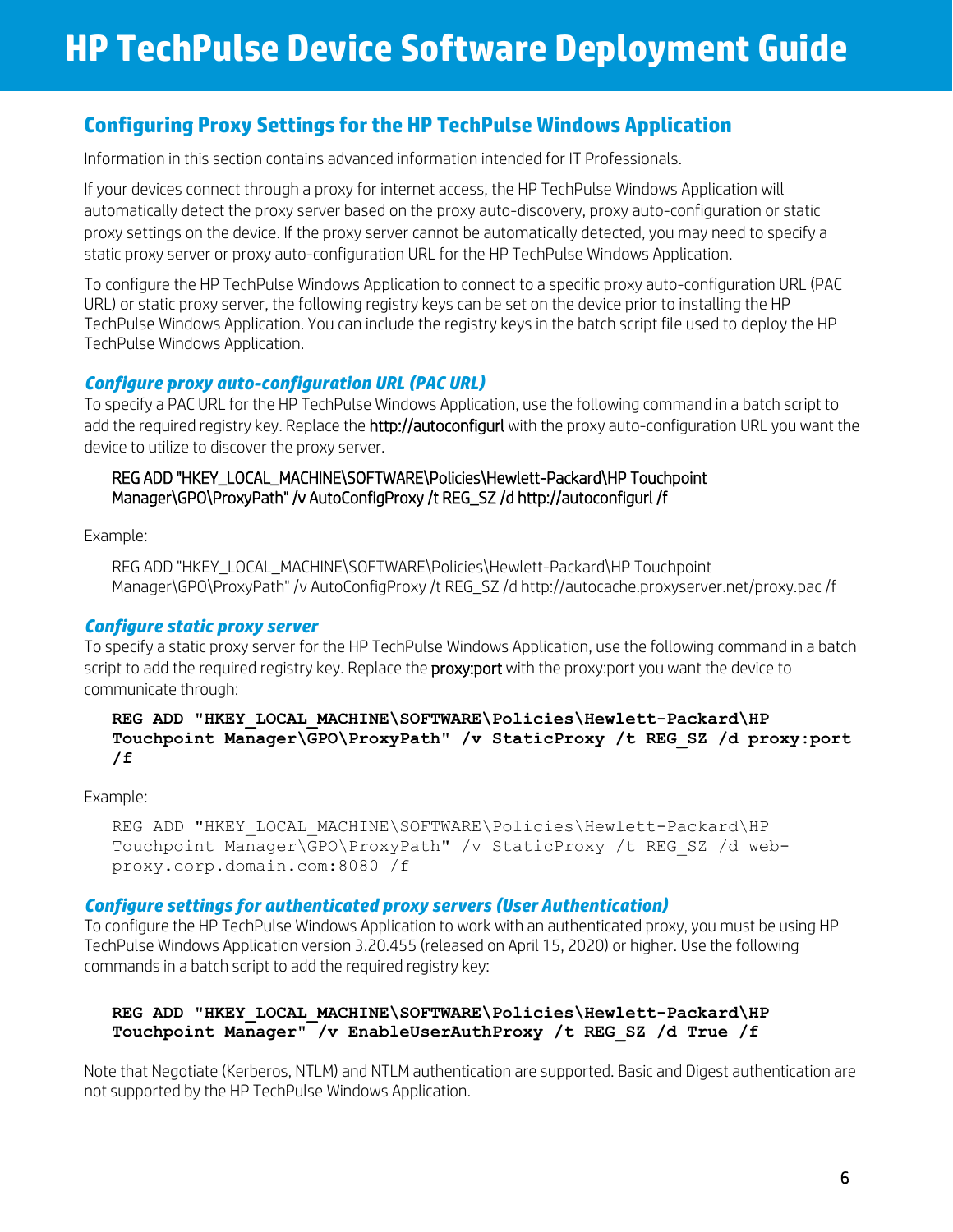#### <span id="page-7-0"></span>*Configure settings for authenticated proxy servers (Computer Authentication)*

To configure the HP TechPulse Windows Application to work with an authenticated proxy, you must be using HP TechPulse Windows Application version 3.20.455 (released on April 15, 2020) or higher. Use the following commands in a batch script to add the required registry key:

#### **REG ADD "HKEY\_LOCAL\_MACHINE\SOFTWARE\Policies\Hewlett-Packard\HP Touchpoint Manager" /v EnableComputerAuthProxy /t REG\_SZ /d True /f**

Note that Negotiate (Kerberos, NTLM) and NTLM authentication are supported. Basic and Digest authentication are not supported by the HP TechPulse Windows Application.

#### <span id="page-7-1"></span>*Configure proxy settings with Group Policy*

To apply PAC URL or static proxy settings for the HP TechPulse Windows Application using Group Policy, a set of Group Policy Administrative Templates (.ADMX and .ADML files) are available. Download th[e HP TechPulse Group](http://ftp.hp.com/pub/caps-softpaq/HP_DaaS/DaaS%20Client%20Scripts/GPO/AdminstrativeTemplates/HPTechPulse-ProxyConfiguration-GPO.zip)  [Policy Administrative Templates.](http://ftp.hp.com/pub/caps-softpaq/HP_DaaS/DaaS%20Client%20Scripts/GPO/AdminstrativeTemplates/HPTechPulse-ProxyConfiguration-GPO.zip)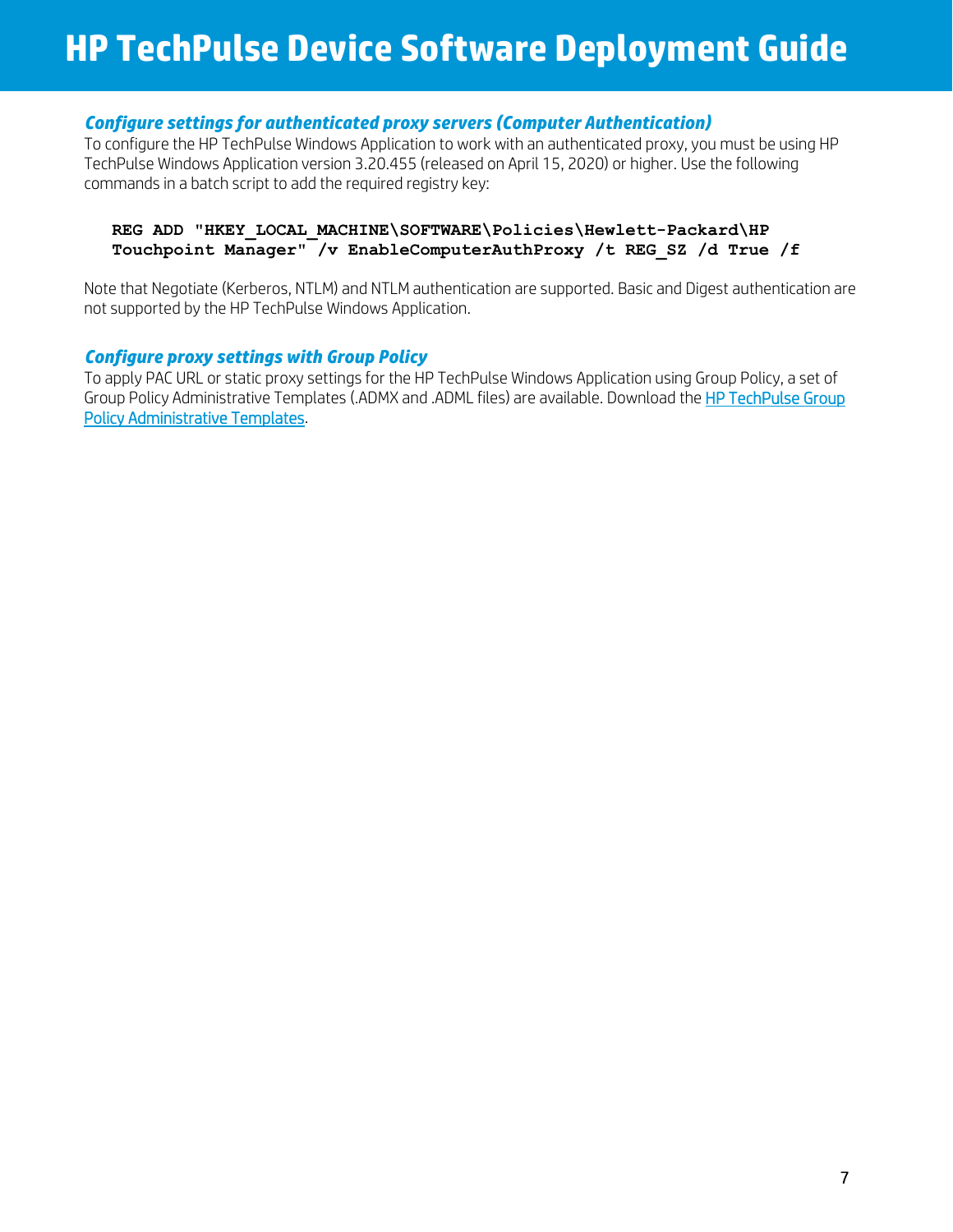## <span id="page-8-0"></span>**Manual Enrollment**

## <span id="page-8-1"></span>**Enrolling Computers Manually**



畐

WARNING: Computers must be connected to the Internet to complete these steps.

#### <span id="page-8-2"></span>*Installing the HP TechPulse Windows Application*

Note: Only computers running Windows 10 (Version 1809) or higher can be enrolled with HP TechPulse.

Follow these steps to install the HP TechPulse Windows Application.

- 1. Download the HP TechPulse Windows Application fro[m https://www.hpdaas.com/software.](https://www.hpdaas.com/software)
- 2. Double-click HPTechPulse.exe to start the installation, then click Next.
- 3. Check the box "I accept the Terms and Conditions of the End User License Agreement," then select Install. The installation wizard guides you through the process.
- 4. After the installation is completed, click Close.

#### <span id="page-8-3"></span>*Manually Enrolling a Windows Computer Using a Company-wide PIN*

Follow these steps to manually enroll Windows devices using a company-wide PIN. If you do not know your company-wide PIN, sign into hpdaas.com and view the Settings > Preferences page.

- 1. After the HP TechPulse Windows Application is installed, enrollment begins automatically. Click Next to begin enrollment.
- 2. Select **Company** if the computer is owned by a company or **Personal** if the computer is owned by an individual person, then click Next.
- 3. Select PIN as the enrollment method.
- 4. When prompted, enter the company-wide PIN, then click Enroll.

The company-wide PIN can be obtained by signing into **hpdaas.com** and viewing the **Settings** > Preferences page.

5. When the enrollment confirmation window appears, click **Agree**.

A confirmation window appears. "Device Is Enrolled" is displayed If the computer has been successfully enrolled.



Note: In the Windows System Tray, HP TechPulse will show as enrolled.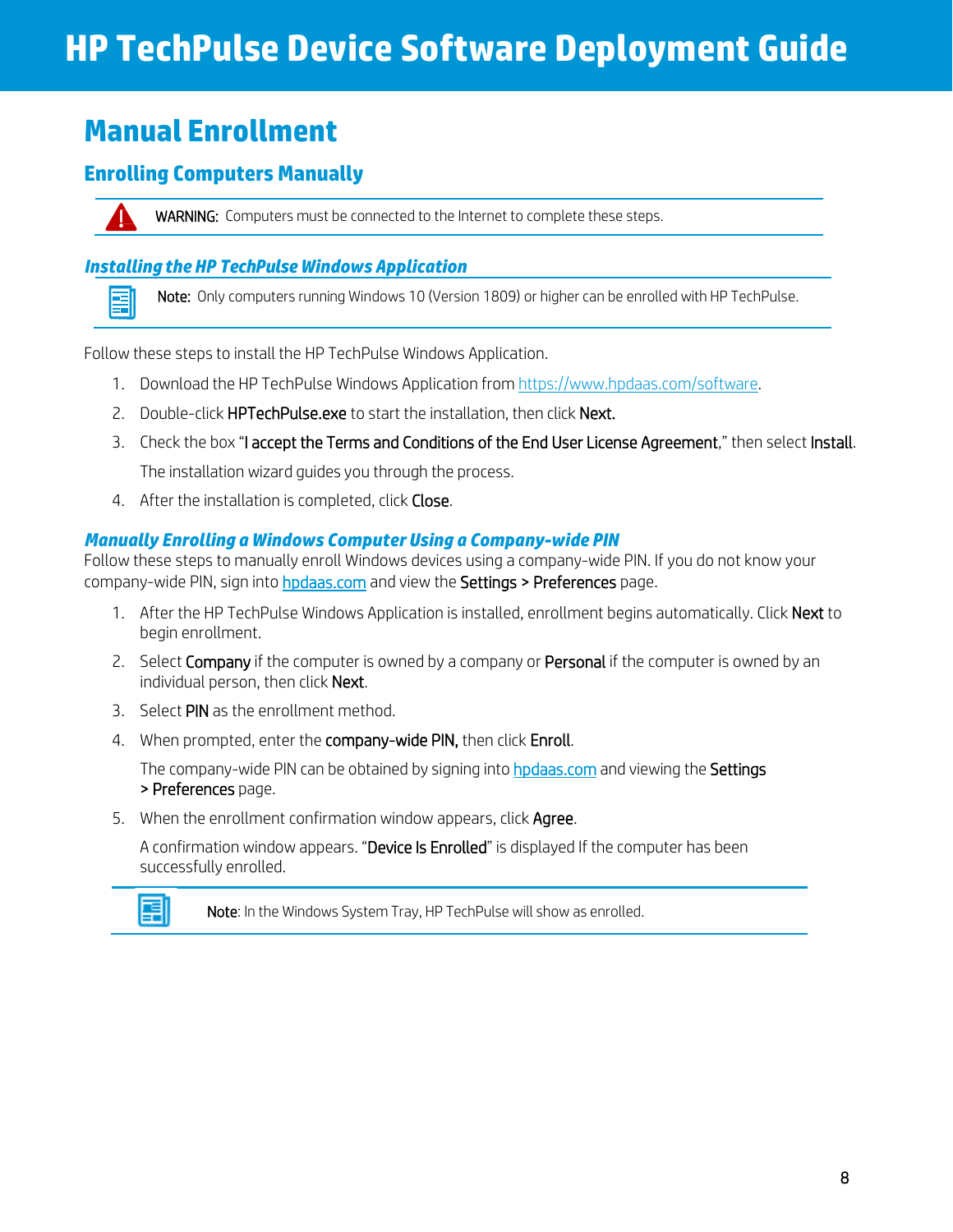### <span id="page-9-0"></span>*Manually Enrolling a macOS Computer Using a Company-wide PIN*

Follow these steps to manually enroll macOS computers using a company-wide PIN. If you do not know your company-wide PIN, sign into hpdaas.com and view the Settings > Preferences page.

- 1. Download and install the macOS Device Software from [https://www.hpdaas.com/software.](https://www.hpdaas.com/software)
- 2. After the macOS software is installed, HP TechPulse enrollment automatically begins. Click Enroll to proceed.
- 3. Select Company if the computer is owned by a company or Personal if the computer is owned by an individual person, then click Next.

團 l

Note: If "Personal" is chosen, some HP TechPulse functionality will not be enabled.

- 4. Enter the company-wide PIN, then click Next. The company-wide PIN can be obtained by signing into **hpdaas.com** and viewing the **Settings** > Preferences page.
- 5. When the enrollment confirmation window appears, click Yes to authorize company-owned computers. Or, click either Yes or No for individually owned computers, depending on company policies. A confirmation window appears, and Device Is Enrolled is displayed If the computer is successfully enrolled.

Remember, computers must be connected to the Internet during enrollment.

- 6. If you prefer, click Details for more information about the enrollment.
- 7. On the left, click About > Update to check for HP TechPulse software updates. Be sure the box is checked to Automatically download and install updates.



l

Note: In the Mac Notification Center, HP TechPulse will show enrolled

#### <span id="page-9-1"></span>*Manually Enrolling an AndroidDevice Using a Company-wide PIN*

Follow these steps to manually enroll Android devices using a company-wide PIN. If you do not know your company-wide PIN, sign into hpdaas.com and view the Settings > Preferences page.

- 1. Search for the "HP TechPulse" app in Google Play.
- 2. Click Install to proceed, then click Open after the app is installed.
- 3. Select Company if the computer is owned by a company or Personal if the computer is owned by an individual person, then click Next.



Note: If "Personal" is chosen, some HP TechPulse functionality will not be enabled.

4. Enter the company-wide PIN, then click Next.

The company-wide PIN can be obtained by signing into hpdaas.com and viewing the Settings > Preferences page.

- 5. Select OK to accept the End User License Agreement.
- 6. When prompted, select Allow to allow HP TechPulse to access the device's location.
- 7. On the Usage Data Access screen, select the HP TechPulse app and toggle on **Allow usage tracking** to allow HP TechPulse to collect usage data from the device.
- 8. A Setup Complete screen appears, and **Success!** is displayed If the device is successfully enrolled.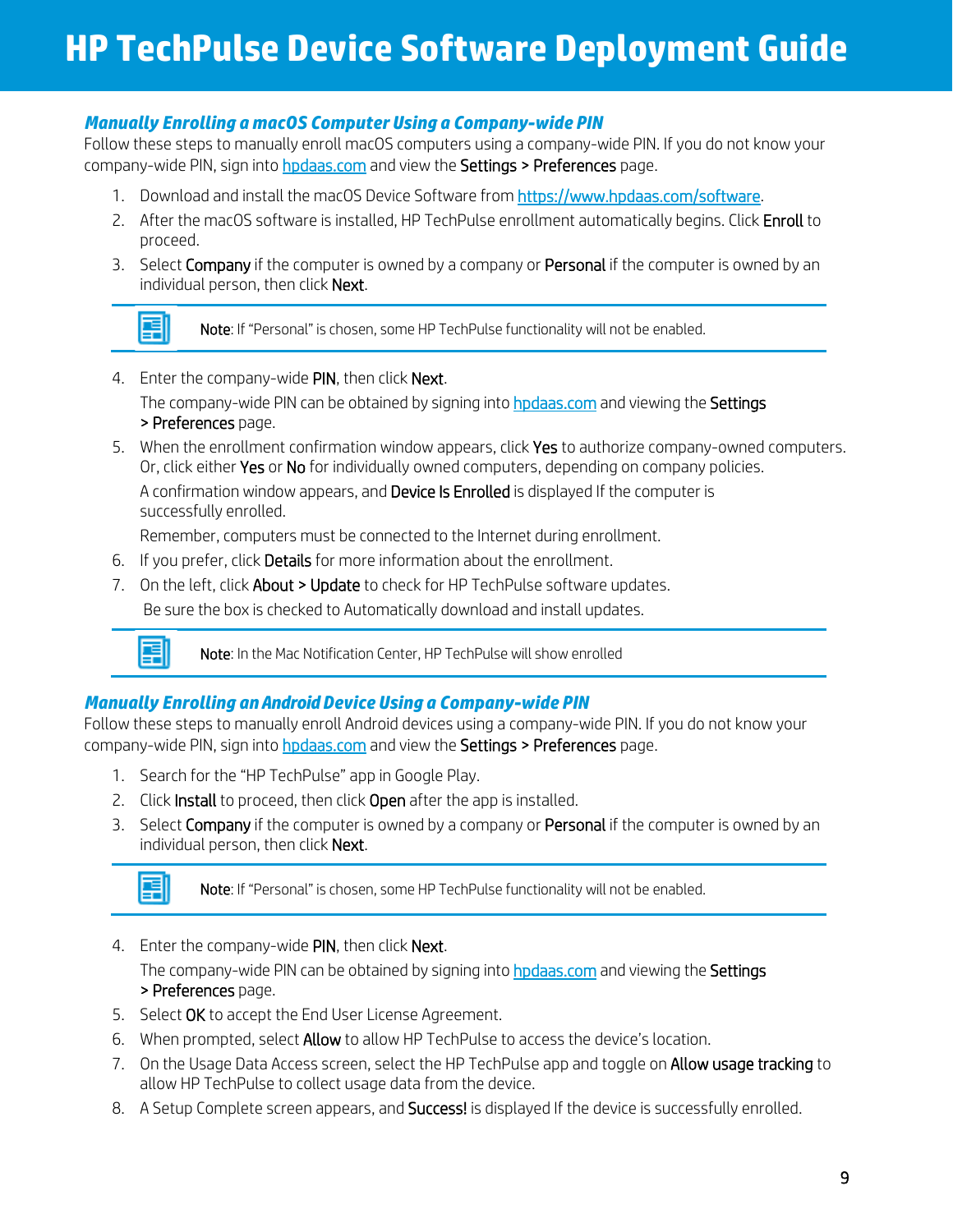## <span id="page-10-0"></span>**Automatic Enrollment**

There are two methods to perform automatic enrollment of Windows devices to HP TechPulse:

- Automatic Enrollment with Serial Number can only be used if your devices meet the prerequisites in the Automatic Enrollment with Serial Number section below. This method is recommended if your devices will be enrolled to more than one HP TechPulse tenants or if the HP TechPulse Windows Application will be installed into a Windows 10 Custom Image.
- Automatic Enrollment with Company-wide PIN is recommended if your devices will only be enrolled to a single HP TechPulse tenant and you will be deploying the HP TechPulse Windows Application from GPO or a deployment tool such as SCCM.



Note: If you are currently using this enrollment method, there is no need to use the Automatic Enrollment with Serial Number method.

### <span id="page-10-1"></span>**Automatic Enrollment of Windows Devices with Serial Number**

#### <span id="page-10-2"></span>*Prerequisites*

圉

The following prerequisites must be satisfied to use Automatic Enrollment with Serial Number:

- HP-manufactured PC shipped on or after January 1, 2018.
- HP-manufactured PC must be running Windows 10 1703 or higher. Pro, Enterprise or Education editions only, Windows 10 Home editions are not supported by this feature.
- This feature is only supported on HP TechPulse Windows Application (HPTechPulse.exe) version 3.20.495 and above.

#### <span id="page-10-3"></span>*Import Serial Numbers to HP TechPulse*

Note: To import serial numbers using the Automatic Enrollment with Serial Number method, you must sign into HP TechPulse using the Partner Admin or Partner Specialist Role.

Obtain the serial numbers for the devices you want to enroll. Then proceed with the steps below:

- 1. Sign int[o www.hpdaas.com.](http://www.hpdaas.com/)
- 2. Go to Devices.
- 3. Click Add.
- 4. Select the company tenant from the drop-down list that you want these devices to be added to and click Next.
- 5. Select Auto Enrollment and click Next.
- 6. Choose Upload File to import multiple Serial Numbers using a .CSV file or choose Enter Manually to enter serial numbers one-by-one, then click Next.
- 7. If Upload File was chosen, click Browse to upload a .CSV file containing the serial numbers of devices to enroll. To obtain a sample .CSV file, click on the link: *Click here to download the sample file*. The uploaded file must be in the exact same format as described in the sample .CSV file.
- 8. If Enter Manually was chosen, enter the Serial Number and an Alias (optional) for the device(s) to enroll.
- 9. Click Add.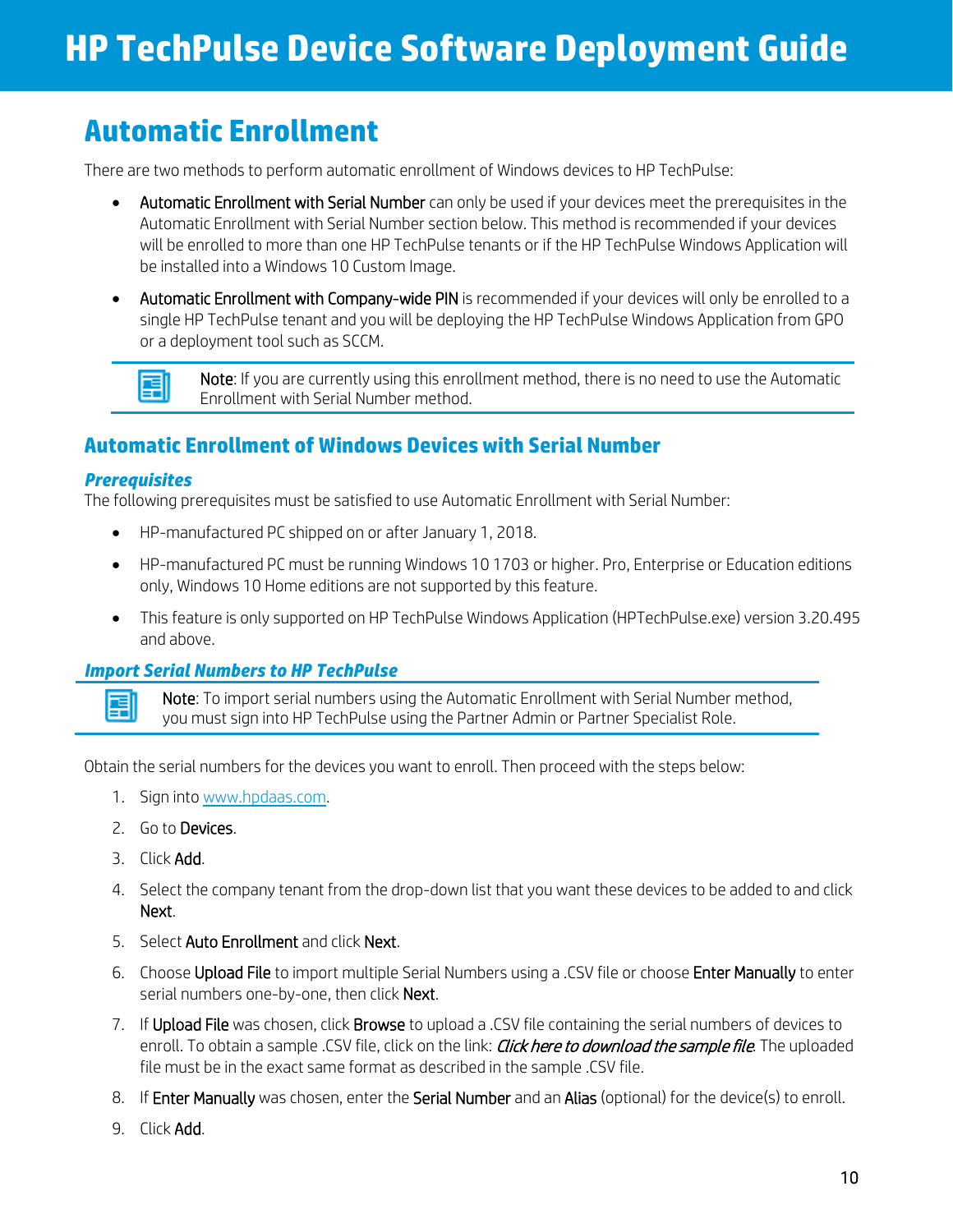- 10. The serial numbers imported will show up in the Pending Enrollment list. The status of the device will be displayed as Validating.
- 11. You must wait for the status to display as Ready before your devices can be automatically enrolled to HP TechPulse.
- 12. If the status of the device is displayed as Error, the device cannot be enrolled using the Automatic Enrollment with Serial Number method. The Logs page will display the reason for the error on that Serial Number.

#### <span id="page-11-0"></span>*Deploy the HP TechPulse Windows Application*

**WARNING:** If the status of the device does not display as Ready in the Pending Enrollment tab, the devices will not enroll to HP TechPulse.

- 1. Download the HP TechPulse Windows Application (HPTechPulse.exe). For help, see Downloading the HP TechPulse Device Software.
- 2. Install the HP TechPulse Windows Application using the following command:

#### **HPTechPulse.exe /silent ZTEMODE=0**

- 3. If deploying the HP TechPulse Windows Application using an install.cmd batch script file, using MS AD Group Policy, or using MS SCCM, follow the steps in th[e Automatic Enrollment with Company-wide PIN](#page-11-1) section below, but use the **ZTEMODE=0** parameter above instead of the **CPIN=<Company-wide PIN>** parameter.
- 4. If installing the HP TechPulse Windows Application in a Windows 10 Custom Image, start the device with the Reference Image to Audit Mode and install the HP TechPulse Windows Application using the **HPTechPulse.exe /silent ZTEMODE=0** command, then capture the Reference Image. For more information about installing the HP TechPulse client in a Windows 10 Custom Image, refer to the Installing HP TechPulse Device Software into a Windows 10 Custom Image document.
- 5. The HP TechPulse Windows Application will be silently installed and will await enrollment once installed. Once the device status changes to Ready on the Pending Enrollment tab and the device has internet connectivity, the device will automatically enroll to HP TechPulse.
- <span id="page-11-1"></span>6. If the device was powered on prior to the device status changing to Ready on the Pending Enrollment tab, the HP TechPulse Windows Application will re-attempt enrolment every 24 hours or upon device restart.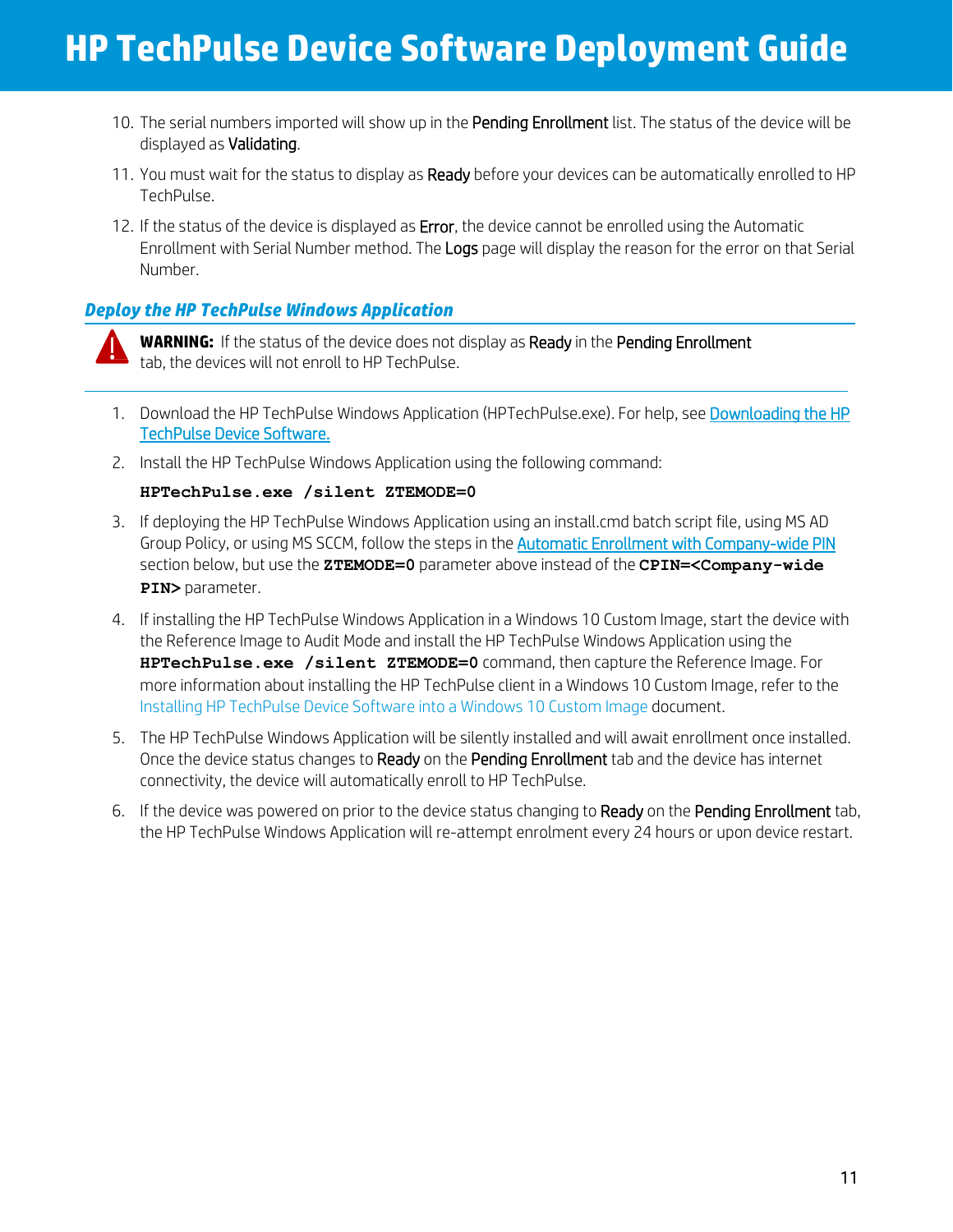### <span id="page-12-0"></span>**Automatic Enrollment of Windows Devices with Company-wide PIN (HPTechPulse.exe)**

This method requires the company-wide PIN. To obtain the company-wide PIN to enroll the device, please sign int[o www.hpdaas.com](http://www.hpdaas.com/) and go to Settings > Preferences.

#### <span id="page-12-1"></span>*Using an Install.CMD Batch Script File for Automatic Enrollment*

WARNING: Computers must be connected to the Internet for automatic enrollment.

This section provides three different methods for automatically enrolling Windows devices with HP TechPulse, which includes using an install.cmd batch script file, using MS AD Group Policy, or using MS SCCM. The Install.cmd batch script file can be used once to enroll a single device or with AD Group Policy to enroll multiple devices simultaneously.

#### <span id="page-12-2"></span>*Creating an Install.CMD Batch Script File*

Follow these steps to create an Install.CMD batch script File. These steps will also be used for Using AD Group Policy for Automatic Enrollment.

- 1. Download the HP TechPulse Windows Application (HPTechPulse.exe). For help, see Downloading the HP TechPulse Device Software.
- 2. Download the sample batch script file from[: ftp://ftp.hp.com/pub/caps](ftp://ftp.hp.com/pub/caps-softpaq/HP_DaaS/DaaS%20Client%20Scripts/GPO/Install/install.zip)[softpaq/HP\\_DaaS/DaaS%20Client%20Scripts/GPO/Install/install.zip](ftp://ftp.hp.com/pub/caps-softpaq/HP_DaaS/DaaS%20Client%20Scripts/GPO/Install/install.zip)
- 3. Extract the install.zip file. The Install.CMD batch script file will be extracted.
- 4. Place the HPTechPulse.exe file and Install.CMD batch script file in a location that is accessible by all computers on the network. Or, place the files on a USB drive for computers that are not able to connect to the network.
- 5. Using a text editor such as Notepad, open the Install.CMD.
- 6. The following code will be displayed in the body of the Install.cmd batch script file:

REG QUERY "HKLM\SOFTWARE\Hewlett-Packard\HP Touchpoint Manager\Agent" /v "DeviceEnrolled" | Find "True"

If %ERRORLEVEL% == 0 goto end

If %ERRORLEVEL% == 1 goto install goto end

:install

\\<NetworkShare>\ HPTechPulse.exe /silent CPIN=<Company-wide PIN>

```
goto end
```
:end

- 7. Replace <NetworkShare> with the location of the batch script file.
- 8. Replace the <Company-wide PIN> with the company-wide PIN.

Do not include the brackets.

- 9. If copying the Install.CMD file from a USB drive to a local computer, replace <NetworkShare> with a local path such as C:\Temp where files will be copied.
- 10. Save the Install.CMD file.



**WARNING:** Network paths cannot contain spaces in the file path. Otherwise, HP TechPulse device enrollment will fail.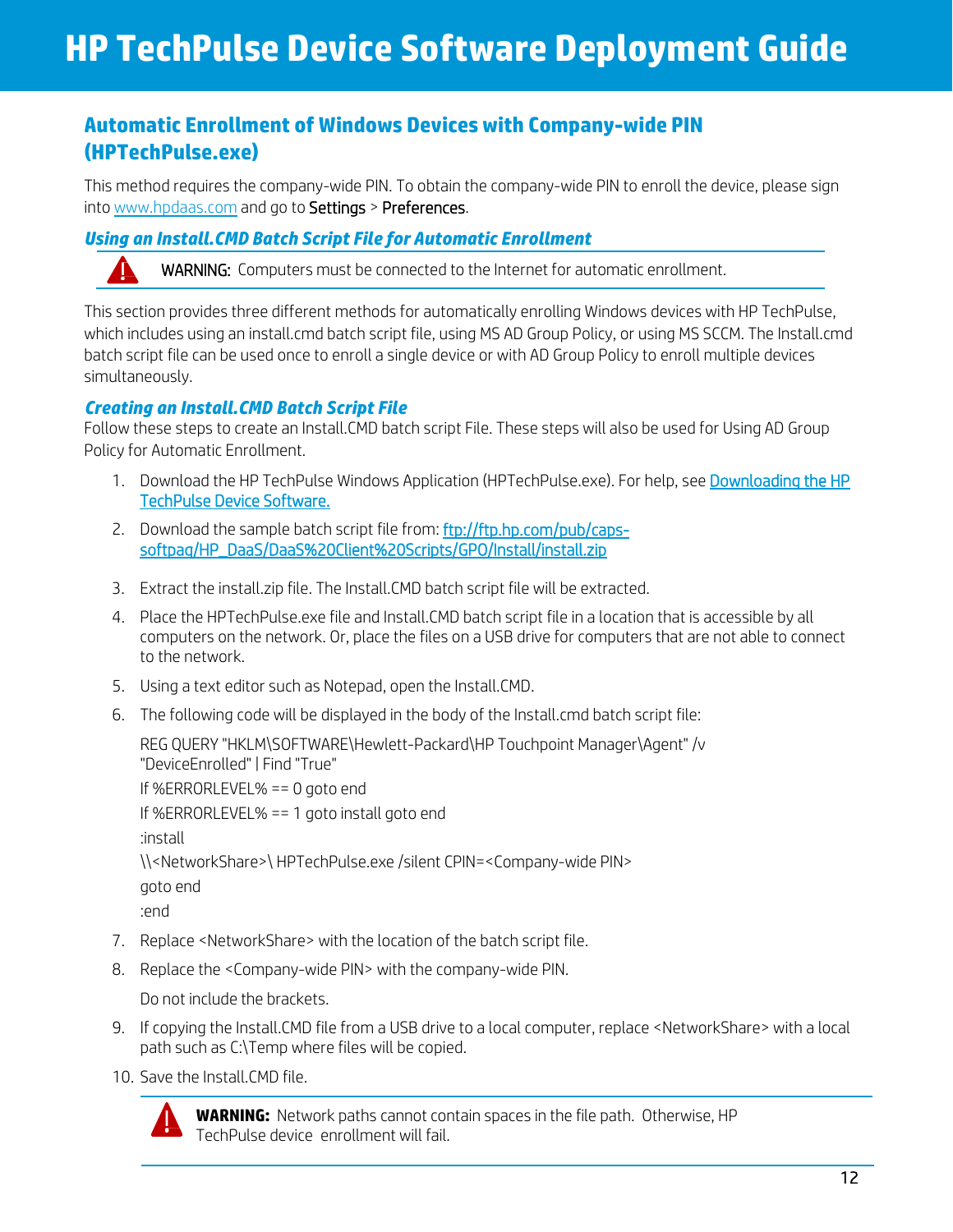#### <span id="page-13-0"></span>*Enrolling Windows Devices Automatically Using the Install.CMD File*

Follow these steps to run the Install.CMD file on one computer and automatically enroll the Windows device with HP TechPulse.

- 1. Browse to the location of the Install.CMD file, either in a network location accessible by all computers or on a USB drive for computers not connected to the network.
- 2. Right click Install.CMD > then click Run as administrator.



3. Select Yes if prompted for permissions to run the script.



A command prompt appears. The HP TechPulse Windows Application will be installed, and the device will be automatically enrolled with HP TechPulse.

4. Wait while the installation completes.



Note: In the Windows System Tray, HP TechPulse will show as enrolled if the installation is successful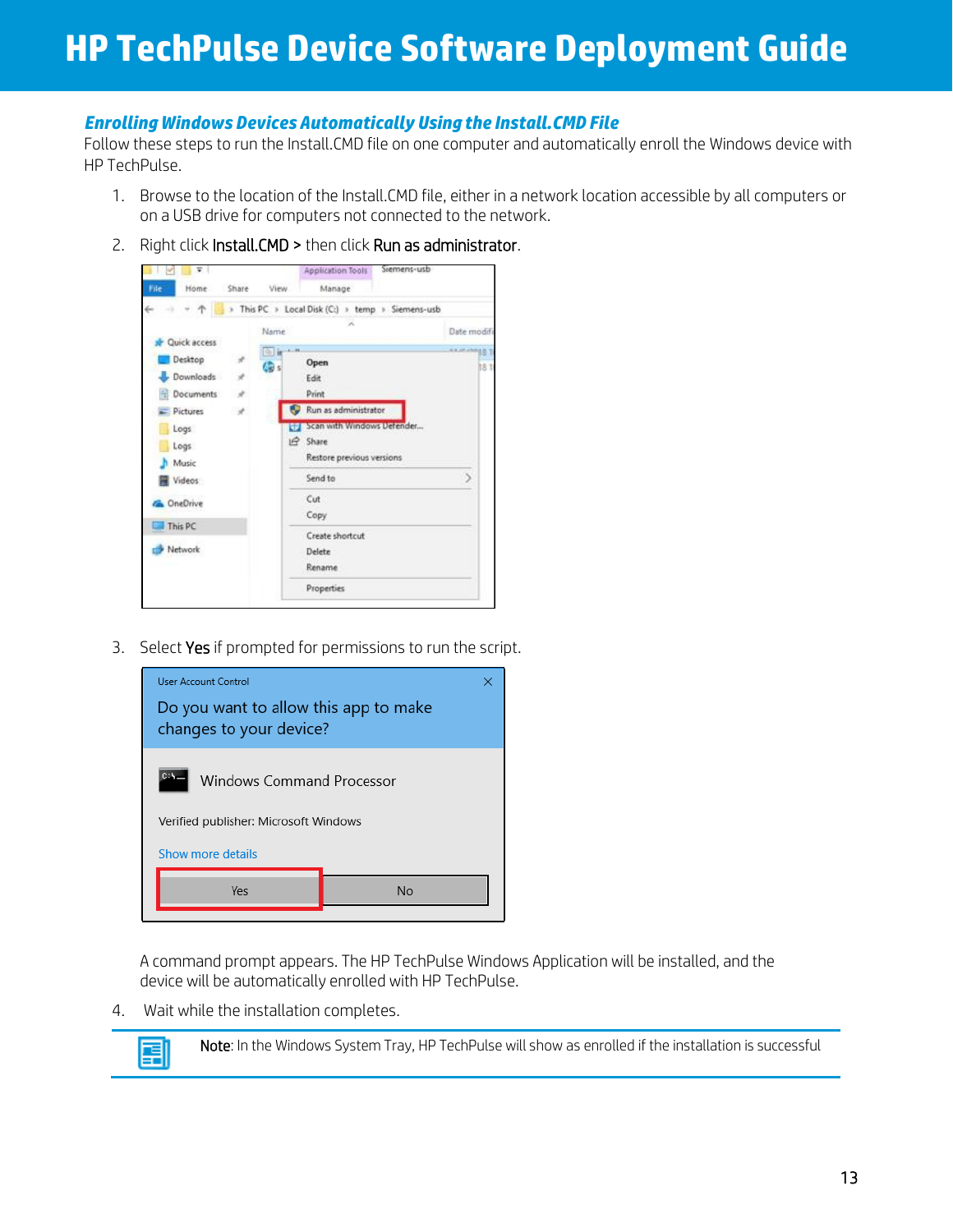### <span id="page-14-0"></span>*Using MS Active Directory (AD) Group Policy for Automatic Enrollment*

Information in this section contains advanced information intended for IT Professionals.

This automatic deployment method uses a script to check if the HP TechPulse Windows Application is installed when computers or devices start up. If the software is not installed, the software is copied from the network and installed automatically with Group Policy. When users log onto devices, the devices automatically enroll with HP TechPulse.

Remember, devices must be connected to the Internet to enroll with HP TechPulse.

#### *Create a Group Policy Object (GPO) and Install the HP TechPulse Windows Application*

Follow these steps to create a new AD GPO to silently install the HP TechPulse Windows Application

- 1. Create an Install.CMD batch script file. For help, see Create an Install.CMD Batch Script File.
- 2. On an AD Domain Controller, open a command prompt then type **gpmc.msc** to open the AD Group Policy Management Console.
- 3. Right click the domain name, then select Create a GPO in this Domain, and Link It Here.
- 4. Name the Group Policy Object HP TechPulse Windows Application Auto Install.
- 5. Right click the new GPO HP TechPulse Windows Application Auto Install, then select Edit.
- 6. Select Computer Configuration > Windows Settings > Scripts (Startup/Shutdown) > Startup.
- 7. In the Startup Properties Dialog Box, select Show Files.
- 8. Copy the **Install.CMD batch file** into the folder.
- 9. In the Startup Properties Dialog Box, select Add, then browse to the location of and select the Install.CMD file.
- 10. Select OK to close the dialog box. Computers receive Group Policy Updates during the next refresh interval.



Note: The HP TechPulse Windows Application installation requires admin rights. Therefore, computers must restart to begin the installation under the system context.



Note: Force group policy to refresh immediately on any computer. Open a command prompt on the target computer, then type gpupdate /force. Restart the computer to install the HP TechPulse Device Software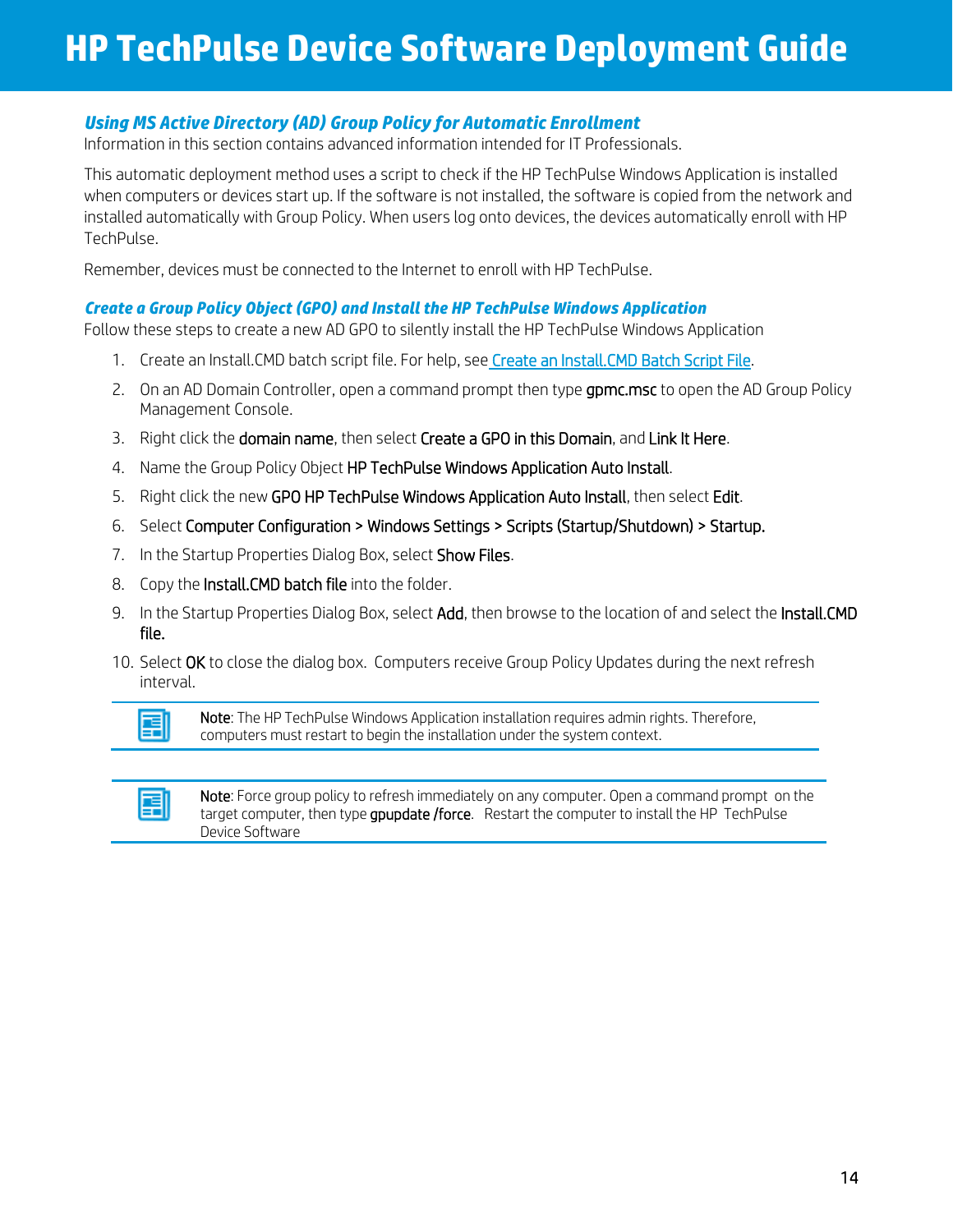### <span id="page-15-0"></span>*Using Microsoft System Center Configuration Manager (SCCM) for Automatic Enrollment*

Information in this section contains advanced information intended for IT Professionals.

Follow these steps to deploy the HP TechPulse Windows Application (HPTechPulse.exe) and to enroll devices using Microsoft SCCM. These instructions are intended for use with Microsoft (MS) SCCM v.1902 but may apply to newer versions of SCCM as well.



 $\begin{array}{|c|c|c|}\hline \hline \multicolumn{1}{|c|}{\mathbb{R}}\end{array}$  Note: Devices must be connected to the Internet to successfully enroll with HP TechPulse.

There are four parts to deploying the HP TechPulse Windows Application (HPTechPulse.exe) with SCCM. The process follows this sequence of steps:

- 1. Download the HP TechPulse Windows Application.
- 2. Create an HP TechPulse Application in SCCM.
- 3. Distribute the Application content.
- 4. Deploy the HP TechPulse Application.

Before beginning these steps, be sure to provide the UPN suffixes to your HP Service Expert or Business Partner. You'll also need your company-wide PIN for HP TechPulse. For more information, se[e Prerequisites.](#page-3-1)

#### *Creating an Application in SCCM*

Follow these steps to create a new SCCM Application Package to install HP TechPulse Windows Application.

- 1. Download the HP TechPulse Windows Application (HPTechPulse.exe). For help, see Downloading the HP TechPulse Device Software. Be sure the HPTechPulse.exe file is saved to a location accessible by SCCM.
- 2. Download the Uninstallation Powershell script from: [ftp://ftp.hp.com/pub/caps](ftp://ftp.hp.com/pub/caps-softpaq/HP_DaaS/HP_TechPulse_Deployment/MSI_Installer/UninstallHPTechPulse.zip)[softpaq/HP\\_DaaS/HP\\_TechPulse\\_Deployment/MSI\\_Installer/UninstallHPTechPulse.zip.](ftp://ftp.hp.com/pub/caps-softpaq/HP_DaaS/HP_TechPulse_Deployment/MSI_Installer/UninstallHPTechPulse.zip)
- 3. Extract the uninstall script and be sure the script file is saved to a location accessible by SCCM.
- 4. Log into the SCCM Admin Console and start the Create Application Wizard.
- 5. In the SCCM Admin Console, click Software Library.
- 6. In the Software Library workspace, click Application Management > Applications, then click Create Application at the top.
- 7. Select Manually specify the application information, then click Next.
- 8. Type the following in the respective fields, then click **Next**:
	- − Name: HP TechPulse Windows Application
	- − Publisher: HP Inc.
	- − Version: 3.xx.xxx (replace with the version of the HPTechPulse.exe file you are deploying)

### Note: To find the file version, right click the HPTechPulse.EXE then click Properties > Details

- 9. Click **Next** to accept the defaults for the Application Catalog entry.
- 10. Click Add to create a new Deployment Type, then select Script Installer.
- 11. Manually specify the deployment type information, which will automatically be selected, then click Next.
- 12. Type "HP TechPulse Windows Application silent install" as the name for the Deployment Type, then click Next.
- 13. In the Content Location, specify the Network path (UNC name) to the HPTechPulse.EXE file.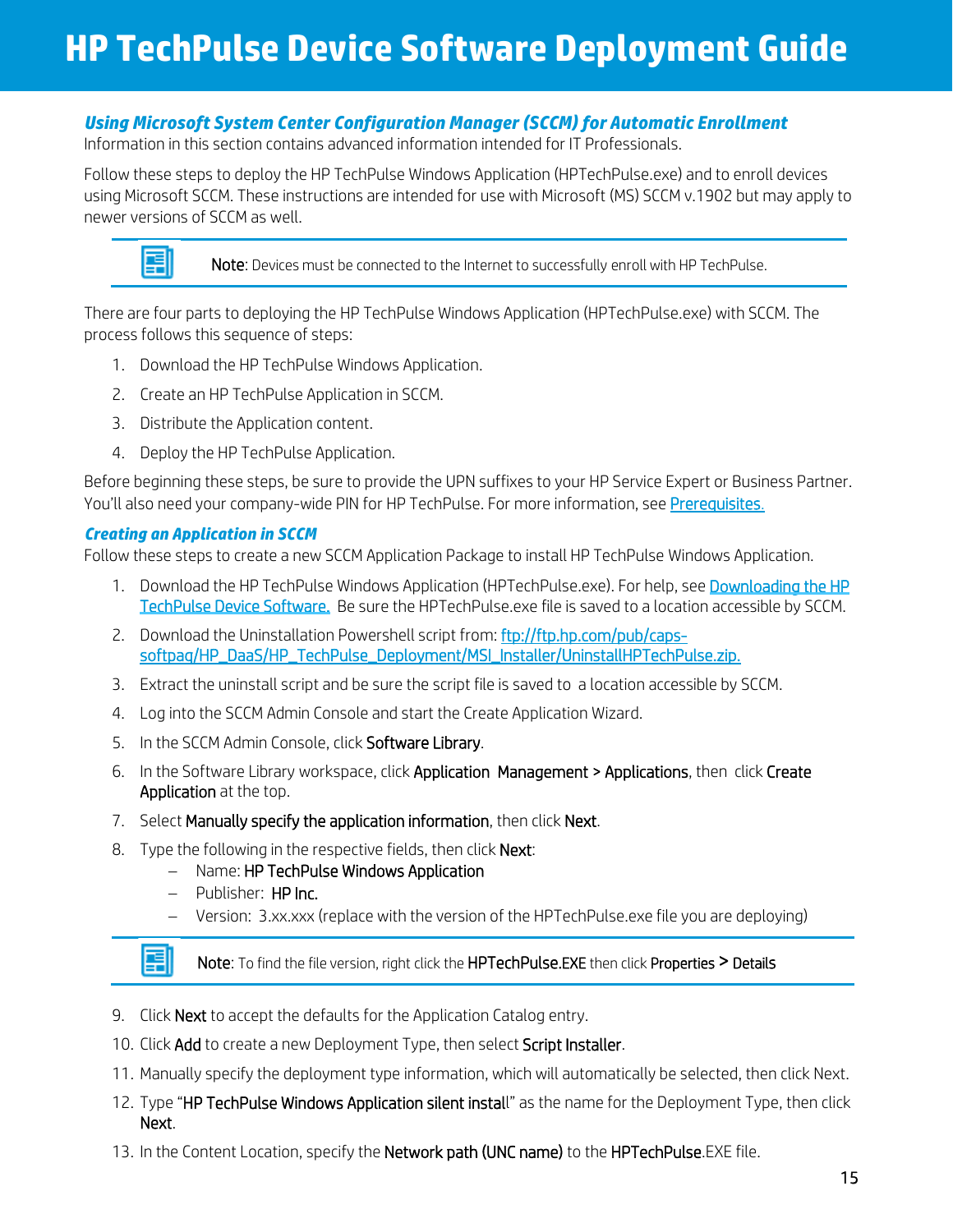14. In the Installation Program, specify the following command making sure to replace the Company-wide PIN with your company-wide PIN:

#### **HPTechPulse.exe /silent CPIN=Company-wide PIN**



Note: To configure proxy or update settings for the HP TechPulse Device Software, create a batch script to add the required regkeys and specify the batch script in the Installation Program.

15. In the Uninstall Program, specify the following command:

#### **powershell.exe -executionpolicy bypass -windowstyle hidden noninteractive -nologo -file "UninstallHPTechPulse.ps1"**

- 16. Select the checkbox for **Run installation** and uninstall program as 32-bit process on 64-bit clients, then click Next.
- 17. To specify the detection rules, click Add Clause and enter the following rules to detect the existence of the client binaries, then click OK. Click Next to proceed.
	- − Setting Type: File System
	- − Path: %ProgramFiles%\Hewlett-Packard\HP Touchpoint Manager\Agent
	- − File or folder name: LHAgent.exe
	- − Select the check box for This file or folder is associated with a 32-bit application on 64-bit systems.
	- − Select the check box for "The file system setting must exist on the target system to indicate presence of this application".
- 18. To specify the User Experience settings, select the following settings, and then click Next.
	- − Installation behavior: Install for system
	- − Logon requirement: Whether a user is logged on
	- − Installation program visibility: Hidden
	- − Maximum allowed run time (minutes): 20
- 19. Click Next to accept the defaults for software dependencies.
- 20. Confirm the deployment details, then click Next.
- 21. When the completion screen is displayed, click Close.
- 22. In the Create Application Wizard, click Next to proceed.
- 23. Confirm the settings, then click Next.
- 24. When the completion screen is displayed, click Close.

#### *Modifying the HP TechPulse Windows Application Settings*

Follow these steps to modify the application settings before copying the package to SCCM DPs:

- 1. In the left column of the SCCM Admin Console, click Software Library > Application Management > Applications.
- 2. In the right pane, right click the new HP TechPulse Windows Application, then click Properties.
- 3. Select the Distribution Settings tab, then select Automatically download content when packages are assigned to distribution points, then click OK.
- 4. Click Apply, then click OK to close the HP TechPulse application Properties.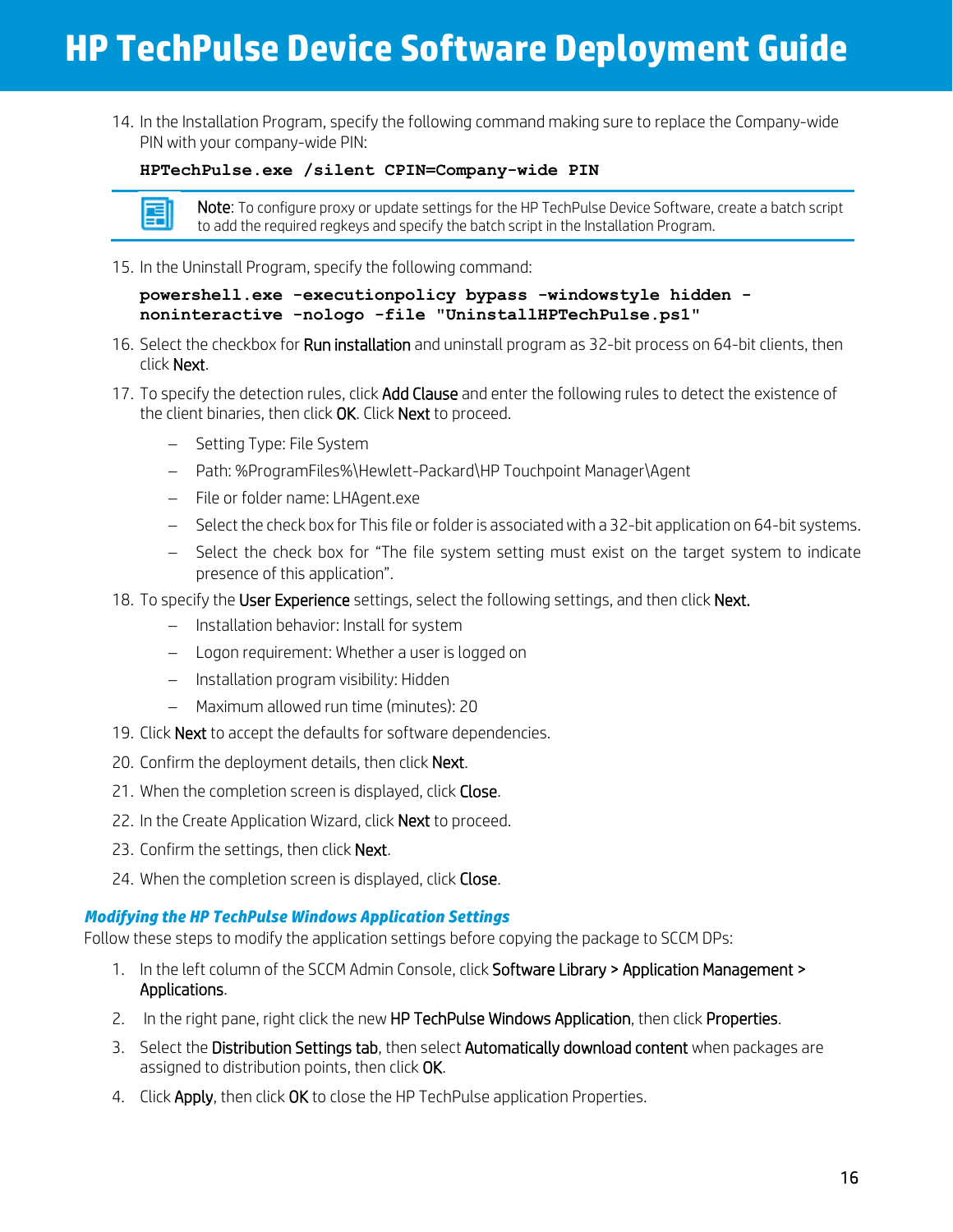#### *Distributing the content to Distribution Points (DPs)*

Follow these steps to distribute the HP TechPulse application content to the SCCM DPs:

- 1. In the left column of the SCCM Admin Console, click Software Library > Application Management> Applications.
- 2. In the right pane, right click the new HP TechPulse Windows Application > Distribute Content.
- 3. In the Distribute Content Wizard on the General Page, click Next.
- 4. Review the content to distribute, then click **Next**.
- 5. A meter will appear showing distribution progress. Review the actions taken, then click Close.

#### *Verifying Content Status on Distribution Points (DPs)*

In large environments where DPs are geographically dispersed it is best practice to verify the content status before deploying the HP TechPulse Windows Application. Follow these steps:

- 1. In the SCCM Admin Console, click Monitoring > Distribution Status > Content Status.
- 2. Right click the HP TechPulse Windows Application, then click View Status.
- 3. Verify the package has been successfully copied to all DPs before proceeding.

#### *Deploying the HP TechPulse Windows Application with SCCM*

Follow these steps to deploy the HP TechPulse Windows Application in SCCM:

- 1. In the left column of the SCCM Admin Console, click Software Library > Application Management > Applications.
- 2. In the right pane, right click the new HP TechPulse Windows Application.
- 3. In the Deploy Software Wizard, click **Browse** next to collections.
- 4. Then select the **Device Collection(s)** to which the package will be deployed.
- 5. Click OK, then click Next.
- 6. Click Next to accept the content destination settings.
- 7. Select Required for the HP TechPulse Windows Application, then click Next.
- 8. To accept the default deployment schedule and deploy as soon as possible after the available time, click Next. Otherwise, specify a schedule for the deployment as needed.
- 9. Select the following User Experience settings, then click Next.
	- − User notifications: Hide in Software Center and all notifications
- 10. To accept the default alert options, click Next.
- 11. Confirm the settings for the deployment and click Next.
- 12. Review the actions taken, then click Close.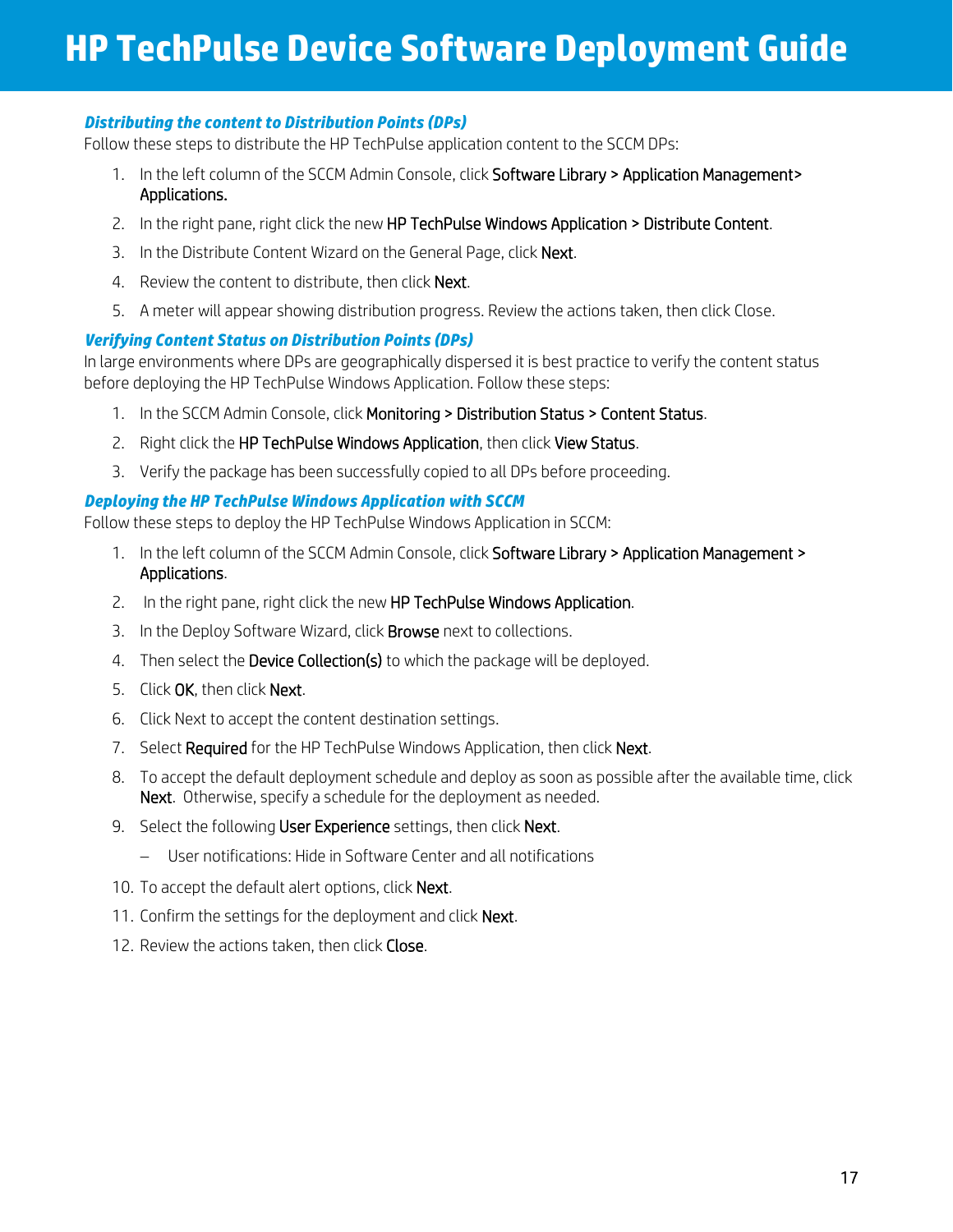#### *Verifying the HP TechPulse Windows Application Deployment*

Check the date and time of the HP TechPulse Application Deployment. Follow these steps:

- 1. In the left column of the SCCM Admin Console, click Monitoring > Deployments.
- 2. In the search field at the top, type HP TechPulse Windows Application. Click the HP TechPulse Windows Application deployment in the search results.

A graph is displayed at the bottom right showing the number of computers from the SCCM collection with the software installed.

Status includes:

- − Successful
- − Not installed
- − Error
- − Unknown state

Unknown state means that the computers have most likely not connected to SCCM to receive the HP TechPulse Windows Application deployment package yet.



HP TechPulse Windows Application installation can also be verified on the target computer. To do so, follow these steps:

1. On the end-user computer, open Program and Features in the Control Panel.

HP TechPulse and HP Touchpoint Analytics Client should be installed.

2. If the system tray icon was not hidden during the deployment, click the HP TechPulse system tray icon and select Status.

The Device enrollment status should show as **Enrolled.**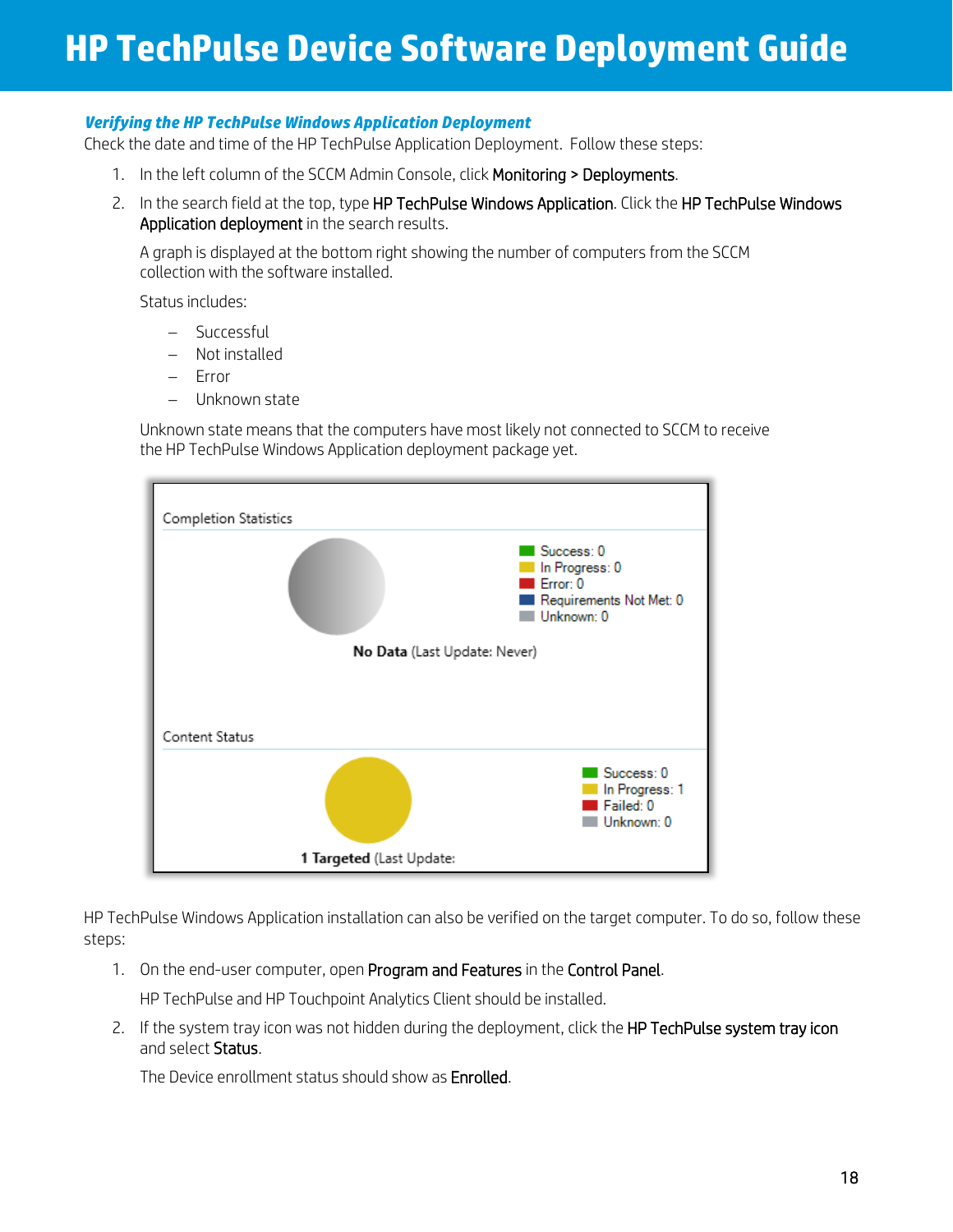### <span id="page-19-0"></span>**Automatic Enrollment of Windows Devices with Company-wide PIN (MSI Installer)**

This method requires the company-wide PIN. To obtain the company-wide PIN to enroll the device, please sign int[o www.hpdaas.com](http://www.hpdaas.com/) and go to Settings > Preferences.

#### <span id="page-19-1"></span>*Using Microsoft System Center Configuration Manager (SCCM) for Automatic Enrollment*

Information in this section contains advanced information intended for IT Professionals.

Follow these steps to deploy the HP TechPulse Windows Application (MSI Installer) and to enroll devices using Microsoft SCCM. These instructions are intended for use with Microsoft (MS) SCCM v.1902 but may apply to newer versions of SCCM as well.



 $\begin{array}{|c|c|c|}\hline \multicolumn{1}{|c|}{\mathbb{R}}\end{array}$  Note: Devices must be connected to the Internet to successfully enroll with HP TechPulse.

There are four parts to deploying the HP TechPulse Windows Application (MSI Installer) with SCCM. The process follows this sequence of steps:

- 1. Download the HP TechPulse Windows Application (MSI Installer) and Dependencies.
- 2. Create Applications in SCCM.
- 3. Distribute the Application content.
- 4. Deploy the HP TechPulse Windows Application.

Before beginning these steps, be sure to provide the UPN suffixes to your HP Service Expert or Business Partner. You'll also need your company-wide PIN for HP TechPulse. For more information, se[e Prerequisites.](#page-3-1)

#### *Download the HP TechPulse Windows Application and Dependencies*

1. Download the HP TechPulse Windows Application (MSI Installer) by clicking the Download button next to HP TechPulse Windows Application and selecting MSI from the dropdown, a zip file named HPTechPulse.zip will be downloaded. Be sure the contents of the HPTechPulse.zip file is saved to a location accessible by SCCM.

Download the Uninstallation Powershell scripts from: [ftp://ftp.hp.com/pub/caps](ftp://ftp.hp.com/pub/caps-softpaq/HP_DaaS/HP_TechPulse_Deployment/MSI_Installer/UninstallHPTechPulse.zip)[softpaq/HP\\_DaaS/HP\\_TechPulse\\_Deployment/MSI\\_Installer/UninstallHPTechPulse.zip](ftp://ftp.hp.com/pub/caps-softpaq/HP_DaaS/HP_TechPulse_Deployment/MSI_Installer/UninstallHPTechPulse.zip)

A zip file named UninstallHPTechPulse.zip will be downloaded.

- 2. Extract the contents of the UninstallHPTechPulse.zip file. Several Powershell script files will be extracted. Be sure the contents of the UninstallHPTechPulse.zip file is saved to a location accessible by SCCM.
- 3. After downloading and extracting all files, the SCCM location should consist of the following files:
	- − HPTechpulse.msi
	- − HPTouchpointAnalytics.msi
	- − VC\_redist.x86.exe
	- − VC\_redist.x64.exe
	- − HPTouchpointAnalyticsDependencies.msi
	- − HPTechPulseMSIuninstall.ps1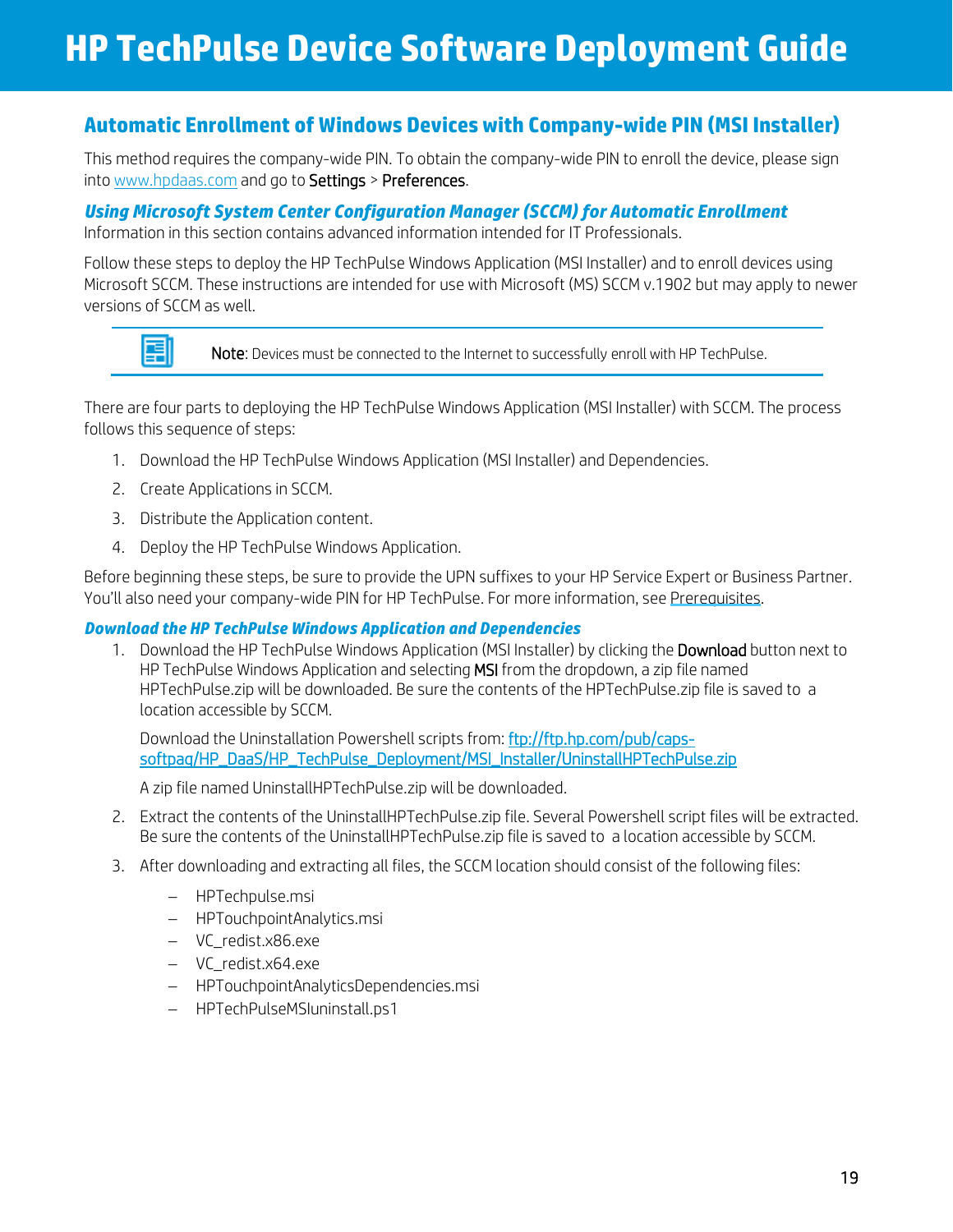#### *Creating Applications in SCCM*

Follow these steps to create new SCCM Applications to install the HP TechPulse Windows Application (MSI Installer).

#### Creating the VC++ Redistributable (x86) package

- 1. Log in to the SCCM Admin Console and start the Create Application Wizard.
- 2. In the SCCM Admin Console, click Software Library.
- 3. In the Software Library workspace, click Application Management > Applications, then click Create Application at the top.
- 4. Select Manually specify the application information, then click Next.
- 5. Type the following in the respective fields, then click **Next:** 
	- − Name: VC++ Redistributable (x86)
	- − Publisher: Microsoft
	- − Version: 14.XX.XXXXX.X (replace with the version of the VC\_redist.x86.exe file you are deploying)
- 6. Click Next to accept the defaults for the Application Catalog entry.
- 7. Click Add to create a new Deployment Type, then select Script Installer.
- 8. Manually specify the deployment type information, which will automatically be selected, then click Next.
- 9. Type "VC++ Redist (x86) silent install" as the name for the Deployment Type, then click Next.
- 10. In the Content Location, specify the Network path (UNC name) to the vc\_redist.x86.exe file.
- 11. In the Installation Program, specify the following command:

vc redist.x86.exe /install /quiet

12. In the Uninstall Program, specify the following command, then click **Next:** 

```
vc redist.x86.exe /uninstall /quiet
```
- 13. To specify the detection rules, click Add Clause and enter the following rules, then click OK. Click Next to proceed.
	- − Setting Type: Registry
	- − Hive: HKEY\_LOCAL\_MACHINE
	- − Key: SOFTWARE\WOW6432Node\Microsoft\VisualStudio\14.0\VC\Runtimes\x86
	- − Select This registry setting must exist on the target system to indicate presence of this application.
- 14. To specify the User Experience settings, select the following settings, and then click Next.
	- − Installation behavior: Install for system
	- − Logon requirement: Whether a user is logged on
	- − Installation program visibility: Hidden
	- − Maximum allowed run time (minutes): 20
	- − Device Restart Behavior: No specific action
- 15. Click **Next** to accept the defaults for software dependencies.
- 16. Confirm the deployment details, then click Next.
- 17. When the completion screen is displayed, click Close.
- 18. In the Create Application Wizard, click Next to proceed.
- 19. Confirm the settings, then click Next.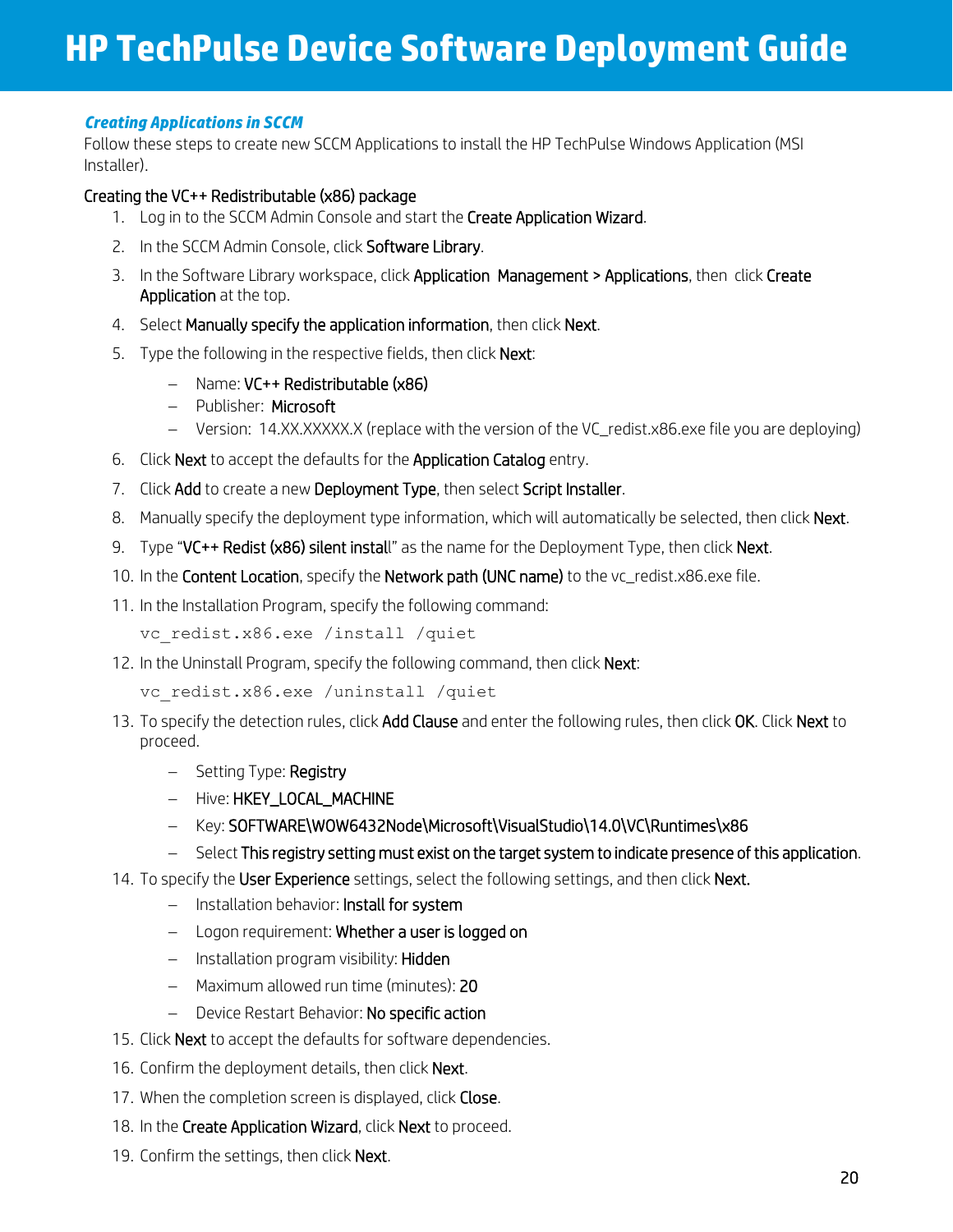20. When the completion screen is displayed, click Close.

#### Creating the VC++ Redistributable (x64) package

- 1. Log in to the SCCM Admin Console and start the Create Application Wizard.
- 2. In the SCCM Admin Console, click Software Library.
- 3. In the Software Library workspace, click Application Management > Applications, then click Create Application at the top.
- 4. Select Manually specify the application information, then click Next.
- 5. Type the following in the respective fields, then click **Next**:
	- − Name: VC++ Redistributable (x64)
	- − Publisher: Microsoft
	- − Version: 14.XX.XXXXX.X (replace with the version of the VC\_redist.x64.exe file you are deploying)
- 6. Click Next to accept the defaults for the Application Catalog entry.
- 7. Click Add to create a new Deployment Type, then select Script Installer.
- 8. Manually specify the deployment type information, which will automatically be selected, then click Next.
- 9. Type "VC++ Redist (x64) silent install" as the name for the Deployment Type, then click Next.
- 10. In the Content Location, specify the Network path (UNC name) to the vc\_redist.x64.exe file.
- 11. In the Installation Program, specify the following command:

vc redist.x64.exe /install /quiet

12. In the Uninstall Program, specify the following command, then click **Next:** 

vc redist.x64.exe /uninstall /quiet

- 13. To specify the detection rules, click Add Clause and enter the following rules, then click OK. Click Next to proceed.
	- − Setting Type: Registry
	- − Hive: HKEY\_LOCAL\_MACHINE
	- − Key: SOFTWARE\Microsoft\VisualStudio\14.0\VC\Runtimes\x64
	- − Select This registry setting must exist on the target system to indicate presence of this application.
- 14. To specify the User Experience settings, select the following settings, and then click Next.
	- − Installation behavior: Install for system
	- − Logon requirement: Whether a user is logged on
	- − Installation program visibility: Hidden
	- − Maximum allowed run time (minutes): 20
	- − Device Restart Behavior: No specific action
- 15. Click **Next** to accept the defaults for software dependencies.
- 16. Confirm the deployment details, then click Next.
- 17. When the completion screen is displayed, click Close.
- 18. In the Create Application Wizard, click **Next** to proceed.
- 19. Confirm the settings, then click **Next**.
- 20. When the completion screen is displayed, click Close.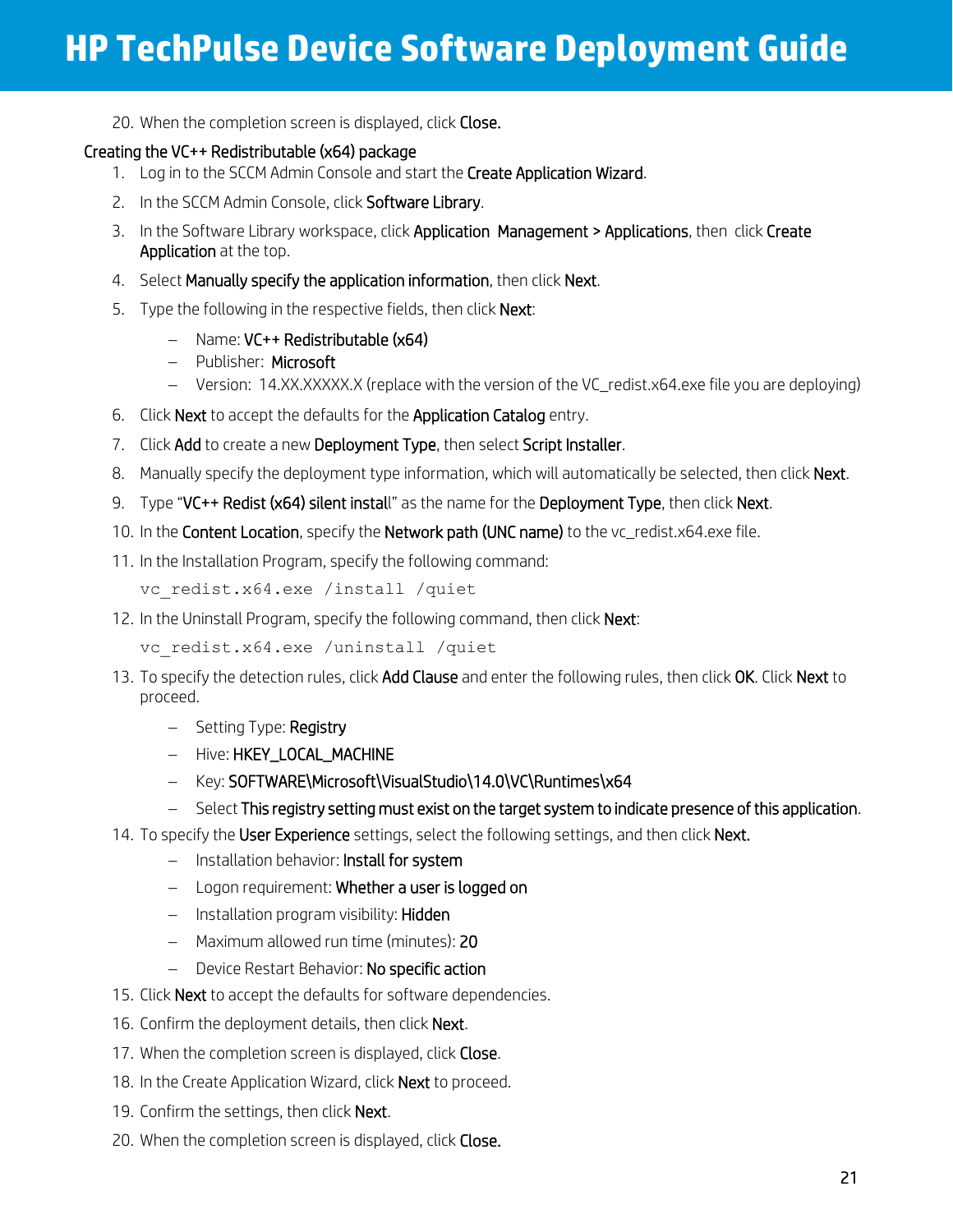#### Creating the HP TechPulse package

- 1. Log in to the SCCM Admin Console and start the Create Application Wizard.
- 2. In the SCCM Admin Console, click Software Library.
- 3. In the Software Library workspace, click Application Management > Applications, then click Create Application at the top.
- 4. Select Windows Installer (\*.msi file), specify the UNC path to the HPTechPulse.msi file and click Next.
- 5. Verify the imported information then click Next.
- 6. Confirm the name of the application, then update the Installation Program command to:

```
msiexec /i HPTechpulse.msi CPIN=<companypin> /qn /l*v tp-log.txt
```
Replace the Company-wide PIN with the company-wide PIN for your HP TechPulse tenant. To obtain the company-wide PIN to enroll the device, please sign int[o www.hpdaas.com](http://www.hpdaas.com/) and go to Settings > Preferences.



l,

Note: To configure proxy settings for the HP TechPulse Windows Application, create a batch script to add the required regkeys and specify the batch script in the Installation Program.

- 7. Set Install behavior to "Install for system".
- 8. Select the following User Experience setting, then click Next.
	- − Device Restart Behavior: No specific action
- 9. Click **Next** to confirm settings for the application.
- 10. Confirm the settings, then click Next.
- 11. When the completion screen is displayed, click Close.

#### Modifying the HP TechPulse Package

Follow these steps to modify the application settings for the HP TechPulse package:

- 1. In the left column of the SCCM Admin Console, click Software Library > Application Management > Applications.
- 2. In the right pane, right click the new HP TechPulse application, then click Properties.
- 3. Select the Distribution Settings tab, then select Automatically download content when packages are assigned to distribution points, then click OK.
- 4. Select the Deployment Types tab, then select the HP TechPulse Windows Installer (\*.msi file) entry and click Edit.
- 5. Select the Programs tab, in the Uninstall program field, specify the following command:

#### **powershell.exe -executionpolicy bypass -windowstyle hidden noninteractive -nologo -file "UninstallHPTechPulse.ps1"**

- 6. Select the Detection Method tab, delete the existing detection for the MSI Product Code. Click Add Clause and enter the following rules, then click OK. Click Next to proceed.
	- − Setting Type: File System
	- − Type: File
	- − Path: %ProgramFiles%\Hewlett-Packard\HP Touchpoint Manager\Agent
	- − File or folder name: LHAgent.exe
	- − Select the check box for This file or folder is associated with a 32-bit application on 64-bit systems.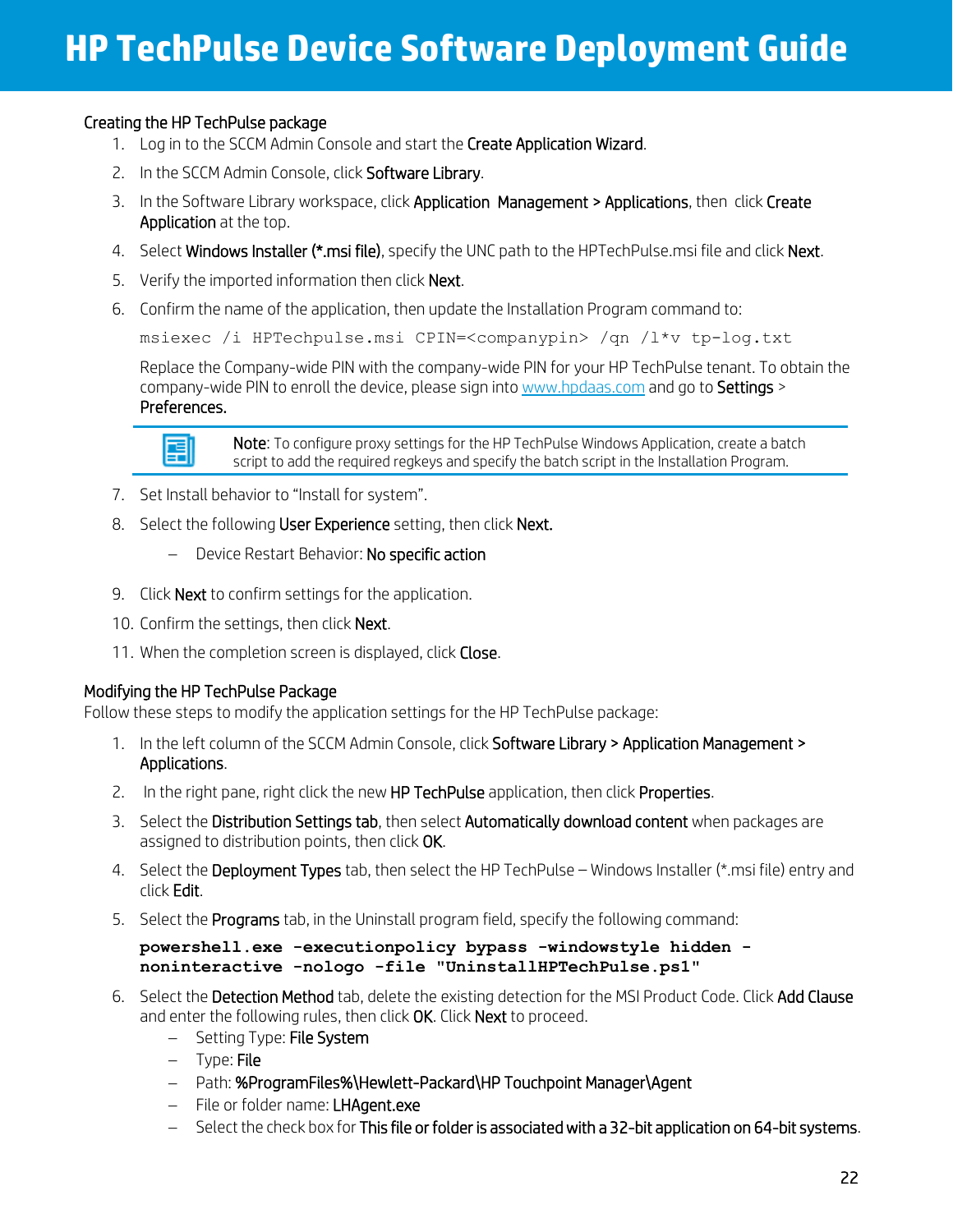- − Select the check box for The file system setting must satisfy the following rule to indicate the presence of this application.
	- o Property: Version
	- o Operator: Greater than or equal to
	- o Value: <replace with the version of the HPTechPulse.msi being deployed>
	- o Associated with 32-bit app on 64-bit clients: Yes
- 7. Select the User Experience tab, ensure the following settings are configured:
	- − Installation behavior: Install for system
	- − Logon requirement: Whether a user is logged on
	- − Installation program visibility: Hidden
	- − Maximum allowed run time (minutes): 20s
	- − Device Restart Behavior: No specific action
- 8. Select the Dependencies tab, then click Add.
	- − In Dependency Group Name, type VC++ Redistributable (x86) as the group name
	- − Click Add and select the VC++ Redistributable (x86) app from the list of dependency apps, select the checkbox next to these applications and click OK.
	- − Ensure that Auto Install is selected
	- − Click OK to create the dependency group
- 9. Click Apply, then click OK to close the HP TechPulse application Properties.

#### Creating the HP Touchpoint Analytics Client – Dependencies package

- 1. Log in to the SCCM Admin Console and start the Create Application Wizard.
- 2. In the SCCM Admin Console, click Software Library.
- 3. In the Software Library workspace, click Application Management > Applications, then click Create Application at the top.
- 4. Select **Windows Installer (\*.msi file)**, specify the UNC path to the HPTouchpointAnalyticsDependencies.msi file and click Next.
- 5. Verify the imported information then click Next.
- 6. Confirm the name of the application and Installation Program command is set to: msiexec /i " HPTouchpointAnalyticsDependencies.msi" /q
- 7. Set Install behavior to "Install for system".
- 8. Select the following User Experience setting, then click Next.
	- − Device Restart Behavior: No specific action
- 9. Click Next to confirm settings for the application.
- 10. Confirm the settings, then click Next.
- 11. When the completion screen is displayed, click Close.

#### Creating the HP Touchpoint Analytics Client package

- 1. Log in to the SCCM Admin Console and start the Create Application Wizard.
- 2. In the SCCM Admin Console, click Software Library.
- 3. In the Software Library workspace, click Application Management > Applications, then click Create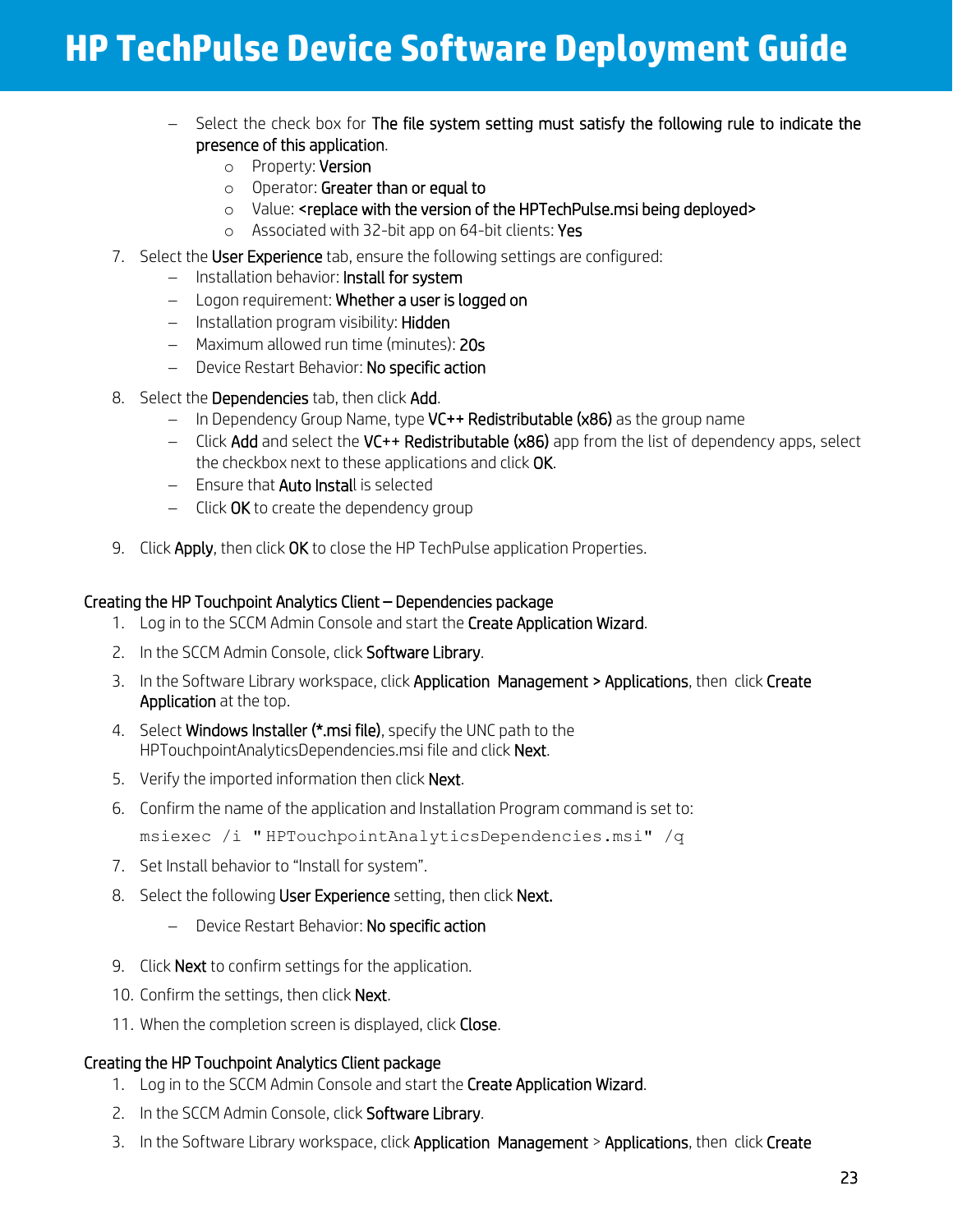Application at the top.

- 4. Select **Windows Installer (\*.msi file)**, specify the UNC path to the HPTouchpointAnalytics.msi file and click Next.
- 5. Verify the imported information, then click Next.
- 6. Confirm the name of the application, then update the Installation Program command to: msiexec /i HPTouchpointAnalytics.msi /qn /l\*v ta-log.txt
- 7. Set Install behavior to "Install for system".
- 8. Select the following User Experience setting, then click Next.
	- − Device Restart Behavior: No specific action
- 9. Click **Next** to confirm settings for the application.
- 10. Confirm the settings, then click **Next**.
- 11. When the completion screen is displayed, click Close.

#### Modifying the HP Touchpoint Analytics Client package

Follow these steps to modify the application settings for the HP Touchpoint Analytics package:

- 1. In the left column of the SCCM Admin Console, click Software Library > Application Management > Applications.
- 2. In the right pane, right click the new HP Touchpoint Analytics Client application, then click Properties.
- 3. Select the Distribution Settings tab, then select Automatically download content when packages are assigned to distribution points, then click OK.
- 4. Select the Deployment Types tab, then select the HP Touchpoint Analytics Windows Installer (\*.msi file) entry and click Edit.
- 5. Select the Programs tab, in the Uninstall program field, specify the following command:

#### **powershell.exe -executionpolicy bypass -windowstyle hidden noninteractive -nologo -file "UninstallHPTechPulse.ps1"**

- 6. Select the Detection Method tab, delete the existing detection for the MSI Product Code. Click Add Clause and enter the following rules, then click **OK**. Click **Next** to proceed.
	- − Setting Type: File System
	- − Type: File
	- − Path: %ProgramFiles%\HP\HP Touchpoint Analytics Client
	- − File or folder name: TouchpointAnalyticsClient.exe
	- − Select the check box for:The file system setting must satisfy the following rule to indicate the presence of this application.
		- o Property: Version
		- o Operator: Greater than or equal to
		- o Value: <replace with the version of the HPTouchPointAnalytics.msi being deployed>
		- o Associated with 32-bit app on 64-bit clients: Yes
- 7. Select the User Experience tab, ensure the following settings are configured:
	- − Installation behavior: Install for system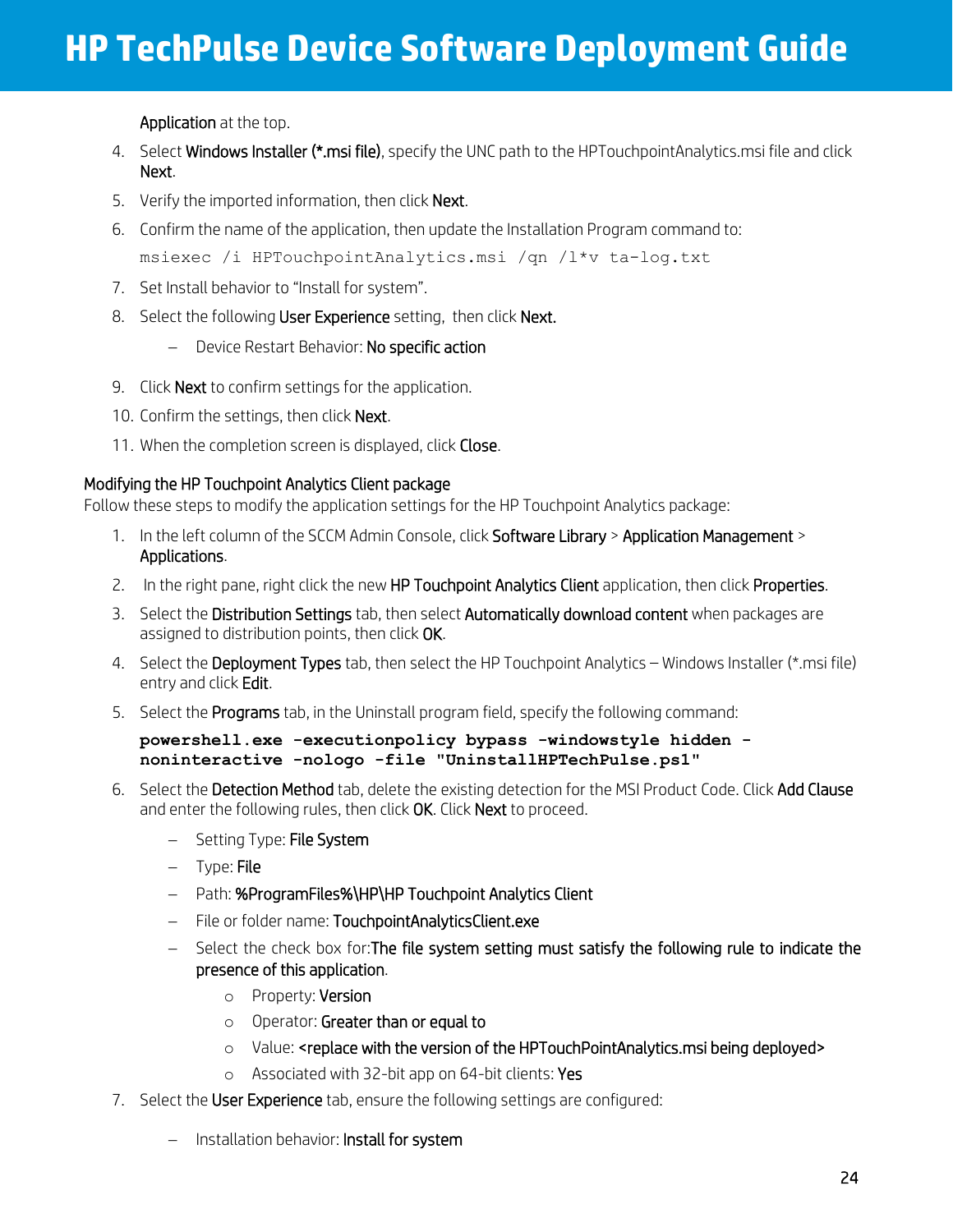- − Logon requirement: Whether or not a user is logged on
- − Installation program visibility: Hidden
- − Maximum allowed run time (minutes): 20
- − Device Restart Behavior: No specific action
- 8. Select the Dependencies tab, then click Add.
	- − In Dependency Group Name, type VC++ Redistributable (x64) as the group name.
	- − Click Add and select the VC++ Redistributable (x64) app from the list of dependency apps. Select the checkbox next to these applications and click OK.
	- − Ensure that Auto Install is selected.
	- − Click OK to create the dependency group.
- 9. Repeat step 8 above to add the HP TechPulse and HP Touchpoint Analytics Client Dependencies apps, each with its own Dependency group name.
- 10. Click Apply, then click OK to close the HP Touchpoint Analytics application properties.

#### *Distributing the content to Distribution Points (DPs)*

Follow these steps to distribute the HP TechPulse Windows Application and Dependencies content to the SCCM DPs:

- 1. In the left column of the SCCM Admin Console, click Software Library > Application Management> Applications.
- 2. In the right pane, right click the new HP TechPulse application > Distribute Content.
- 3. In the Distribute Content Wizard on the General page, click Next.
- 4. Review the content to distribute, then click **Next**.
- 5. A meter will appear showing distribution progress. Review the actions taken, then click Close.
- 6. Repeat the same steps above for the VC++ Redistributable (x86), VC++ Redistributable (x64), HP Touchpoint Analytics Client, and HP Touchpoint Analytics Client - Dependencies applications.

#### *Verifying Content Status on Distribution Points (DPs)*

In large environments where DPs are geographically dispersed it is best practice to verify the content status before deploying the HP TechPulse Windows Application. Follow these steps:

- 1. In the SCCM Admin Console, click Monitoring > Distribution Status > Content Status.
- 2. Right click each of the applications: VC++ Redistributable (x86), VC++ Redistributable (x64), HP TechPulse, HP Touchpoint Analytics Client, HP Touchpoint Analytics Client – Dependencies applications, then click View Status.
- 3. Verify the package has been successfully copied to all DPs before proceeding.

#### *Deploying the HP TechPulse Application with SCCM*

Follow these steps to deploy the HP TechPulse Windows Application in SCCM.

- 1. In the left column of the SCCM Admin Console, click Software Library > Application Management > Applications.
- 2. In the right pane, right click the new HP TechPulse application.
- 3. In the Deploy Software Wizard, click Browse next to collections.
- 4. Then select the Device Collection(s) to which the package will be deployed.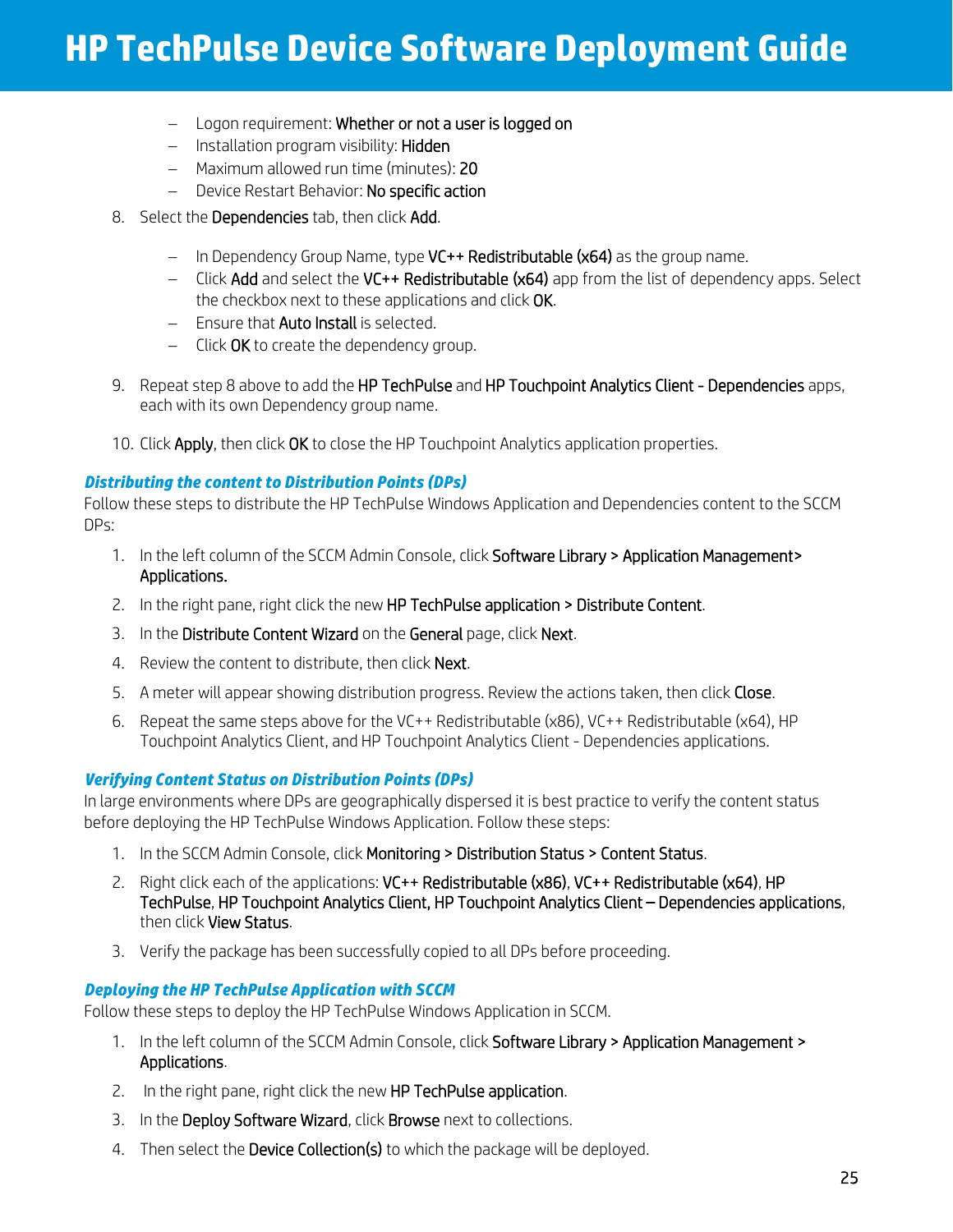- 5. Click OK, then click Next.
- 6. Click Next to accept the content destination settings.
- 7. Select Required for the HP TechPulse application, then click Next.
- 8. To accept the default deployment schedule and deploy as soon as possible after the available time, click Next. Otherwise, specify a schedule for the deployment as needed.
- 9. Select the following User experience settings, then click Next.
	- − User notifications: Hide in Software Center and all notifications
- 10. To accept the default alert options, click **Next**.
- 11. Confirm the settings for the deployment and click Next.
- 12. Review the actions taken, then click Close.

#### *Deploying the HP Touchpoint Analytics Client Application with SCCM*

Follow these steps to deploy the HP Touchpoint Analytics Client Windows Application in SCCM.

- 1. In the left column of the SCCM Admin Console, click Software Library > Application Management > Applications.
- 2. In the right pane, right click the new HP Touchpoint Analytics Client application.
- 3. In the Deploy Software Wizard, click Browse next to collections.
- 4. Then select the Device Collection(s) to which the package will be deployed.
- 5. Click OK, then click Next.
- 6. Click Next to accept the content destination settings.
- 7. Select Required for the HP Touchpoint Analytics Client application, then click Next.
- 8. To accept the default deployment schedule and deploy as soon as possible after the available time, click Next. Otherwise, specify a schedule for the deployment as needed.
- 9. Select the following User experience settings, then click Next.

User notifications: Hide in Software Center and all notifications

- 10. To accept the default alert options, click Next.
- 11. Confirm the settings for the deployment and click **Next**.
- 12. Review the actions taken, then click Close.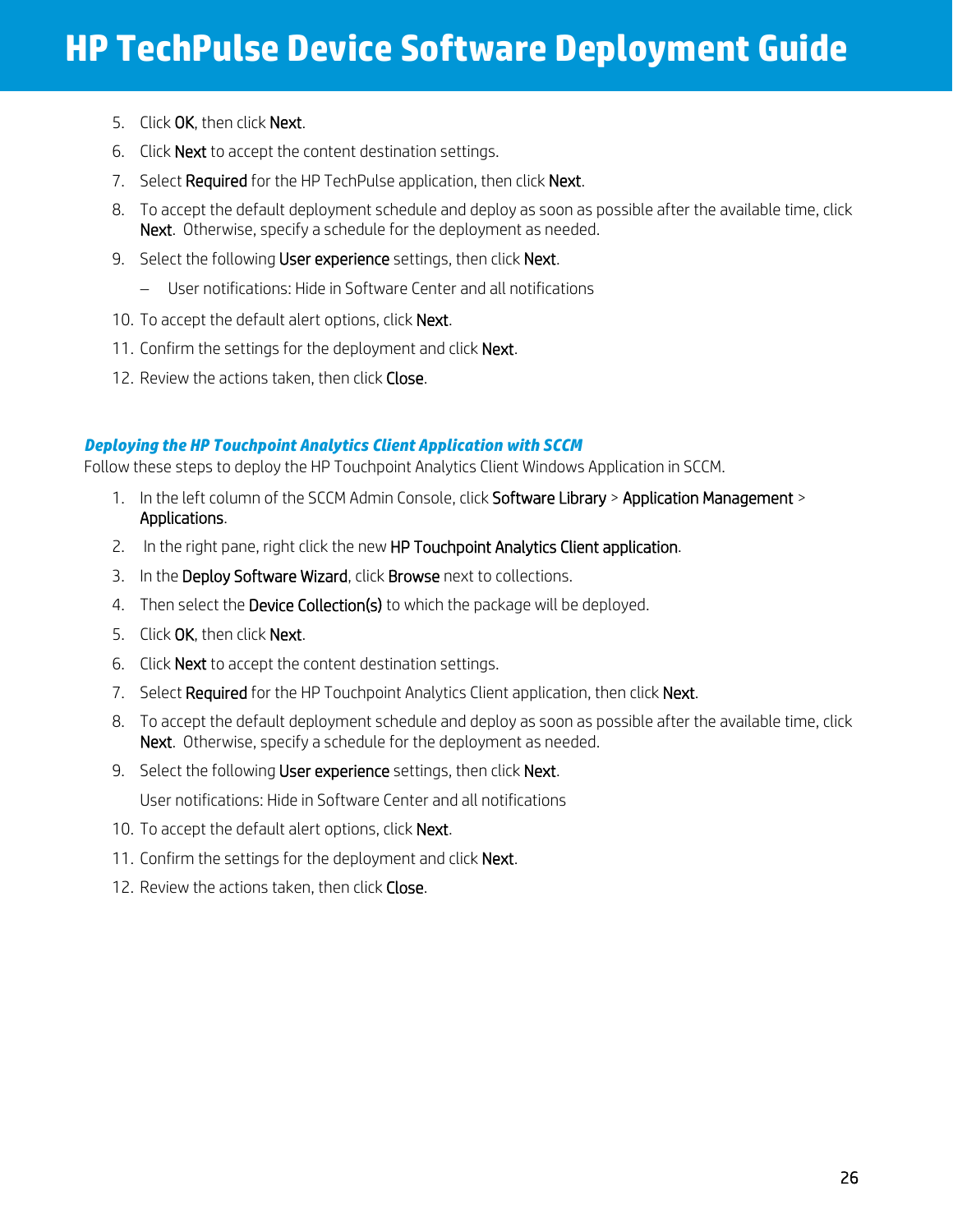#### <span id="page-27-0"></span>*Using Microsoft Intune for Automatic Enrollment*

Information in this section contains advanced information intended for IT Professionals.

Follow these steps to deploy the HP TechPulse Windows Application (MSI Installer) and to enroll devices using Microsoft Intune.



 $\begin{array}{|c|c|c|}\hline \hline \multicolumn{1}{|c|}{\mathbb{R}}\end{array}$  Note: Devices must be connected to the Internet to successfully enroll with HP TechPulse.

There are three parts to deploying the HP TechPulse Windows Application (MSI Installer) with Microsoft Intune. The process follows this sequence of steps:

- 1. Download the HP TechPulse Windows Application (MSI Installer) and dependencies.
- 2. Convert the HP TechPulse Windows Application (MSI Installer) with the Microsoft Win32 Content Prep Tool.
- 3. Create and Assign the HP TechPulse Windows Application in Microsoft Intune.

Before beginning these steps, be sure to provide the UPN suffixes to your HP Service Expert or Business Partner. You'll also need your company-wide PIN for HP TechPulse. For more information, se[e Prerequisites.](#page-3-1)

#### *Download the HP TechPulse Windows Application and Dependencies*

- 1. Download the HP TechPulse Windows Application (MSI Installer) by clicking the Download button next to HP TechPulse Windows Application and selecting MSI from the dropdown, a zip file named "HPTechPulse.zip" will be downloaded.
- 2. After downloading and extracting all files, the following files will be present:
	- − HPTechpulse.msi
	- − HPTouchpointAnalytics.msi
	- − VC\_redist.x86.exe
	- − VC\_redist.x64.exe
	- − HPTouchpointAnalyticsDependencies.msi

*Convert the HP TechPulse Windows Application (MSI Installer) with the Microsoft Win32 Content Prep Tool* Follow these steps to convert the HP TechPulse Windows Application (MSI Installer) to Intunewin format using the Microsoft Win32 Content Prep Tool.

- 1. Download the Win32 Content Prep Tool from: [https://github.com/Microsoft/Microsoft-Win32-Content-](https://github.com/Microsoft/Microsoft-Win32-Content-Prep-Tool)[Prep-Tool](https://github.com/Microsoft/Microsoft-Win32-Content-Prep-Tool)
- 2. Save the IntuneWinAppUtil.exe to a local folder along with the MSI and Exe files download earlier.
- 3. Open an Admin commend prompt and run the following commands individually to convert the installers to Intunewin format. Replace [folder name] with the local folder where the files are downloaded.
	- a. IntuneWinAppUtil.exe -c [folder name] -s VC\_redist.x86.exe -o [folder name]
	- b. IntuneWinAppUtil.exe -c [folder name] -s VC\_redist.x64.exe -o [folder name]
	- c. IntuneWinAppUtil.exe -c [folder name] -s HPTouchpointAnalyticsDependencies.msi -o [folder name]
	- d. IntuneWinAppUtil.exe -c [folder name] -s HPTouchpointAnalytics.msi -o [folder name]
	- e. IntuneWinAppUtil.exe -c [folder name] -s HPTechPulse.msi -o [folder name]
- 4. After the files are successfully converted, the following Intunewin files will be present:
	- − VC\_redist.x86.intunewin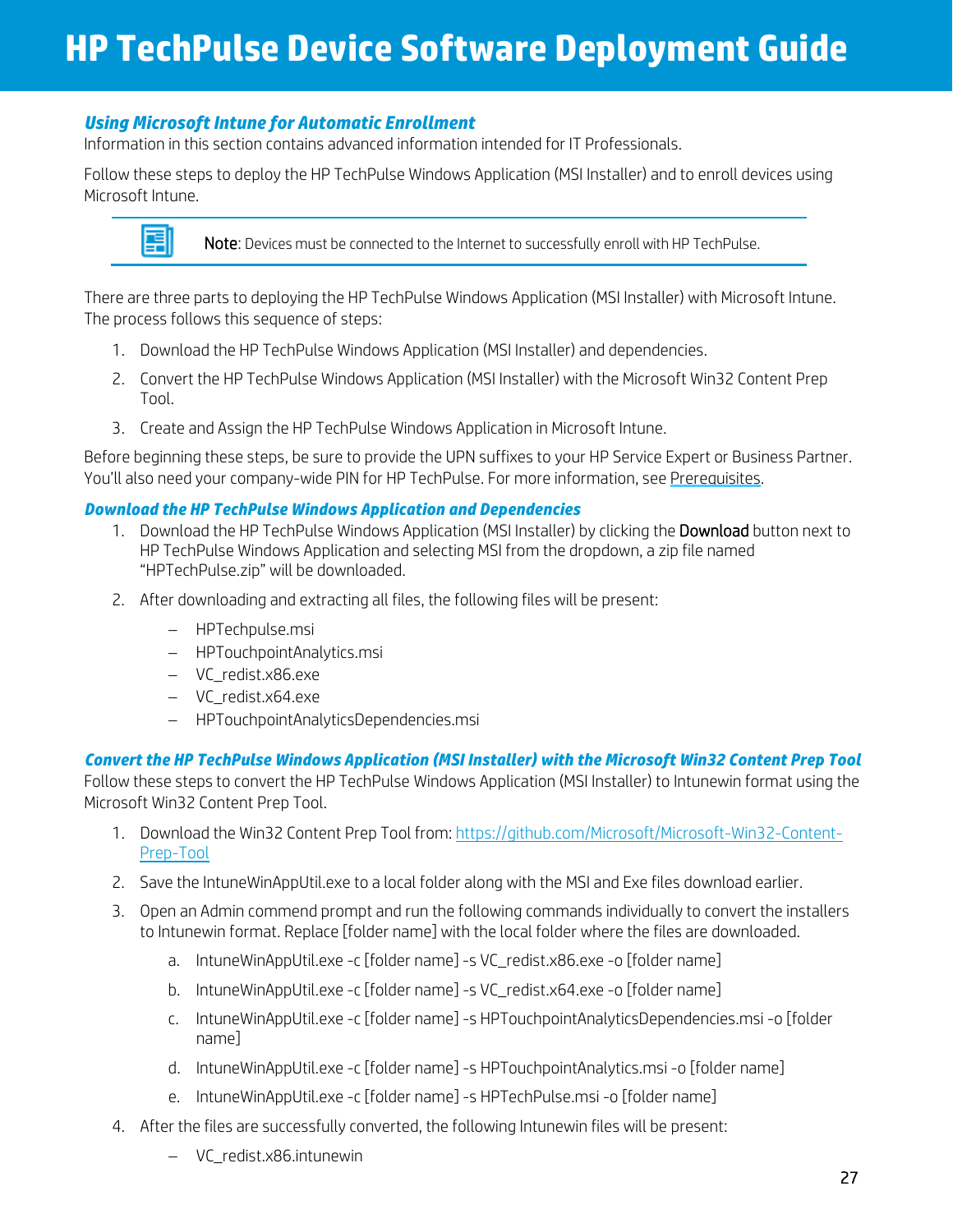- − VC\_redist.x64.intunewin
- − HPTouchpointAnalytics.intunewin
- − HPTouchpointAnalyticsDependencies.intunewin
- − HPTechPulse.intunewin

#### *Creating Applications in Microsoft Intune*

Follow these steps to create new Applications in Microsoft Intune to install the HP TechPulse Windows Application (MSI Installer).

#### Creating the VC++ Redistributable (x86) Application

- 1. Sign into the Azure portal and go to Microsoft Intune
- 2. Select **Client Apps,** then go to Apps.
- 3. Click Add and select Windows App (Win32)
- 4. Click on "Select app package file", then select the VC++ Redistributable Installer converted to intunewin format above (VC\_redist.x86.intunewin).
- 5. Click OK.
- 6. On the App Information page, enter "Microsoft" as the Publisher, then click Next
- 7. On the **Program** page, enter the following info:
	- − Install command: vc\_redist.x86.exe /install /quiet
	- − Uninstall command: vc\_redist.x86.exe /uninstall /quiet
	- − Device Restart Behavior: No specific action
	- − Leave all other settings as default
- 8. On the **Requirements** page, enter the following info:
	- − Operating system architecture: 32-bit and 64-bit
	- − Minimum Operating system: Windows 10 1607 (or whichever version is oldest)
- 9. On the Detection Rules page, enter the following info:
	- − For Rules format, select Manually configure detection rules.
	- − Click Add
	- − Select Registry for Rule Type, then specify the following:
		- o Key Path:

#### Computer\HKEY\_LOCAL\_MACHINE\SOFTWARE\WOW6432Node\Microsoft\VisualStudio\ 14.0\VC\Runtimes\x86

- o Detection Method: Key Exists
- o Associated with 32-bit app on 64-bit clients: Yes
- 10. Click Next until the end then click Create.

#### Creating the VC++ Redistributable (x64) Application

- 1. Sign into the Azure portal and go to Microsoft Intune
- 2. Select **Client Apps,** then go to Apps.
- 3. Click Add and select Windows App (Win32)
- 4. Click on "Select app package file", then select the VC++ Redistributable Installer converted to intunewin format above (VC\_redist.x64.intunewin).
- 5. Click OK.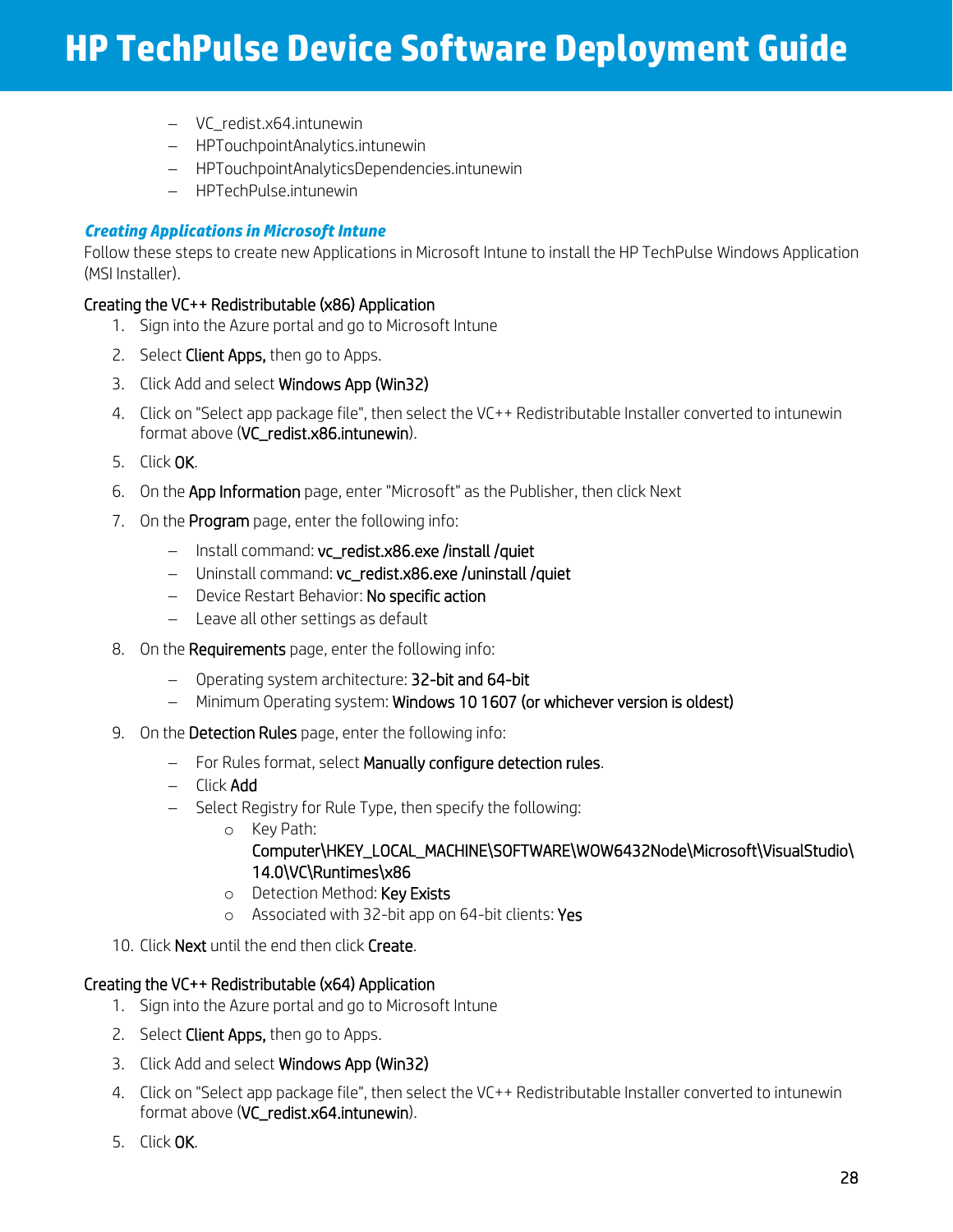- 6. On the App Information page, enter "Microsoft" as the Publisher, then click Next
- 7. On the **Program** page, enter the following info:
	- − Install command: vc\_redist.x64.exe /install /quiet
	- − Uninstall command: vc\_redist.x64.exe /uninstall /quiet
	- − Device Restart Behavior: No specific action
	- − Leave all other settings as default
- 8. On the **Requirements** page, enter the following info:
	- − Operating system architecture: 64-bit
	- − Minimum Operating system: Windows 10 1607 (or whichever version is oldest)
- 9. On the Detection Rules page, enter the following info:
	- − For Rules format, select Manually configure detection rules.
	- − Click Add
	- − Select Registry for Rule Type, then specify the following:
		- o Key Path:

#### Computer\HKEY\_LOCAL\_MACHINE\SOFTWARE\Microsoft\VisualStudio\14.0\VC\Runtime s\x64

- o Detection Method: Key Exists
- o Associated with 32-bit app on 64-bit clients: No
- 10. Click **Next** until the end then click **Create.**

#### Creating and Assigning the HP TechPulse Application

- 1. Select Client Apps, then go to Apps.
- 2. Click Add and select Windows App (Win32).
- 3. Click on "Select app package file", then select the HP TechPulse Installer converted to intunewin format above (HPTechPulse.intunewin).
- 4. Click OK.
- 5. On the App Information page, enter "HP Inc." as the Publisher, then click Next
- 6. On the Program page, enter the following info, replacing the <companypin> with the company-wide PIN for your TechPulse tenant:
	- − Install Command: msiexec /i HPTechPulse.msi CPIN=<companypin> /qn /l\*v tm-log.txt
	- − Device Restart Behavior: No specific action
	- − Leave all other settings as default
- 7. On the **Requirements** page, enter the following info:
	- − Operating system architecture: 32-bit and 64-bit
	- − Minimum Operating system: Windows 10 1607 (or whichever version is lowest)
- 8. On the Detection Rules page, enter the following info:
	- − For Rules format, select Manually configure detection rules
	- − Click Add
	- − Select File for Rule Type, then enter the following info the click OK:
		- o Path: %ProgramFiles%\Hewlett-Packard\HP Touchpoint Manager\Agent
		- o File or folder: LHAgent.exe
		- o Detection method: String (version)
		- o Operator: Greater than or equal to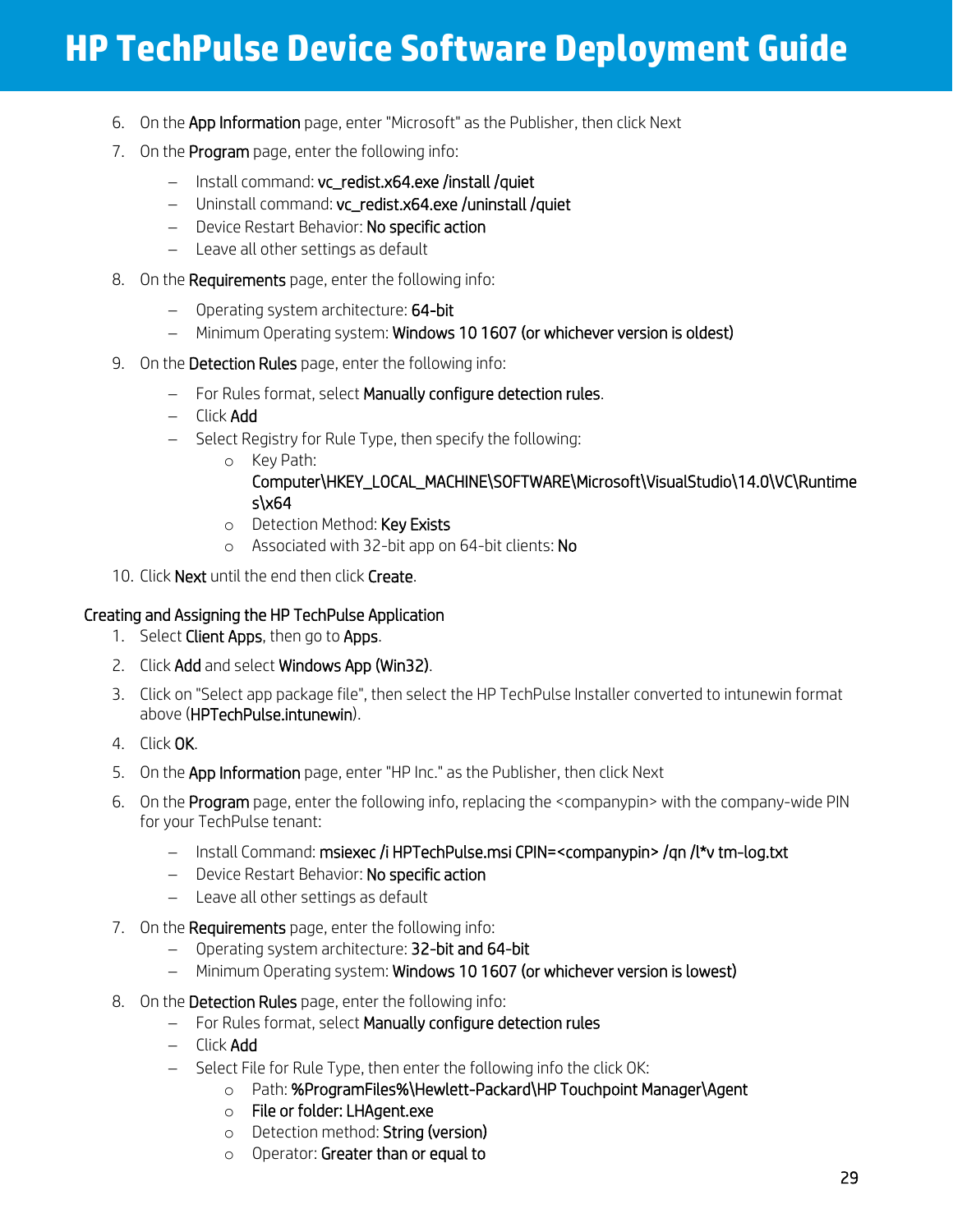- o Value: <replace with the version of the HPTechPulse.msi being deployed>
- o Associated with 32-bit app on 64-bit clients: Yes
- 9. On the Dependencies page, enter the following info:
	- − Click Add
	- − Select the following apps from the list of dependency apps:
		- o VC\_redist.x86.intunewin
	- − Ensure that Yes is selected for Automatically Install
- 10. Assign the app to the targeted Assignment Groups.
- 11. Click Next until the end then click Create.

#### Creating the HP Touchpoint Analytics Client - Dependencies Application

- 1. Select Client Apps, then go to Apps.
- 2. Click Add and select Windows App (Win32).
- 3. Click on "Select app package file", then select the HP Touchpoint Analytics Client Dependencies Installer converted to intunewin format above (HPTouchpointAnalyticsDependencies.intunewin)
- 4. Click OK.
- 5. On the App Information page, enter "HP Inc." as the Publisher, then click Next
- 6. On the Program page, enter the following info:
	- − Device Restart Behavior: No specific action
	- − Leave all other settings as default
- 7. On the **Requirements** page, enter the following info:
	- − Operating system architecture: 32-bit and 64-bit
	- − Minimum Operating system: Windows 10 1607 (or whichever version is oldest)
- 8. On the **Detection Rules** page, enter the following info:
	- − For Rules format, select Manually configure detection rules
	- − Click Add
	- − Select MSI for Rule Type, then leave all settings as default, click OK
- 9. Click **Next** until the end then click **Create.**

#### Creating and Assigning the HP Touchpoint Analytics Client Application

- 1. Select **Client Apps**, then go to **Apps**.
- 2. Click Add and select Windows App (Win32).
- 3. Click on "Select app package file", then select the HP Touchpoint Analytics Client Installer converted to intunewin format above (HPTouchpointAnalytics.intunewin).
- 4. Click OK.
- 5. On the App Information page, enter "HP Inc." as the Publisher, then click Next.
- 6. On the Program page, enter the following info:
	- − Install Command: msiexec /i HPTouchpointAnalytics.msi /qn /l\*v ta-log.txt
	- − Device Restart Behavior: No specific action
	- − Leave all other settings as default
- 7. On the **Requirements** page, enter the following info:
	- − Operating system architecture: 32-bit and 64-bit
	- − Minimum Operating system: Windows 10 1607 (or whichever version is lowest)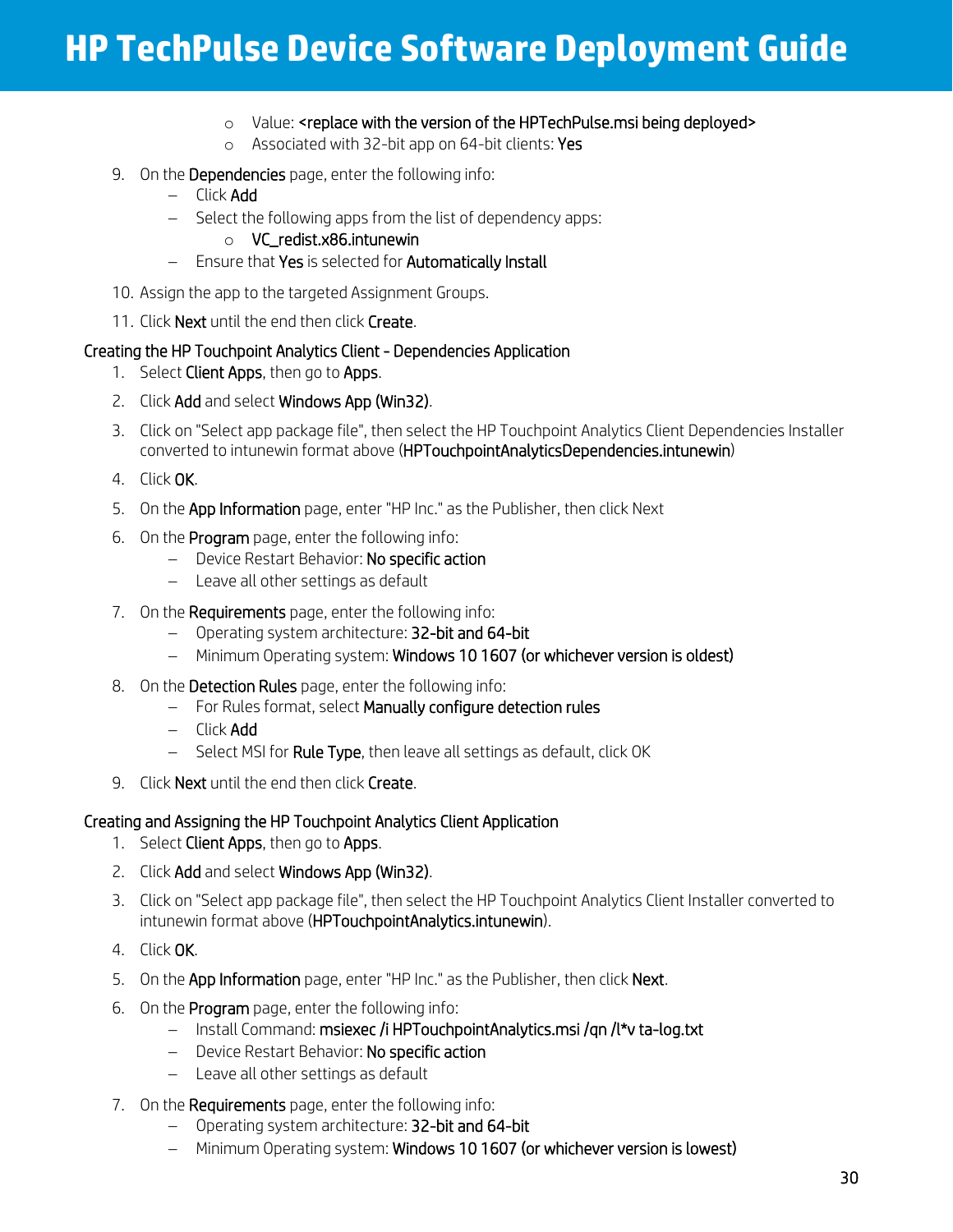- 8. On the Detection Rules page, enter the following info:
	- − For Rules format, select Manually configure detection rules
	- − Click Add
	- − Select File for Rule Type, then enter the following info and click OK:
		- o Path: %ProgramFiles%\HP\HP Touchpoint Analytics Client
		- o File or folder: TouchpointAnalyticsClient.exe
		- o Detection method: String (version)
		- o Operator: Greater than or equal to
		- o Value: <replace with the version of the HPTouchpointAnalytics.msi being deployed>
		- o Associated with 32-bit app on 64-bit clients: Yes
- 9. On the Dependencies page, enter the following info:
	- − Click Add
	- − Select the following apps from the list of dependency apps:
		- o VC\_redist.x64.intunewin
		- o HPTouchpointAnalyticsDependencies.intunewin
		- o HPTechPulse.intunewin
	- − Ensure that Yes is selected for Automatically Install
- 10. Assign the app to the targeted Assignment Groups.
- 11. Click Next until the end, then click Create.

### <span id="page-31-0"></span>**Automatic Enrollment of macOS Devices Using Jamf Pro**

Follow these steps to automatically deploy the HP TechPulse application to macOS devices using Jamf Pro.

#### <span id="page-31-1"></span>*Prerequisites*

- Download the latest HP TechPulse macOS application from <https://www.hpdaas.com/software>
- Download and install the [Jamf Pro Installer.pkg](https://docs.jamf.com/10.20.0/jamf-pro/install-guide-mac/Installing_Jamf_Pro_Using_the_Installer.html) (macOS only application)
- Script to configure the application in Jamf Pro console.

#### <span id="page-31-2"></span>*Script*

**WARNING:** Make sure to edit the "PIN=" in the script below to the company pin in HP TechPulse.

```
#!/bin/bash
APPLICATION_SUPPORT_DIRECTORY=/etc/APMAgent
PIN=#########
if [ -d $APPLICATION_SUPPORT_DIRECTORY ]
then
     echo "Directory Exists"
else
     echo "Directory Does not exist, creating directory"
     mkdir "$APPLICATION_SUPPORT_DIRECTORY"
fi
```

```
echo "{\"PIN\":\"$PIN\"}" > 
"$APPLICATION SUPPORT DIRECTORY/enrollment.json"
```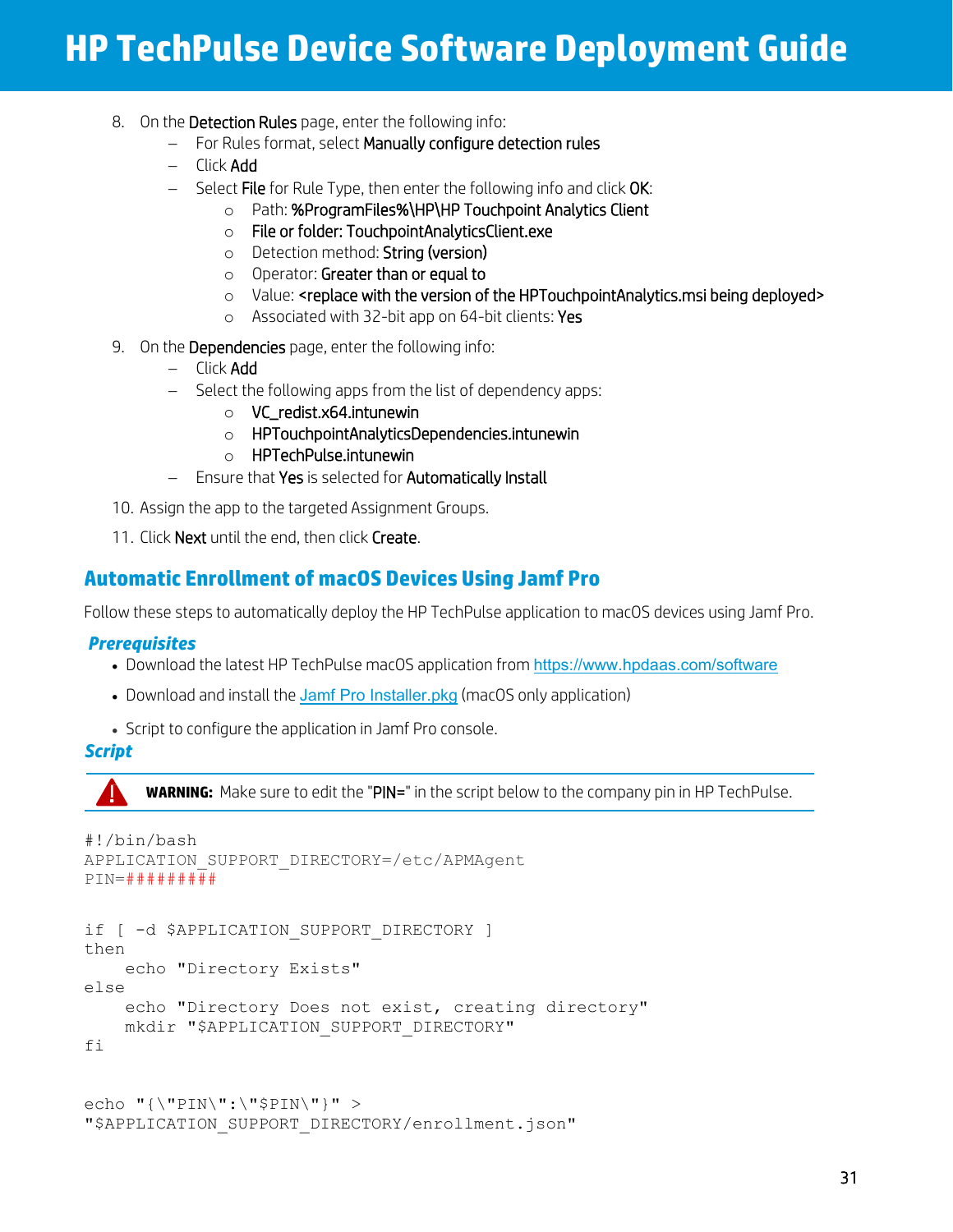```
if [ "$APPLICATION SUPPORT DIRECTORY\enrollment.json" ]
then
    echo "Successfully stored PIN at 
$APPLICATION SUPPORT DIRECTORY/enrollment.json"
   cat "$APPLICATION SUPPORT DIRECTORY/enrollment.json"
     exit 0
else
    echo "Unable to store PIN"
    exit 1
fi
exit 1
```
#### Uploading and configuring the application in JAMF Pro console

- 1. In the Jamf Pro console, go to the Computers tab and click Management Settings.
- 2. Under Computer Management, select Packages.
- 3. In the Packages window, click New to add the HP TechPulse macOS application package previously downloaded.
	- − Display Name: Enter the name the package
	- − Category: Select Applications
	- − Filename: Upload the HP TechPulse macOS application package file
- 4. Click Save.
- 5. Under Computer Management, select Scripts.
- 6. In the Scripts window, click New to add the HP TechPulse install script.

Display Name: Enter the name of the script

Category: Select Scripts

- 7. Click Save.
- 8. Click the Script tab and copy the [Script.](#page-31-2) Make sure you replaced the PIN with the correct value.
- 9. Click the **Options** tab.

#### Priority: Select After

- 10. Click Save.
- 11. Go to Computers tab and click Policies.
- 12. Click New.
	- a. In the General section:

Display Name: Enter name the policy

Check Enabled

Category: Select Applications

Trigger: Check Enrollment Complete and Recurring Check-in

b. In the Packages section, click Configure.

Select the package previously created.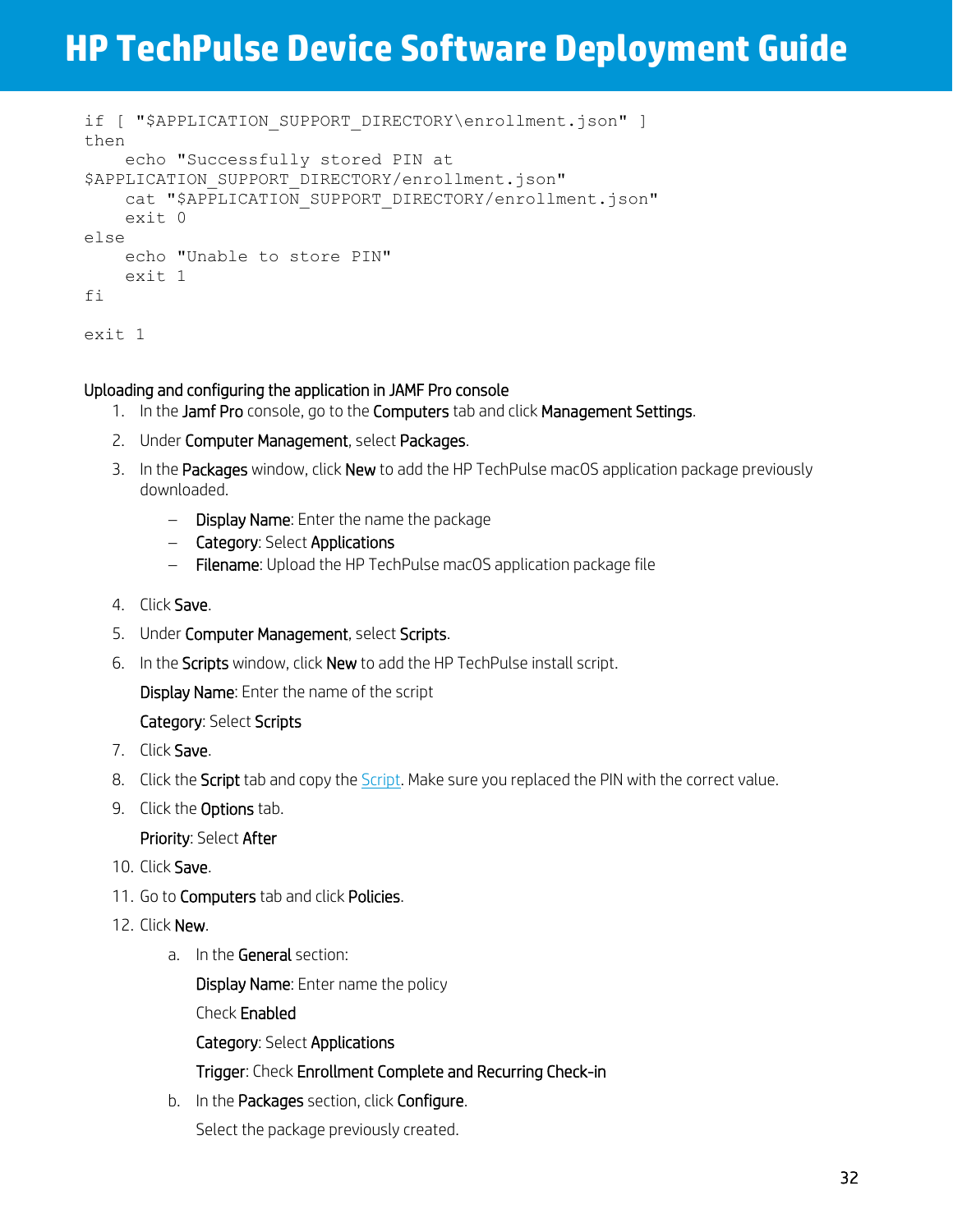### Distribution Point: Select Each computer's default distribution point Action: Select Install

c. In the Scripts section, click Configure.

Select the script previously created.

Priority: Select Before

In the Scope tab, target the devices per your needs.

In the Self-Service tab, check Make the policy available in Self Service

Self Service Display Name: Enter the name and a description of the package

Button Name: You can also add in an icon

13. Click Save.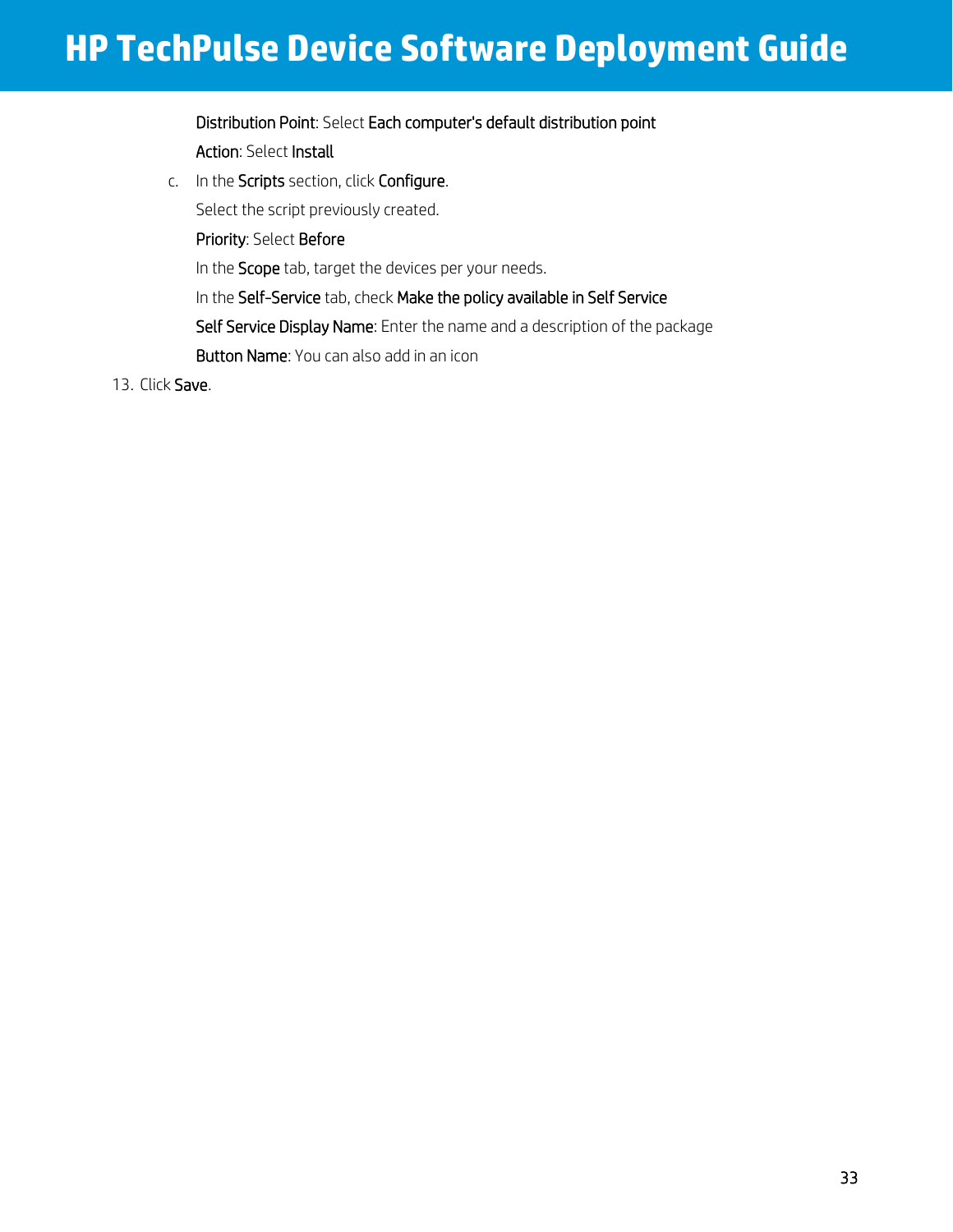## <span id="page-34-0"></span>**Uninstalling the HP TechPulse Windows Application**

This section contains instructions on how to remove the HP TechPulse Windows Application from a Windows device in one of three ways:

- Manually
- With a Group Policy
- System Center Configuration Manager (SCCM)

**Important:** Uninstalling will unenroll the device from HP TechPulse. The device must have Internet connectivity for unenrolment to succeed.

### <span id="page-34-1"></span>**Uninstalling Manually**

1. Click the Windows Search icon, type Control Panel and click to open.

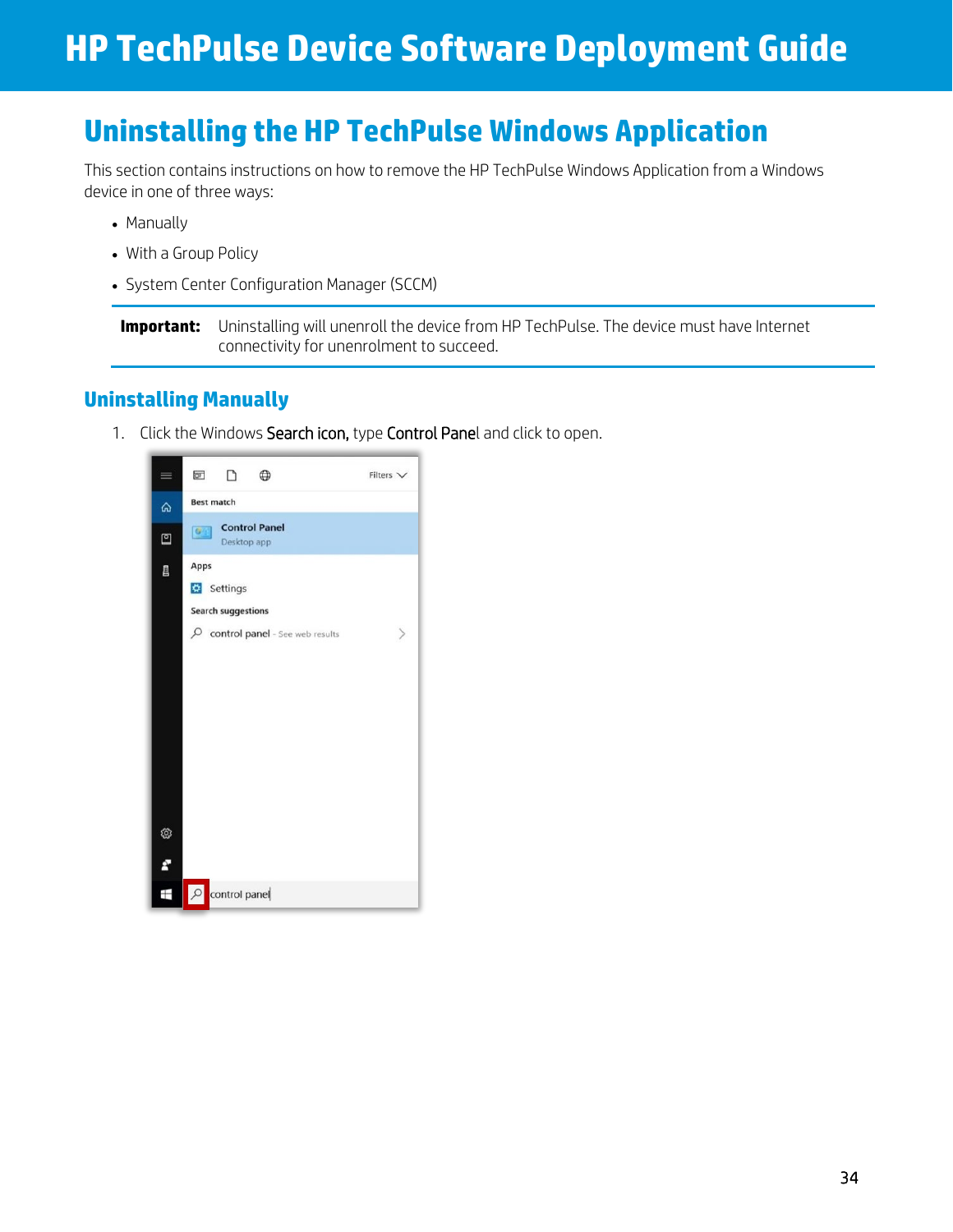2. Click Programs and Features

|        | <b>ESI All Control Panel Items</b>                  |                         |                                        |                   |                                          |              |                                                         | $\sim$               | Ω | $\times$      |
|--------|-----------------------------------------------------|-------------------------|----------------------------------------|-------------------|------------------------------------------|--------------|---------------------------------------------------------|----------------------|---|---------------|
|        | ← → ← ↑ E > Control Panel > All Control Panel Items |                         |                                        |                   |                                          |              | $\circ$                                                 | Search Control Panel |   | $\mathcal{L}$ |
|        | Adjust your computer's settings                     |                         |                                        |                   |                                          |              |                                                         | View by: Large icons |   |               |
| e      | <b>Administrative Tools</b>                         |                         | AutoPlay                               | 少                 | <b>Backup and Restore</b><br>(Windows 7) | Bo           | <b>Bang &amp; Olufsen Audio</b><br><b>Control Panel</b> |                      |   |               |
|        | <b>BitLocker Drive Encryption</b>                   | $\triangleleft$         | <b>BitLocker Encryption</b><br>Options | <b>A</b>          | <b>Color Management</b>                  | <b>PARTS</b> | <b>Configuration Manager</b>                            |                      |   |               |
| G)     | <b>Credential Manager</b>                           |                         | Date and Time                          | L.                | <b>Default Programs</b>                  | d.           | <b>Device Manager</b>                                   |                      |   |               |
| 零      | <b>Devices and Printers</b>                         | 69                      | Ease of Access Center                  | E.                | <b>File Explorer Options</b>             | Ò            | <b>File History</b>                                     |                      |   |               |
|        | Flash Player (32-bit)                               | $\overline{\mathbf{A}}$ | Fonts                                  | D                 | <b>Indexing Options</b>                  | īf           | Infrared                                                |                      |   |               |
| 奧      | Intel <sup>®</sup> Graphics Settings                | $\mathbf{z}$            | <b>Internet Options</b>                | €                 | Java (32-bit)                            |              | Keyboard                                                |                      |   |               |
| O      | Mail (Microsoft Outlook<br>2016                     |                         | Mouse                                  |                   | Network and Sharing                      |              | Phone and Modem                                         |                      |   |               |
|        | <b>Power Options</b>                                | $\alpha$                | <b>Programs and Features</b>           | <b>Collection</b> | Recovery                                 |              | Region                                                  |                      |   |               |
| $-100$ | RemoteApp and Desktop<br>Connections                | ۷b                      | Security and Maintenance               | $\bullet$         | Sound                                    |              | <b>Speech Recognition</b>                               |                      |   |               |

3. Locate and click HP TechPulse, then click Uninstall.



4. From the Uninstall wizard, click Remove.

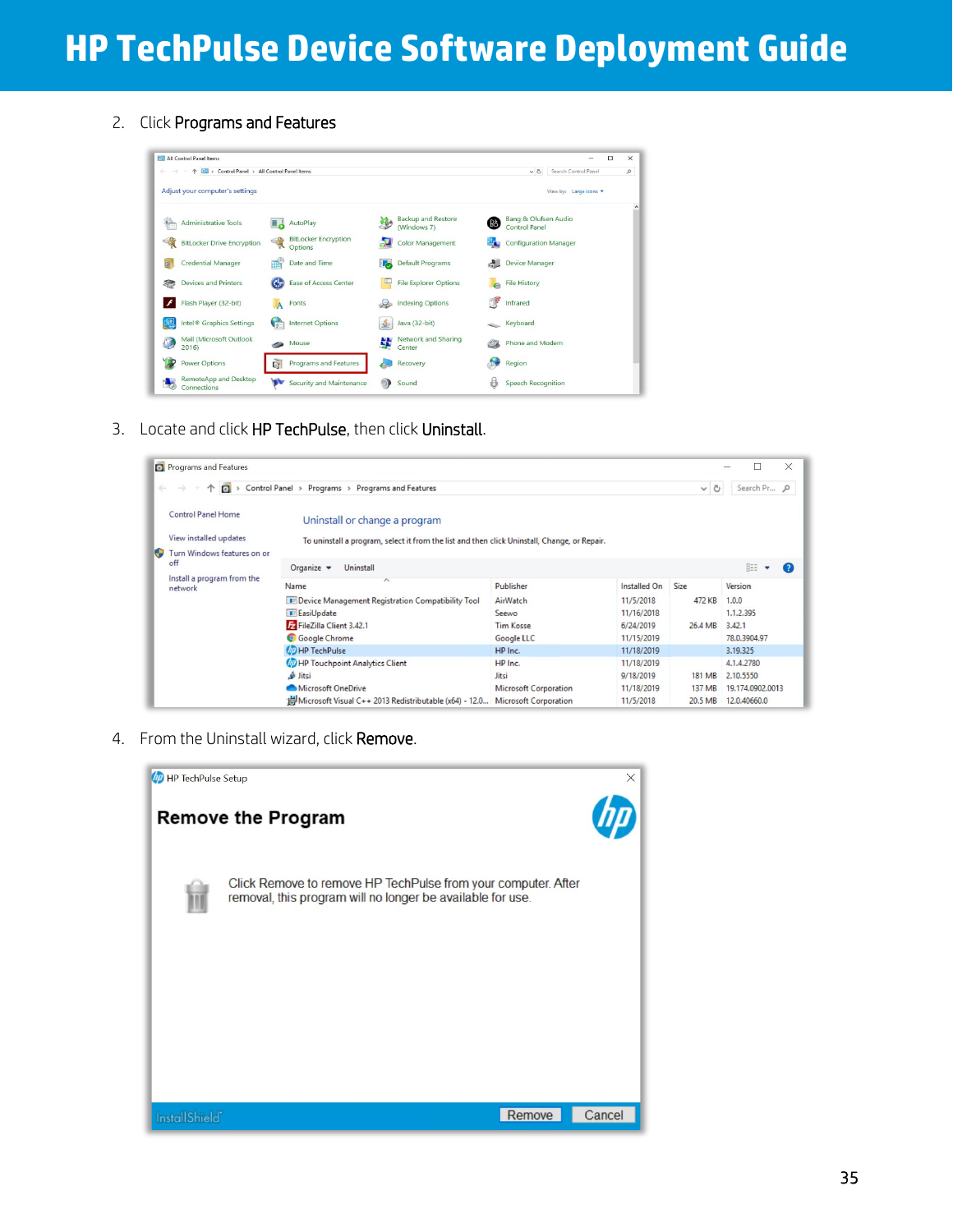The Wizard will uninstall and unenroll the device from HP TechPulse.

5. When the dialog displays Uninstall complete, click Close to exit the uninstall wizard.



#### <span id="page-36-0"></span>*Troubleshooting: Unenrollment Failed Error When Uninstalling*

If you receive the "Unenrollment failed" message, ensure that the device is connected to the internet.

| <b>D</b> Unenroll           | $\times$                                 |
|-----------------------------|------------------------------------------|
|                             | DaaS                                     |
| <b>Unenrollment failed.</b> | <b>Unenroll</b>                          |
|                             | © 2018 HP Development Company, L.P. (77) |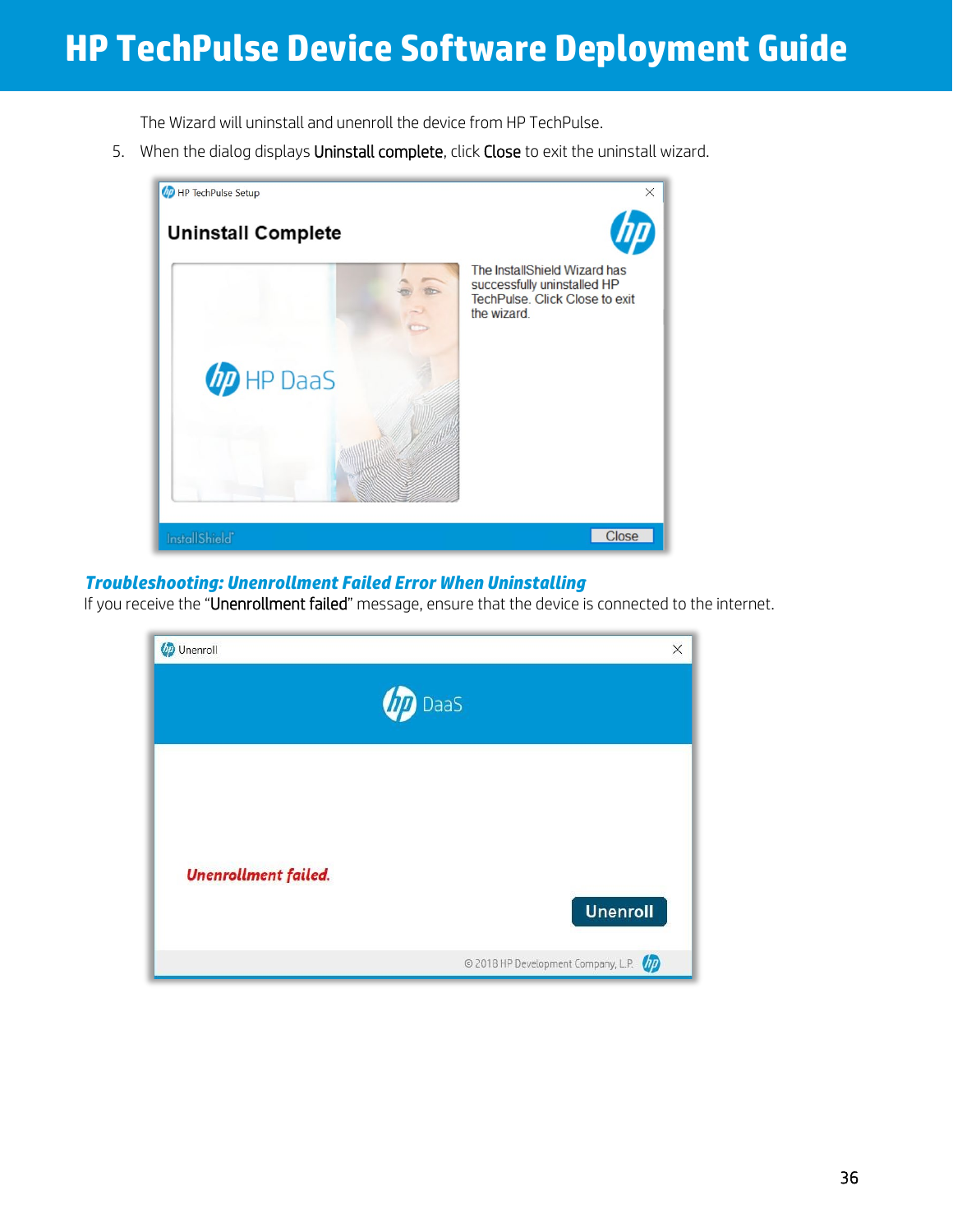### <span id="page-37-0"></span>**Uninstalling the HP TechPulse Windows Application with System Center Configuration Manager (SCCM)**

This section describes how to uninstall the HP TechPulse Windows Application from Windows® devices using System Center Configuration Manager (SCCM).

**Important** For the client devices to unenroll successfully, the devices must be connected to the Internet

團 Note: These instructions are based on Microsoft (MS) SCCM v.1902. If you are using a different version of System Center, the steps may be slightly different

- 1. Download the Uninstallation Powershell script from: [ftp://ftp.hp.com/pub/caps](ftp://ftp.hp.com/pub/caps-softpaq/HP_DaaS/HP_TechPulse_Deployment/MSI_Installer/UninstallHPTechPulse.zip)[softpaq/HP\\_DaaS/HP\\_TechPulse\\_Deployment/MSI\\_Installer/UninstallHPTechPulse.zip.](ftp://ftp.hp.com/pub/caps-softpaq/HP_DaaS/HP_TechPulse_Deployment/MSI_Installer/UninstallHPTechPulse.zip)
- 2. Extract the uninstall script and be sure the script file is saved to a location accessible by SCCM.
- 3. Ensure an existing application deployment for the HP TechPulse Windows Application has been created in SCCM.

#### <span id="page-37-1"></span>*Loading the uninstall script*

L

- 1. Select the Application you created earlier for deploying the HP TechPulse Windows Application and click the Deployment Type tab.
- 2. Right-click the Deployment Type you created earlier and select Properties.
- 3. Select the Programs tab.
- 4. In the Uninstall Program, specify the following command:

**powershell.exe -executionpolicy bypass -windowstyle hidden noninteractive -nologo -file "UninstallHPTechPulse.ps1"**

- 5. Select OK to apply the changes to the Deployment Type.
- 6. Right-click the Application and select Properties.
- 7. Select the **Content Locations** tab.
- 8. Select the Distribution point and click the Redistribute button.
- 9. Right-click the Deployment Type and select Update Content.
- 10. When prompted whether you want to refresh content for the deployment type, select Yes.

#### <span id="page-37-2"></span>*Creating a deployment with Action set to Uninstall*

If there is already an existing deployment with the Action set to Install, you must delete the deployment before you can create a deployment targeting the same Collection.

- 1. With the Application selected, click on the Deploy button.
- 2. Click Browse and select the Collection to target, and then click Next.
- 3. Ensure the distribution points you want to distribute the content to are in the list, and then click Next.
- 4. Set the **Action to Uninstall**, and then click **Next**.
- 5. Select the desired Uninstall Deadline, and then click Next.
- 6. Select Hide in Software Center and all notifications for User notifications.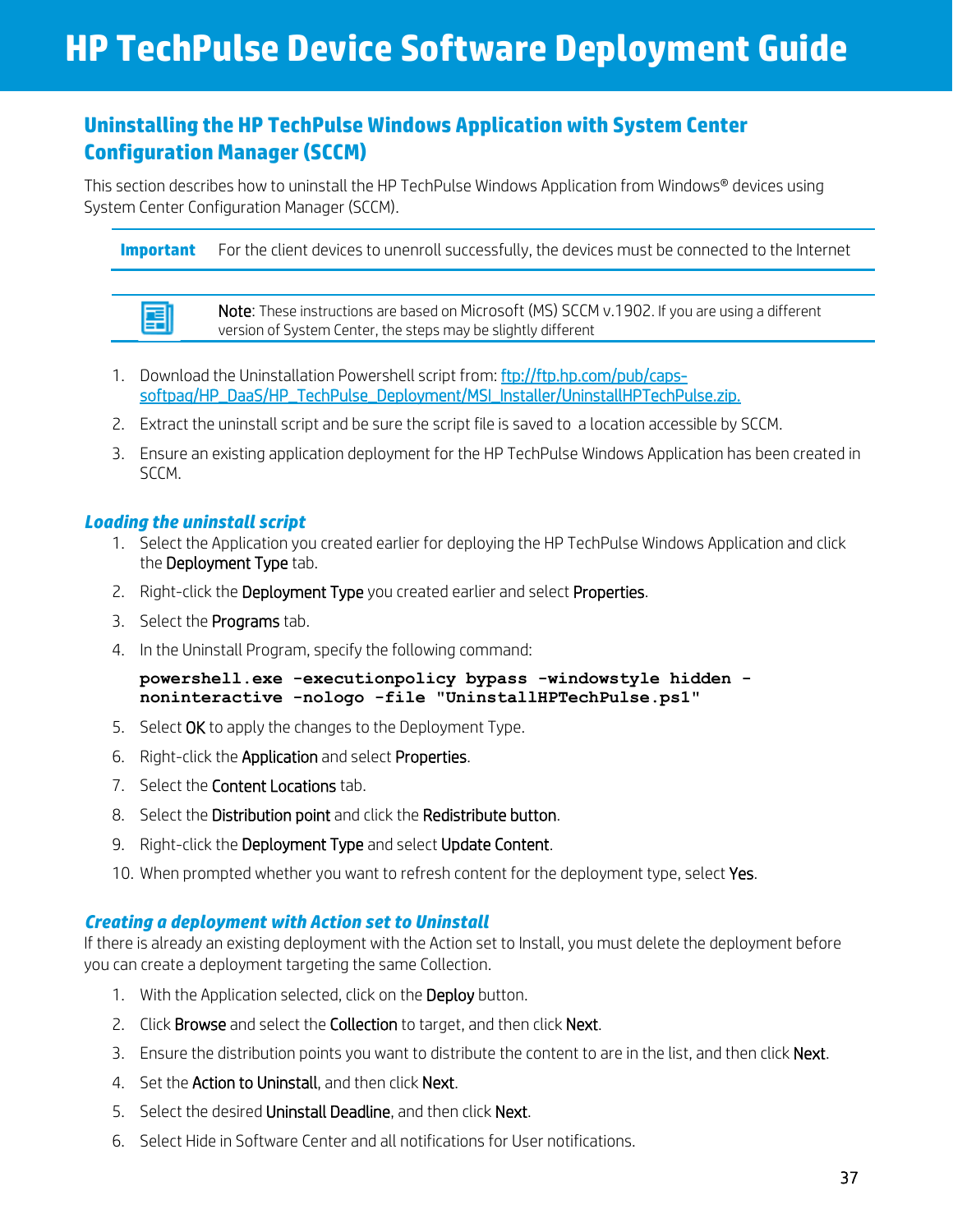- 7. Set the desired **Threshold** for failed removals, and then click **Next**.
- 8. Review the deployment settings, and then click **Next**.
- 9. When the completion screen is displayed, click Close.
- 10. The uninstall script will be distributed to devices in the target collection and the HP TechPulse Windows Application will be uninstalled and unenrolled after running the script.

### <span id="page-38-0"></span>**Uninstalling the HP TechPulse Windows Application with Group Policy**

This document describes how to uninstall the HP TechPulse Windows Application from Windows® devices using Group Policy.

**Important** For the devices to unenroll successfully, the devices must be connected to the Internet

#### <span id="page-38-1"></span>*Creating a Group Policy Object*

Follow these steps to create a Group Policy Object to uninstall the HP TechPulse Windows Application:

- 1. Download the Uninstallation Powershell script from: [ftp://ftp.hp.com/pub/caps](ftp://ftp.hp.com/pub/caps-softpaq/HP_DaaS/HP_TechPulse_Deployment/MSI_Installer/UninstallHPTechPulse.zip)[softpaq/HP\\_DaaS/HP\\_TechPulse\\_Deployment/MSI\\_Installer/UninstallHPTechPulse.zip.](ftp://ftp.hp.com/pub/caps-softpaq/HP_DaaS/HP_TechPulse_Deployment/MSI_Installer/UninstallHPTechPulse.zip)
- 2. Extract the uninstall script.
- 3. To open the Group Policy Management console, type gpmc.msc at the command prompt on the Active Directory (AD) Domain Controller.
- 4. Select Create a GPO in this domain and Link it here….
- 5. Name the Group Policy Object "Uninstall HP TechPulse Windows Application".
- 6. Select Computer Configuration > Windows Settings > Scripts (Startup/Shutdown) > Startup.
- 7. In the Startup Properties dialog box, select the Powershell Scripts tab.
- 8. Select Show Files.
- 9. Copy the script file into the folder.
- 10. In the Startup Properties dialog box, select Add, browse and select the UninstallHPTechPulse.ps1 file.
- 11. To exit the dialog box and apply the settings, click OK.

The client computer receives the Group Policy update during the next refresh interval.

When the client computer restarts or starts up, the "Uninstall HP TechPulse Windows Application" Group Policy object is applied, and the device is automatically unenrolled from HP TechPulse.

### <span id="page-38-2"></span>**Removing devices enrolled using Automatic Enrollment with Serial Number**

To remove devices which were enrolled to HP TechPulse using the Automatic Enrollment with Serial Number method, you must follow the instructions below:

- 1. Sign into HP TechPulse with the IT Admin Role.
- 2. Go to Devices > All.
- 3. Select all devices to be removed and click Remove.
- 4. Follow the instructions above to uninstall the HP TechPulse Windows Application from all devices.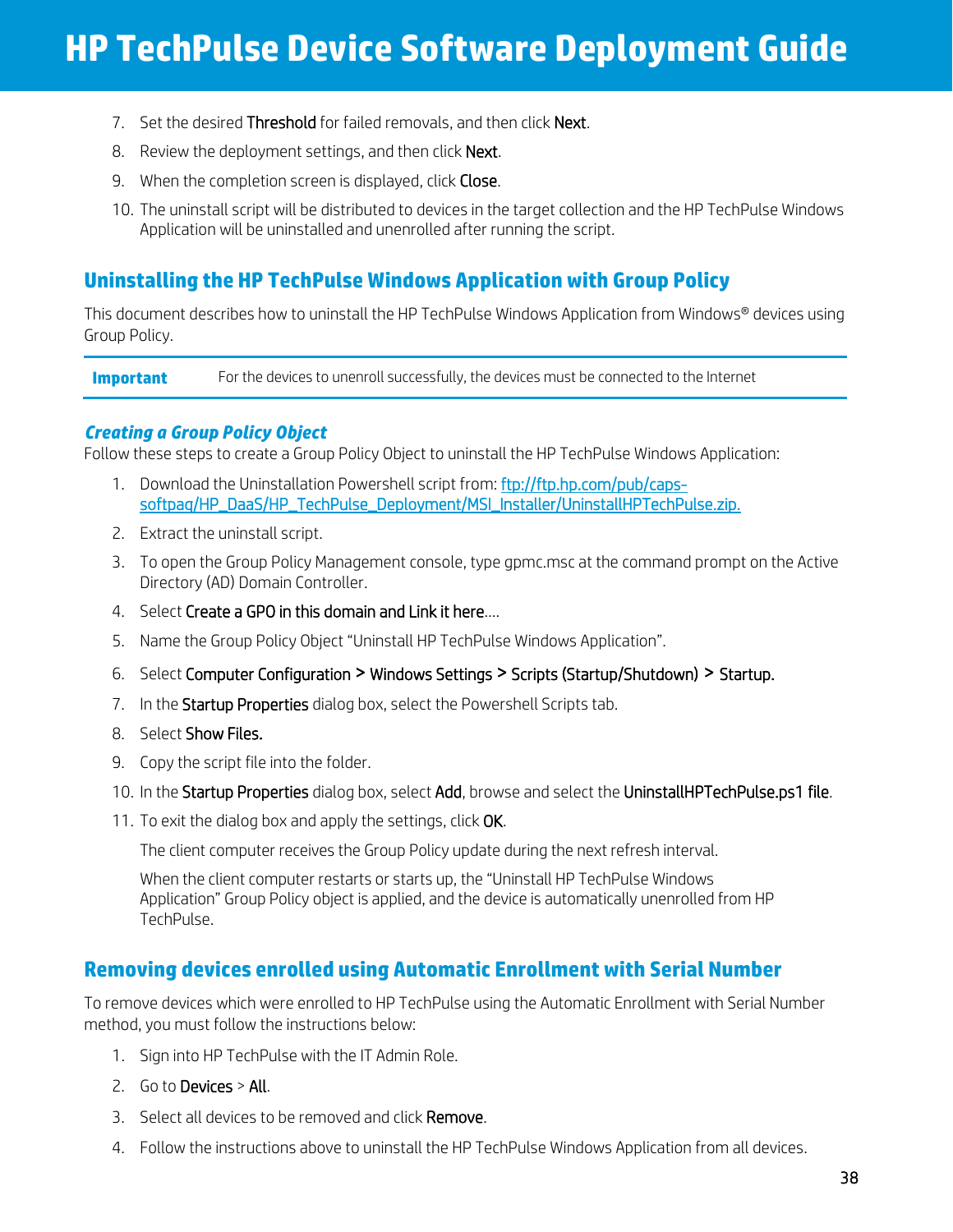## <span id="page-39-0"></span>**HP DaaS for Retail**

## <span id="page-39-1"></span>**Prerequisites for HP Retail Peripheral Agent**

- Operating System: Windows 10 Pro or Windows 10 IoT
- PC manufactured by HP
- Framework: Microsoft .NET Framework v4.6
- UPOS Drivers: CCO v1.14 and peripherals' OPOS drivers stack support

### <span id="page-39-2"></span>**Installing HP TechPulse and HP Retail Peripheral Agent**

To configure the HP Point of Sale device for HP TechPulse:

- 1. Complete the steps in the Manually Enrolling a Windows Computer Using a [Company-wide](#page-8-3) PIN section to install HP TechPulse.
- 2. Follow the instructions in th[e HP Retail Peripheral Agent Setup Guide](http://h10032.www1.hp.com/ctg/Manual/c06243694) to Install the HP Retail Peripheral Agent.

### <span id="page-39-3"></span>**References**

- [HP POS Configuration Guide](http://h10032.www1.hp.com/ctg/Manual/c05837004)
- [UPOS v1.14 specification](https://www.omg.org/retail/unified-pos.htm)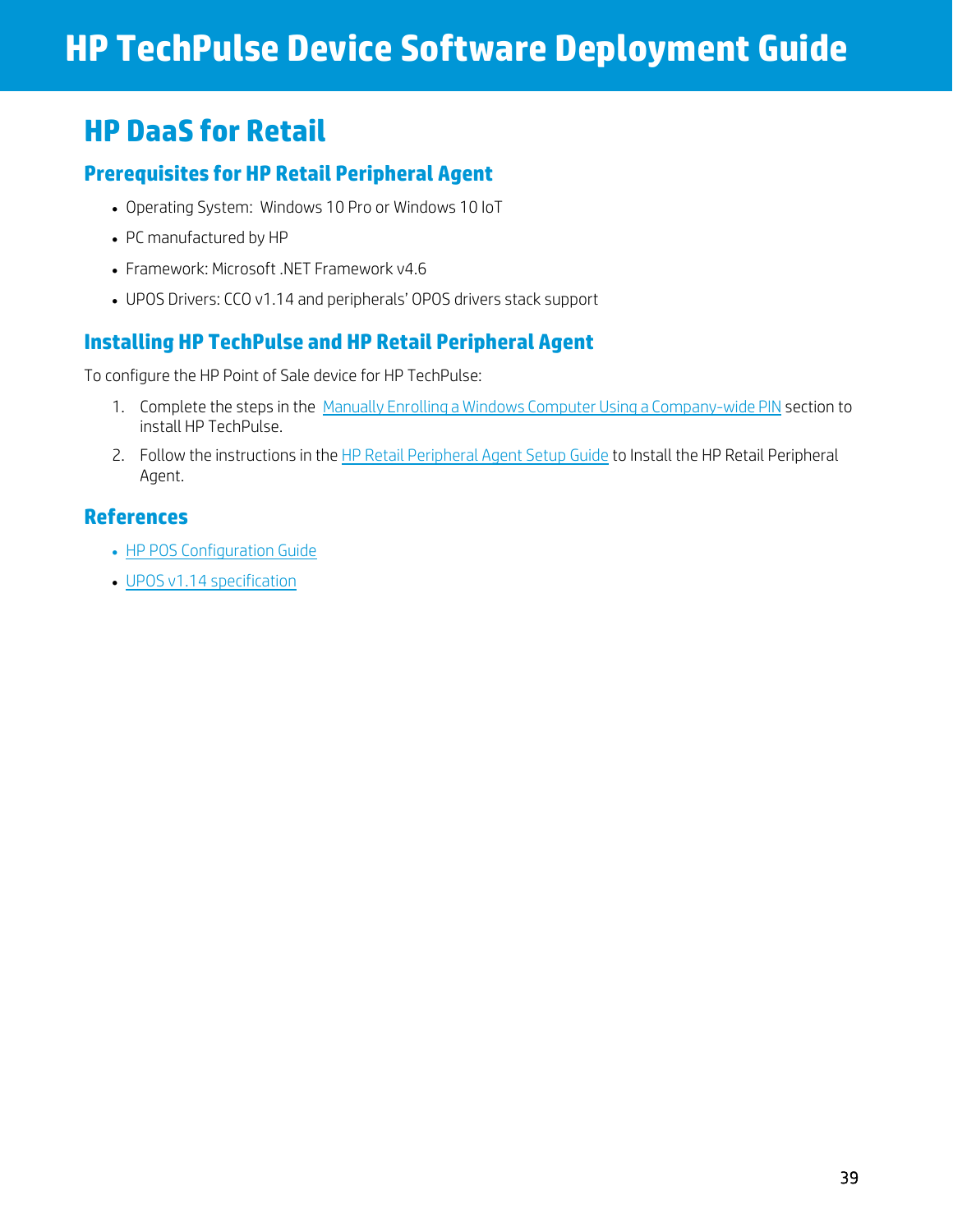## <span id="page-40-0"></span>**Additional Information**

## <span id="page-40-1"></span>**Gathering the HP TechPulse Windows Application logs (HPreport logs)**

To troubleshoot device enrollment or connectivity problems with the HP TechPulse Windows Application, you may need to send the HPreport logs to your HP Service Expert or Business Partner.

Follow the steps below to collect the HPreport logs:

- 1. On a device which has the HP TechPulse Windows Application installed, launch an Administrator command prompt and navigate to C:\Program Files (x86)\Hewlett-Packard\HP Touchpoint Manager\Tools.
- 2. Run the HPreport tool with the following command:

hpreport /get

- 3. After the tool runs, the tool will place a zip file in the C:\ root directory with a filename like "HPREPORT- ########-######.ZIP".
- 4. send this zip file to your HP Service Expert of Business Partner for further troubleshooting.

### <span id="page-40-2"></span>**HP Managed Services Regional Support**

For additional support, contact HP Managed Services for your region.

| <b>Region</b>                           | <b>Managed Services Contact Address</b> |
|-----------------------------------------|-----------------------------------------|
| <b>HP</b> America                       | HPDaaS AMS@hp.com                       |
| HP Asia, Pacific, Japan (APJ)           | HPDaaS APJ@hp.com                       |
| HP China                                | HPDaaS China@hp.com                     |
| HP Europe, Middle East, & Africa (EMEA) | HPDaaS EMEA@hp.com                      |
| HP India                                | HPDaaS India@hp.com                     |
| HP Japan                                | HPDaaS Japan@hp.com                     |
| HP Latin America                        | HPDaaS LA@hp.com                        |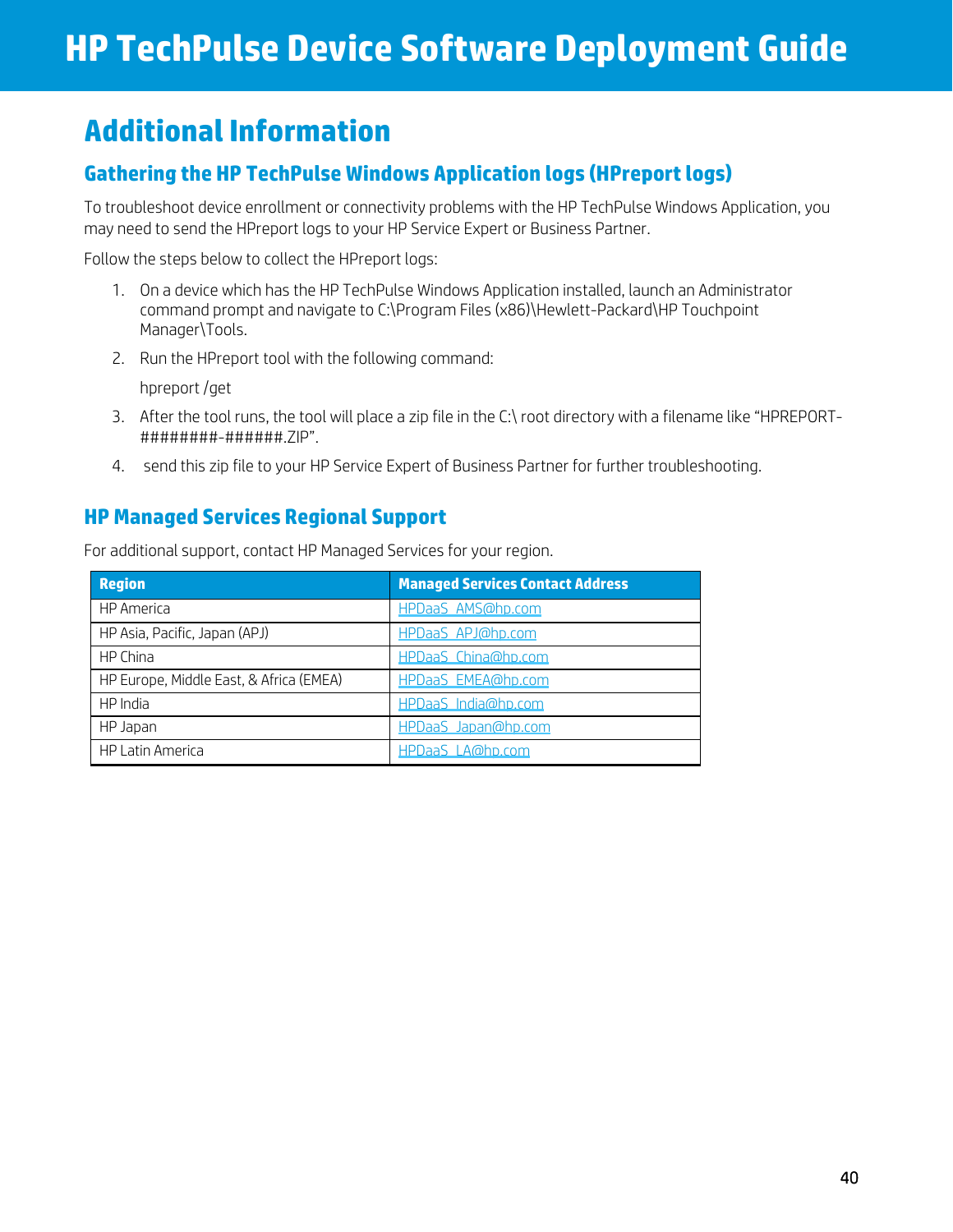## <span id="page-41-0"></span>**Appendix**

**Important:** Case is optional for all command line options.

### <span id="page-41-1"></span>**Client Enrollment Command Line Parameters**

| <b>Switches</b> | <b>Default</b><br>value | <b>Example</b>                            | <b>Scenario</b>                                                                                                                                                                                                                      |
|-----------------|-------------------------|-------------------------------------------|--------------------------------------------------------------------------------------------------------------------------------------------------------------------------------------------------------------------------------------|
| <b>CPIN</b>     | $\Omega$                | HPTechPulse.exe<br>CPIN=XXXXX             | To bulk enroll using Company Wide Pin                                                                                                                                                                                                |
| ZTEMODE         | $\Omega$                | HPTechPulse.exe<br>ZTEMODE=0              | To bulk enroll using Serial Number                                                                                                                                                                                                   |
| <b>HIDETRAY</b> | False                   | HPTechPulse.exe<br>HIDETRAY=True          | To hide the HP TechPulse system tray icon and<br>all notifications.<br>No warning for domain<br>mismatch<br>No Agree/Disagree dialog for<br>domain mismatch<br>Tray icon will not be visible, but<br>will be running in task manager |
| <b>SILENT</b>   |                         | HPTechPulse.e<br>xe/silent<br>CPIN=xxxxxx | Silent installs must be used in<br>conjunction with the CPIN switch.                                                                                                                                                                 |

When installing HP TechPulse Windows Application (HPTechPulse.exe), the installation logs are automatically generated and are stored in the following location:

%temp%/HP\_Techpulse\_<timestamp>.log